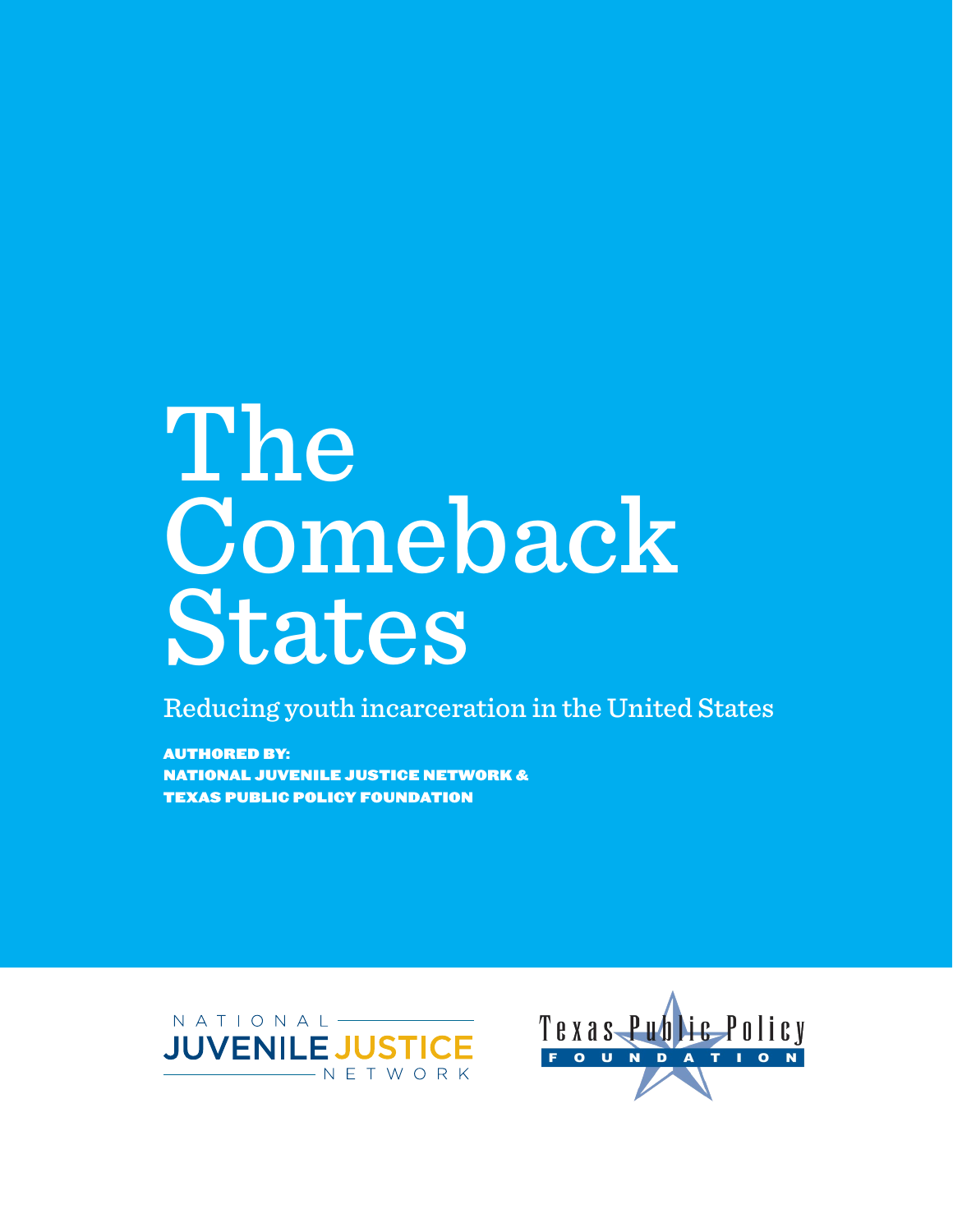## Executive Summary

In 2000, a record-setting 108,802 youth were held in detention centers awaiting trial or confined by the courts in juvenile facilities in the United States. In a dramatic turnaround, by late-2010, the number of youth confined in state and county juvenile facilities had plummeted by 39 percent to 66,322. This reversal erased a 63 percent increase in the number of confined youth that began in 1985, when 66,762 youth were confined—an increase driven by highly publicized increases in youth arrests, growing public concern about youth crime, and state juvenile justice policies favoring increased reliance on incarceration. This report uses new federal data to document and analyze national and state incarceration trends.



Figure 1ES. Number of Youth in Residential Placement

The turnaround is associated with changes in state policies since 2001 that reflected declines in youth arrests, new understandings of the teenage brain, lesscostly, evidence-based alternatives to incarceration, and constrained state budgets.

A regression analysis of annual data found that although the decline in arrests helped explain the decline in confinement, post-arrest decisions by law enforcement officials, which are often shaped by state juvenile justice policies, also had a potent impact.

Six policies were identified in this report that have been adopted by states since 2001 and encourage reductions in reliance on detention and incarceration. These changes:

- • increase the availability of evidence-based alternatives to incarceration;
- • require intake procedures that reduce use of secure detention facilities;
- close or downsize youth confinement facilities;
- • reduce schools' overreliance on the justice system to address discipline issues;
- • disallow incarceration for minor offenses; and
- • restructure juvenile justice responsibilities and finances among states and counties.

Nine "comeback" states were singled out for their leadership in adopting these policies. They include California; Connecticut; Illinois; Ohio; Mississippi; New York; Texas; Washington; and Wisconsin. The report profiles each of the states with regard to: 1) the growth of their reliance on youth incarceration during the 1980s and 1990s; 2) reversal of that reliance during the 2001-to-late-2010 period; and 3) the incarcerationreduction policies that they have adopted since 2001. The "comeback" states were selected because they adopted at least four of the six policies, exceeded the national-average reduction in youth confinement for the 2001-to-2010 period, and experienced a decline in youth arrests (as a proxy for greater public safety) between 2000 and 2010.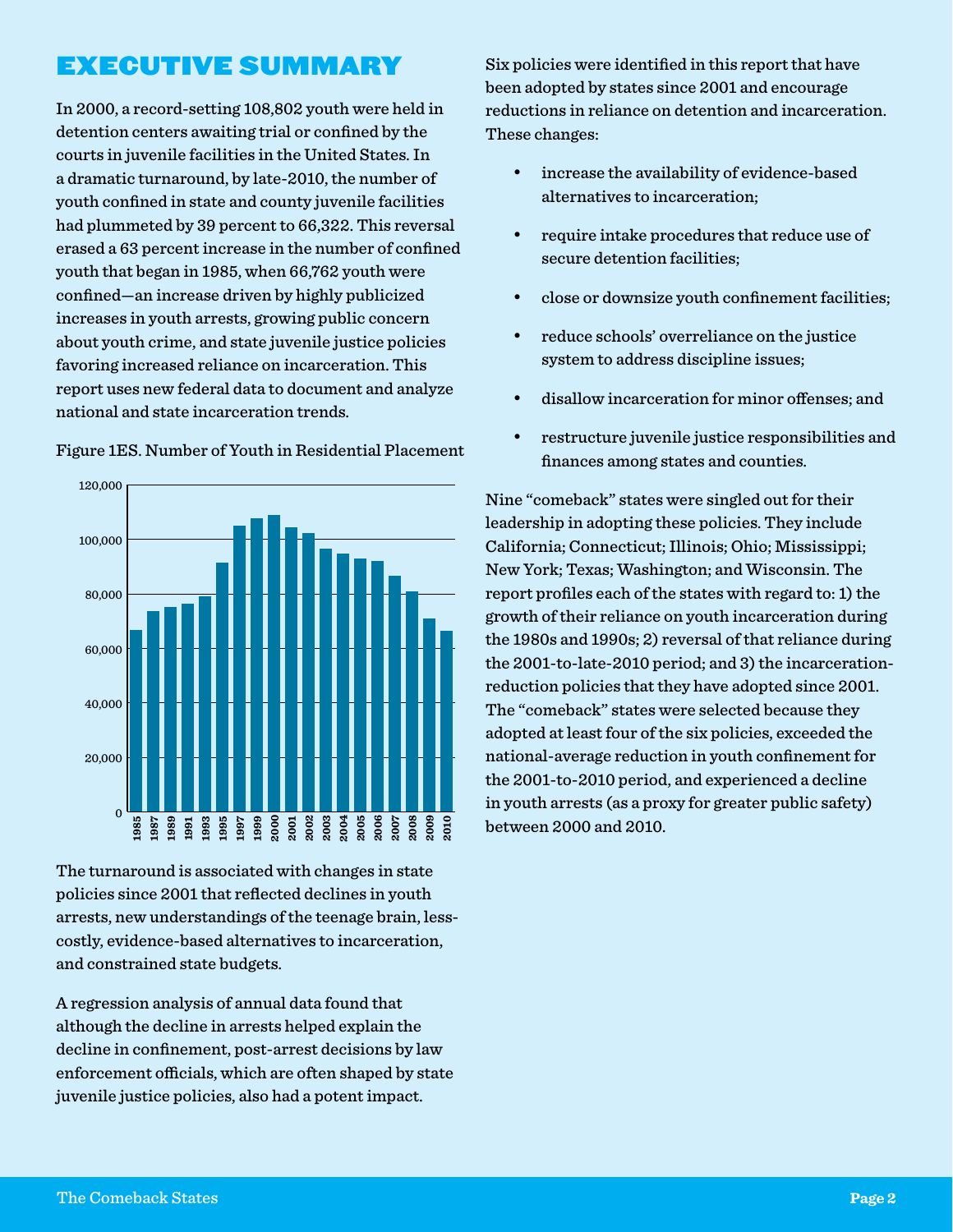| <b>State</b> | Change<br>in Youth<br>Confined,<br>Public<br><b>Facilities</b><br>Only<br>1985-20001 | Change<br>in Youth<br>Confined,<br>Public<br><b>Facilities</b><br>Only<br>2001-2010 | Change<br>in Youth<br>Confined,<br><b>All</b><br><b>Facilities</b><br>2001-2010 | Community<br>Alterna-<br>tives | <b>Restrictions</b><br>on Use of<br><b>Detention</b> | Facility<br>Closings<br>and Down-<br>sizing | <b>Shrinking</b><br>School-<br>to-Prison<br>Pipeline | <b>Not</b><br>Confined<br>for Minor<br><b>Offenses</b> | Realign,<br>Reinvest<br><b>Statewide</b> |
|--------------|--------------------------------------------------------------------------------------|-------------------------------------------------------------------------------------|---------------------------------------------------------------------------------|--------------------------------|------------------------------------------------------|---------------------------------------------|------------------------------------------------------|--------------------------------------------------------|------------------------------------------|
| CA           | 40%                                                                                  | $-41%$                                                                              | $-36%$                                                                          |                                |                                                      |                                             |                                                      |                                                        |                                          |
| <b>CT</b>    | 37%                                                                                  | $-26%$                                                                              | $-50%$                                                                          |                                |                                                      |                                             |                                                      |                                                        |                                          |
| IL           | 100%                                                                                 | $-35%$                                                                              | $-38%$                                                                          |                                |                                                      |                                             |                                                      |                                                        |                                          |
| <b>MS</b>    | 94%                                                                                  | $-69%$                                                                              | $-48%$                                                                          |                                |                                                      |                                             |                                                      |                                                        |                                          |
| <b>NY</b>    | 91%                                                                                  | $-60%$                                                                              | $-43%$                                                                          |                                |                                                      |                                             |                                                      |                                                        |                                          |
| <b>OH</b>    | 47%                                                                                  | $-38%$                                                                              | $-37%$                                                                          |                                |                                                      |                                             |                                                      |                                                        |                                          |
| <b>TX</b>    | 200%                                                                                 | $-35%$                                                                              | $-37%$                                                                          |                                |                                                      |                                             |                                                      |                                                        |                                          |
| <b>WA</b>    | 45%                                                                                  | $-40%$                                                                              | $-36%$                                                                          |                                |                                                      |                                             |                                                      |                                                        |                                          |
| WI           | 91%                                                                                  | $-54%$                                                                              | $-43%$                                                                          |                                |                                                      |                                             |                                                      |                                                        |                                          |

Table 1ES. Comeback States: *Changes in Confinement; Adoption of Incarceration-Reducing Policies*

Some conclusions from state profiles include: 1) One size has not fit all. The states vary in the degree to which they have been able to reduce overreliance on youth incarceration. 2) Support for smarter juvenile justice cut across regions as well as ideological stereotypes. 3) Bigger reductions could be on the horizon for California, Ohio and Texas given new reforms since 2010.

This report differs from other recent reports on youth confinement in the following ways:

• new nationwide data from the U.S. Department of Justice on the number of offenders in residential placement nationwide were used here to produce an up-to-date view of the trend in youth detention and incarceration;

- the forces driving the surge in youth confinement in the 1980s and 1990s were examined in detail to place the reversal in perspective;
- • both policy and outcomes-oriented criteria were used to select the "comeback" states;
- this report is a partnership between nonpartisan authors with different constituencies, reflecting a growing consensus across the ideological spectrum on juvenile incarceration issues.

 $^{\rm 1}$  For 1985, only data for youth confined in public facilities were available for individual states. However, the direction and magnitude of trends in public facility populations tend to mimic trends in private and public facilities combined. Between 2001 and 2010, the number of youth confined in public facilities in the nine states dropped 41 percent, from 37,164 to 21,838, which was lower than the 22,627 youth confined in public facilities in 1985. Similarly, for all facilities (i.e., both public and private), between 2001 and 2010, the number of confined youth declined by an average of 38 percent for the group of nine states.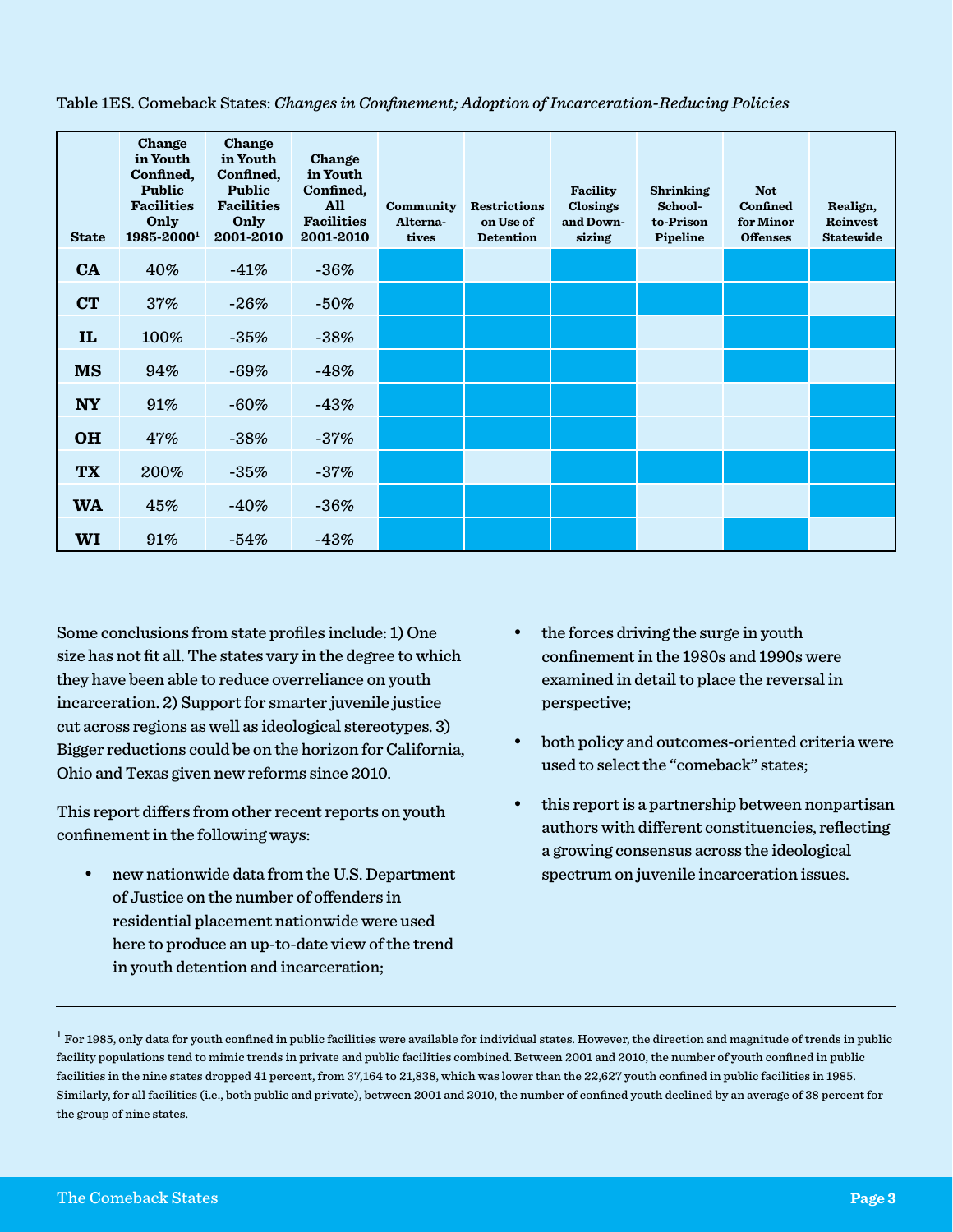Although the report applauds the national reversal and the use of state policies that discourage reliance on youth detention and imprisonment, it also makes the case that more work still needs be done:

- • on average, the nine states adopted only 4.3 of the 6 incarceration-reducing policies;
- taxpayer and other costs of youth incarceration are still dauntingly high – annual costs of incarcerating a youth in some states easily exceed \$100,000;
- proven, cost-effective alternatives to incarceration have not been widely utilized – only an estimated five percent of eligible youth participate in such programs; and
- • far too many young people are still being confined for non-serious offenses that do not threaten public safety – in 2010, 41,877 were confined for offenses such as breaking school rules, running away from home, and missing a parole hearing.

The development of this report was supported by the John D. and Catherine T. MacArthur Foundation through a grant to Public Interest Projects and other organizations committed to improving outcomes for kids and communities.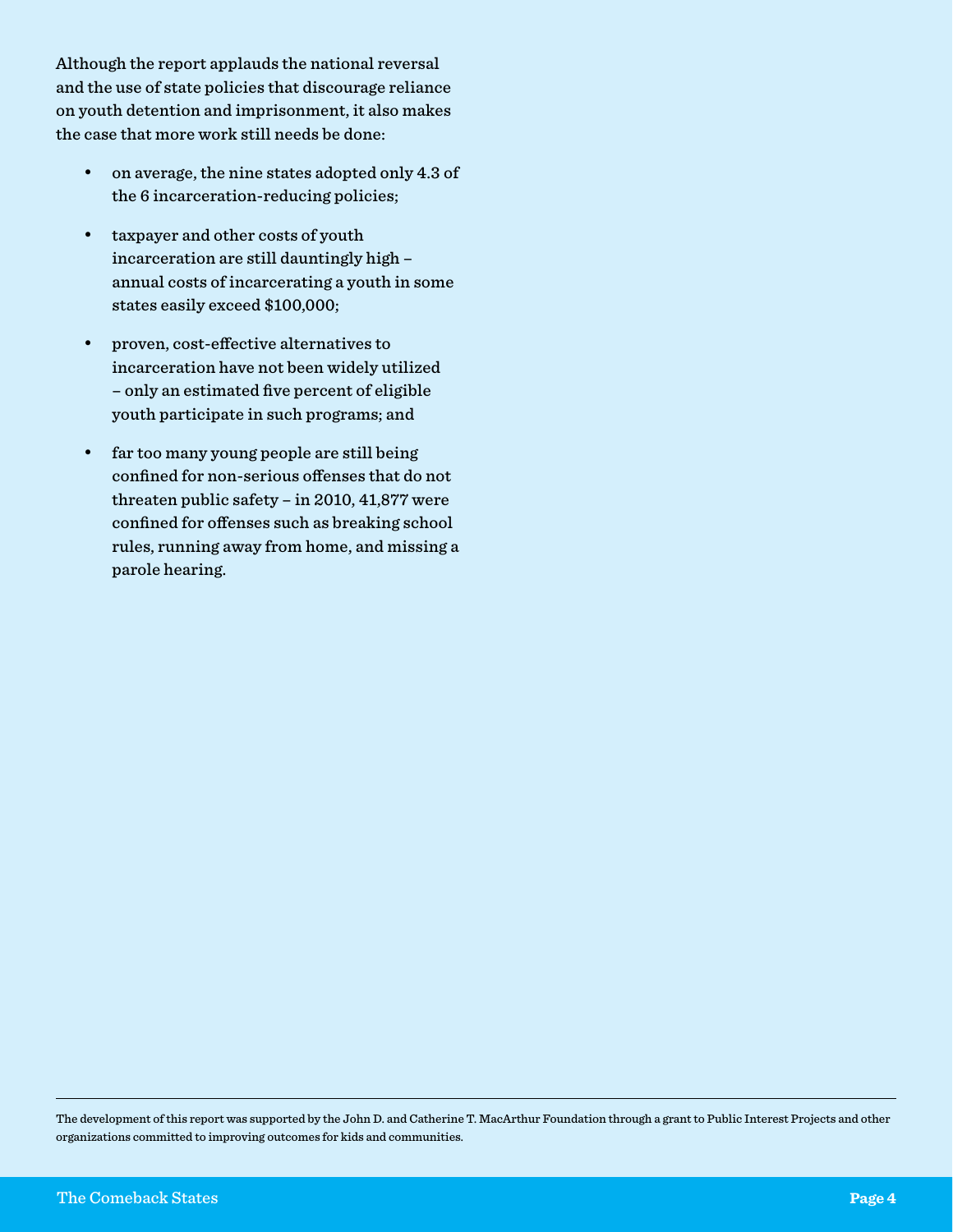## Foreword: *A Note from the Authors*

It's an exciting time to be involved in juvenile justice policy. The past decade has seen a remarkable change in approaches to youth in trouble with the law across the country, at both the state and local levels. Among other things, evidence-based practices have become more widespread; awareness about disparities across various demographic groups and jurisdictions has grown; appreciation for the importance of family involvement, effective school discipline policies, and collaboration with child welfare and mental health systems has increased; the automatic transfer of youth to adult court has been curtailed; and several significant Supreme Court decisions have made adolescent development an important factor in policy discussions.

Nowhere has the change in policy been more evident than in the nationwide trend to find alternative ways to hold young people accountable without confining them in jail, detention or youth prisons. Rigorous research consistently shows that community-based alternatives are in most cases more beneficial for community safety than incarceration, and the financial costs of maintaining large secure facilities have made it critical to rethink juvenile justice in every community.

In fact, the most recent research about what works and what doesn't has fostered the creation of a general consensus around key policies in the juvenile justice system, making it possible for advocates of all stripes to work together to achieve changes that benefit youth in the system and their families, save taxpayer money, and make communities safer. Case in point: the National Juvenile Justice Network (NJJN) and the Texas Public Policy Foundation's Right on Crime collaborated on this report.

We did so, even though we have different constituencies and priorities. NJJN is an organization that represents state-based advocacy organizations striving to make the justice system fairer and more equitable for all, while Right on Crime champions applying conservative principles such as limited government and personal responsibility to criminal justice. Our differences are

apparent in much of our work. For instance, NJJN has established as a governing principle the importance of correcting any disparate treatment of youth of color in the justice system. At the same time Right on Crime focuses its research on issues such as restorative justice and wasted government dollars. And yet, even though we don't agree on everything, we agree that:

- Incarceration is often over-utilized and that states now have a range of more cost-effective alternatives that better serve public safety.
- A growing body of research shows that incarcerating youth can have lasting negative impacts on their prospects as future citizens and on public safety.
- The high recidivism rates associated with many youth lockups partly stem from disconnecting youth from their families, religious and spiritual connections, schools, and other prosocial elements of civil society that enrich neighborhoods and communities.
- Though we applaud the hard work that many states have undertaken to reduce the unnecessary confinement of youth in trouble with the law, there's a long road ahead, not just for the nine states profiled in this report, but for every jurisdiction.

That we have so many areas of agreement should give juvenile justice reformers and policymakers hope. Our common ground, we hope, might become a symbol of this moment in the history of juvenile justice policy, when allies of all kinds can join together in the service of stronger, safer communities through a smart approach to juvenile crime and youth in trouble with the law.

Sarah Bryer, Marc Levin, Director Director

National Juvenile Center for Effective Justice, Justice Network Texas Public Policy Foundation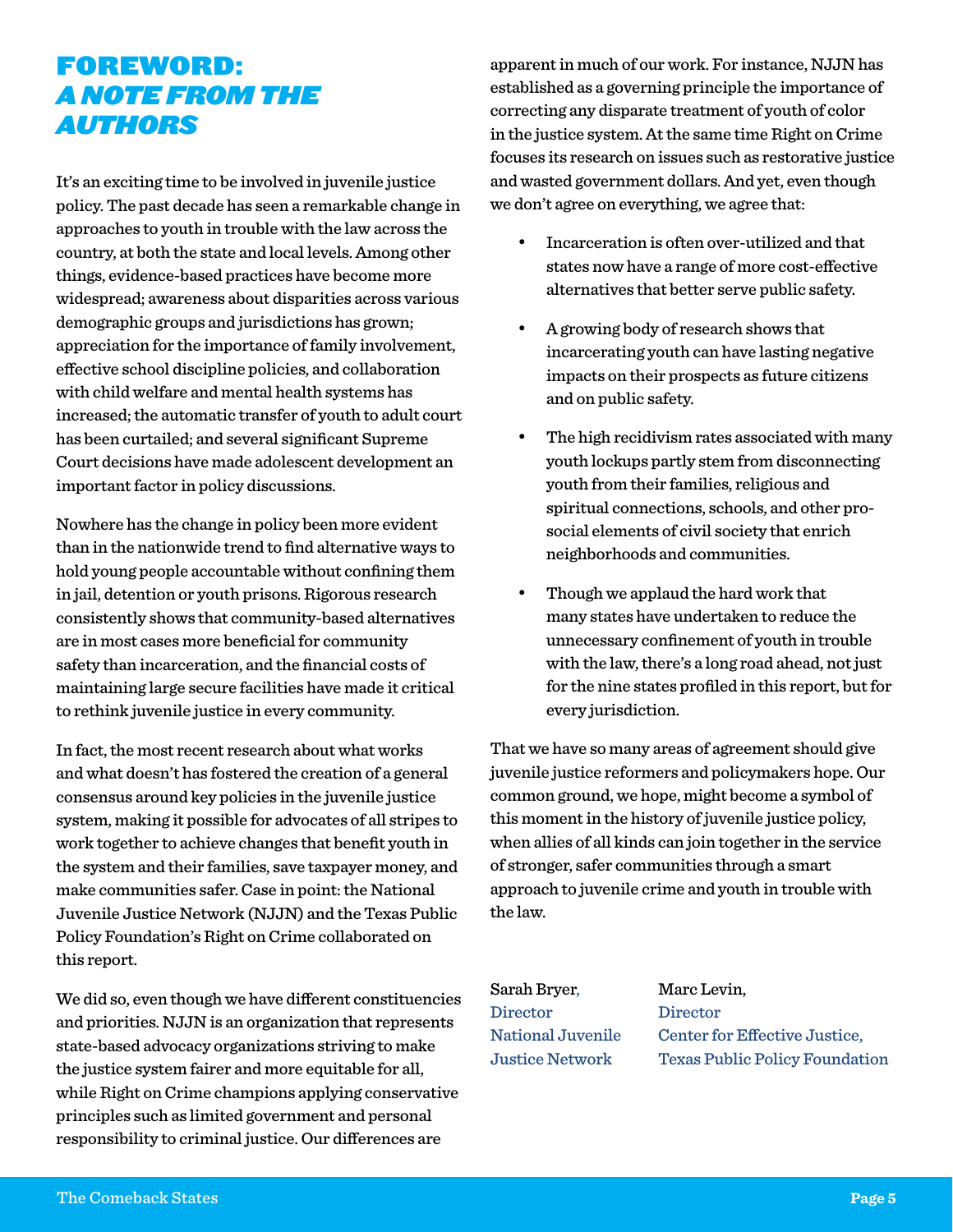## Introduction: *Shedding New Light on Youth Incarceration in the U.S.*

#### **1. Shifts in Reliance on Incarceration since the Mid-1980s**

For most of the two decades prior to the onset of the  $21<sup>st</sup>$ century, the number of American children who were placed in county detention centers and state youth prison facilities throughout the U.S. grew rapidly. State policy makers, district attorneys and juvenile court judges during the 1980s and 1990s increased the use of confinement to address delinquent behavior. Tens of thousands of youth were placed in secure facilities that offered little if any rehabilitative programming and reduced pathways to an offense-free future.

In the very late 1990s and the beginning of the new century, however, a constellation of new developments paved the way for reconsideration of key policies and practices of the previous era, especially the reliance on secure confinement. Youth arrest rates declined; state and county budgets were hemorrhaging red ink; evidence regarding best practices to curtail delinquency in youth became widespread and widely accepted. Public opinion began to shift away from a "one-size-fits-all" juvenile justice system, especially as lawsuits and state scandals publicized the horrific and inhumane conditions of confinement in youth prisons. And, evidence-based alternatives to incarceration were shown to be both more effective for most youth who commit offenses and less costly.

These developments underpin a quiet revolution in juvenile justice that has been underway throughout the country, led by substantial reductions in youth incarceration and the adoption of statewide policies that reduce unnecessary reliance on detention and imprisonment.

Despite this new trend in incarceration reduction, juvenile justice officials around the nation are still grappling with very serious problems. Youth crime, while significantly reduced, still affects communities and families, all while federal lawsuits and eyeopening state and federal investigations have alleged unacceptable conditions in youth facilities, significant safety issues for confined youth, deprivation of legal due process, concerns with confinement of youth in adult facilities, and disproportionate arrests of youth of color. Those and other unresolved issues continue to challenge criminal justice officials across the nation.

Nonetheless, as this report shows, the enactment of incarceration-reducing policies that has occurred since the year 2000, when the number of youth committed to residential facilities by the courts peaked, marks a reversal of the policies and practices of previous eras, and the emergence of a new juvenile justice mentality that revolves around reforms that both cost less and improve public safety. The emerging paradigm starts from a recognition that one-size-fits-all justice is ineffective. It capitalizes on the latest science concerning adolescent development and behavior, seeks fiscally responsible policy options, and harnesses proven alternatives to incarceration that reduce youth delinquency while setting more youth on the path to a productive future.

#### **2. Highlighting State Policy Changes That Help Pave the Way**

The trend away from incarceration, if sustained, has the power to reduce youth crime, even as it reverses the course of the lives of thousands of youth who would otherwise be incarcerated and further criminalized before they have the chance and support to develop into responsible, contributing adults. We know that the stakes associated with those reversals are high not only for the youth who commit offenses themselves, but also for their families, their communities and state taxpayers alike.

While there are cases where public safety requires youth incarceration, incarcerating youth in cases where other methods would be equally or more effective in protecting the public comes with several drawbacks:

It is costly to state taxpayers, who have to fund the construction, maintenance, and operation of expensive secure facilities. Operating costs per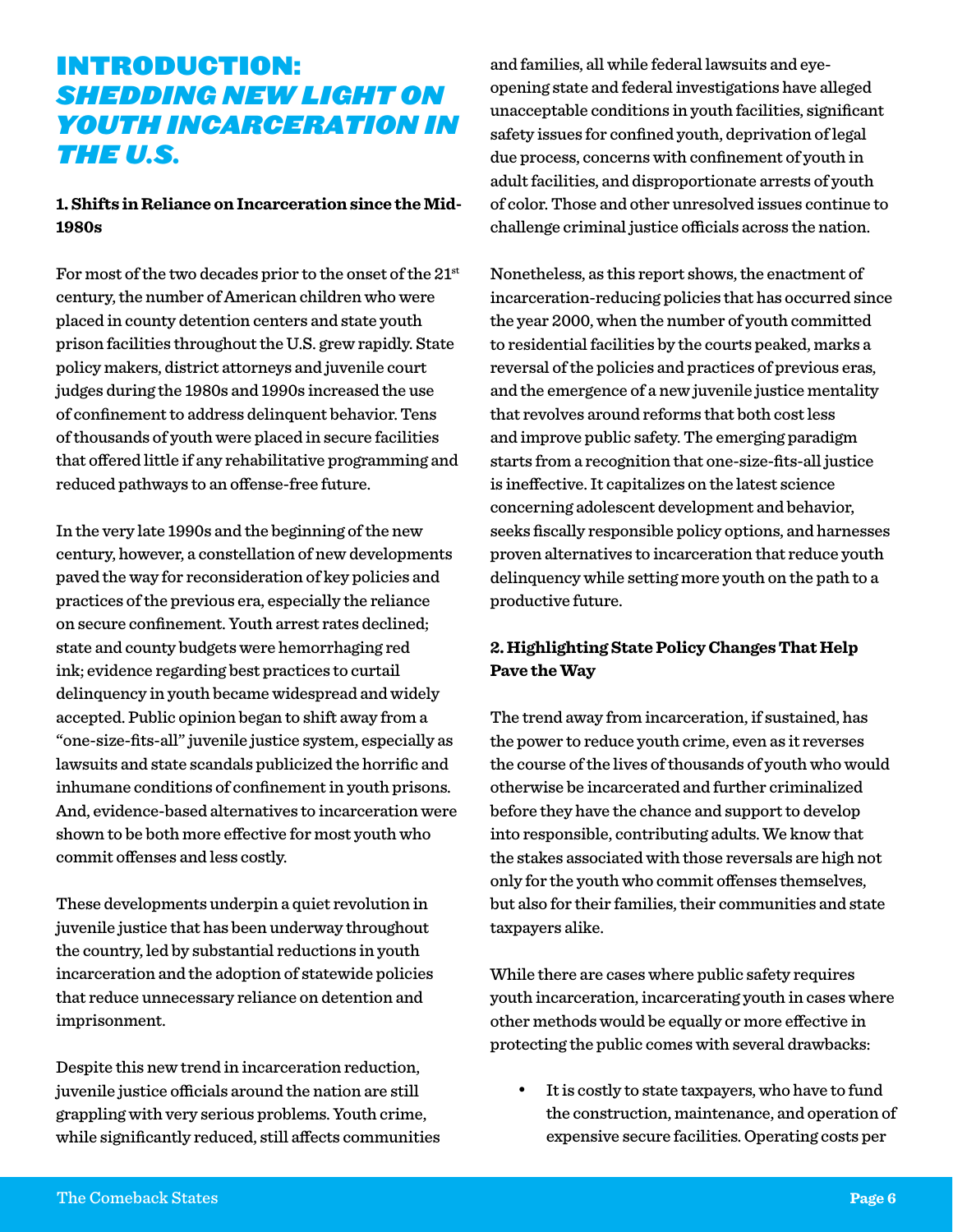youth for a year's stay can exceed \$100,000.1

- Incarceration also severely reduces education and income-earning capacity and can often lead to youth who commit offenses becoming reliant on government social programs (also at taxpayer expense) even if they manage to steer clear of the criminal justice system.
- • It breaks apart the families of those youth, who suffer the despair of losing their loved ones and bear large travel, lodging, and court costs that many of them can ill-afford.
- And local communities pay a price, because the failure to use effective alternatives to incarceration reduces public safety when formerly incarcerated youth come home from harmful prison environments and continue to commit offenses.

The purpose of this report, however, is *not* to describe and document all of the reasons why incarceration is a poor choice for holding youth who commit offenses accountable for their mistakes and crimes. That case

has already been made repeatedly, in compelling fashion, over the past decade.<sup>2</sup>

Rather, the main goal of this report is to bring the critical but quiet revolution in policies affecting youth incarceration to the attention of policy makers, the news media, and the public. To do so, the report identifies nine states that are leading examples

"A quiet revolution in juvenile justice has been underway throughout the country, led by substantial reductions in youth incarceration and the adoption of statewide policies that reduce reliance on detention and correctional facilities."

of the recent trend. The nine states, located in five of the seven major regions of the country and represent both so-called "red" and "blue" political areas, are, in alphabetical order, California, Connecticut, Illinois, Mississippi, New York, Ohio, Texas, Washington, and Wisconsin.

Since the year 2000, those nine states have not only greatly reduced the number of youth that are unnecessarily imprisoned or placed in detention centers, but they have also adopted policies that can pave the way for continued and safe reductions in secure confinement. The states were identified as leading examples of the de-incarceration trend for two primary reasons: 1) between 2001 (the year after youth confinement peaked nationwide) and 2010 (the last year for which data were available) the rate at which they reduced the number of youth they incarcerated exceeded the average reduction nationwide; and 2) since the year 2001, they adopted at least two-thirds of the statewide policies highlighted below as contributing to reductions in incarceration.

Why did we choose to focus on state policy? While we recognize that a myriad of county and local level policy and practice changes can have a huge impact on incarceration levels, as can litigation over conditions of confinement, neither of these approaches necessarily creates long-term paths out of incarceration for all youth in a state. Statewide policy change, on the other hand, if properly implemented, ensures the large-scale adoption of any incarceration-reducing practices. In addition, for the purposes of this type of study, identifying nationwide trends can best be accomplished through the use of readily available statewide data and state-to-state comparisons of similar state-level policy choices.

The data on the number of youth incarcerated tell a compelling story about the changes that have occurred since the year 2001. That story, however, is a view through the rearview mirror. Over time, the number of youth arrests may rise and fall; government budgets will fluctuate; and public attitudes will shift back and forth. If, however, states opt for fiscally sound, evidence-based statewide policies that hold youth who commit offenses accountable while providing better outcomes for them, their families and their communities, then the trend toward reduced reliance on youth incarceration is likely to be sustained.<sup>3</sup>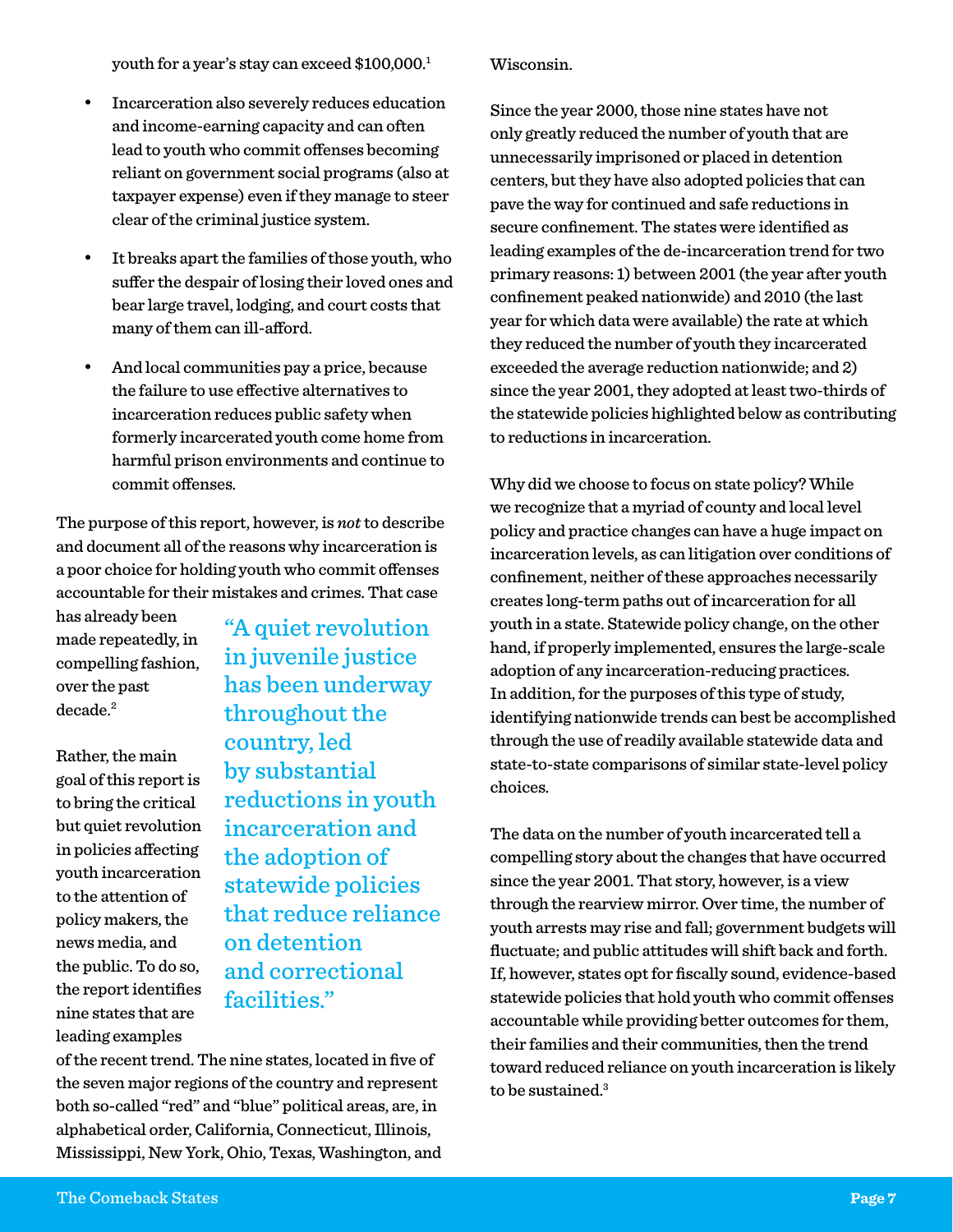- 1. make available evidence-supported alternatives to incarceration;
- 2. require intake procedures that reduce use of secure detention facilities;
- 3. close or downsize secure facilities;
- 4. reduce excessive reliance on the justice system by schools to address discipline issues;
- 5. disallow incarceration for minor offenses; and
- 6. restructure juvenile justice responsibilities and finances among states and counties.

### **3. Landscape of the Report**

In the next section of the report, we use federal data to document the trend toward increased reliance on incarceration that dominated much of the 1980s and the 1990s. Some of the key forces driving policy decisions made by the public, law enforcement officials, juvenile court judges, and state policy makers are also examined in that section.

Next, we examine government data for the 2001-to-2010 period on youth incarceration nationwide and in the nine states in detail. The data tell a convincing story of the recent reversal of the frequent over-utilization of incarceration. We discuss, at length, the likely reasons for those reversals, which are mentioned above.

The focus of the report then shifts to the nine states that provide leading examples of the new trend away from the reliance on incarceration. We present data-rich highlights of each state's reversals and descriptions of the incarceration-reducing policies they have adopted since the year 2000, adding to the evidence that a paradigm shift concerning youth incarceration is well underway in the U.S.

Despite the incarceration reductions documented here, the report does not attempt to make the case that juvenile justice reform in the U.S. is near completion, or that incarceration reductions necessarily imply substantial progress in other areas of the juvenile

justice system. Rather, in the next-to-last section of the report, it is argued that, if anything, further improvements and research into secure confinement and its alternatives need to be accelerated. To capture this reality, the report:

- explores the ongoing fiscal and individual costs of secure confinement;
- compares youth incarceration levels in the nine states with that of the U.S. as a whole;
- examines the extent to which alternatives have actually been used and incarceration-reducing policies have been adopted; and
- reviews the latest data on the degree to which incarcerated youth are still being confined for non-serious offenses.

We conclude with a wrap-up of the key empirical findings and conclusions from our original data analysis and the review of incarceration-reducing policies in the nine trend-leading states.

### **4. How This Report Differs from Recent Reports on Youth Incarceration Reduction**

Two other publications were released in late-February of 2013 that cover some of the data addressed in this report. A report by the Justice Policy Institute (JPI) examined state and nationwide data on changes in youth incarceration levels between 2001 and 2010 and used that data to create profiles of the five states with the highest percentage reductions in youth incarceration during that period.4

In addition, the Annie E. Casey Foundation (AECF) released a set of national and state data fact sheets through its network of state KIDS COUNT organizations on the reductions in incarceration between 1995 and 2010.<sup>5</sup>

This report differs from the JPI and AECF publications in a number of ways:

This report is a partnership between nonpartisan authors with different constituencies, reflecting a growing consensus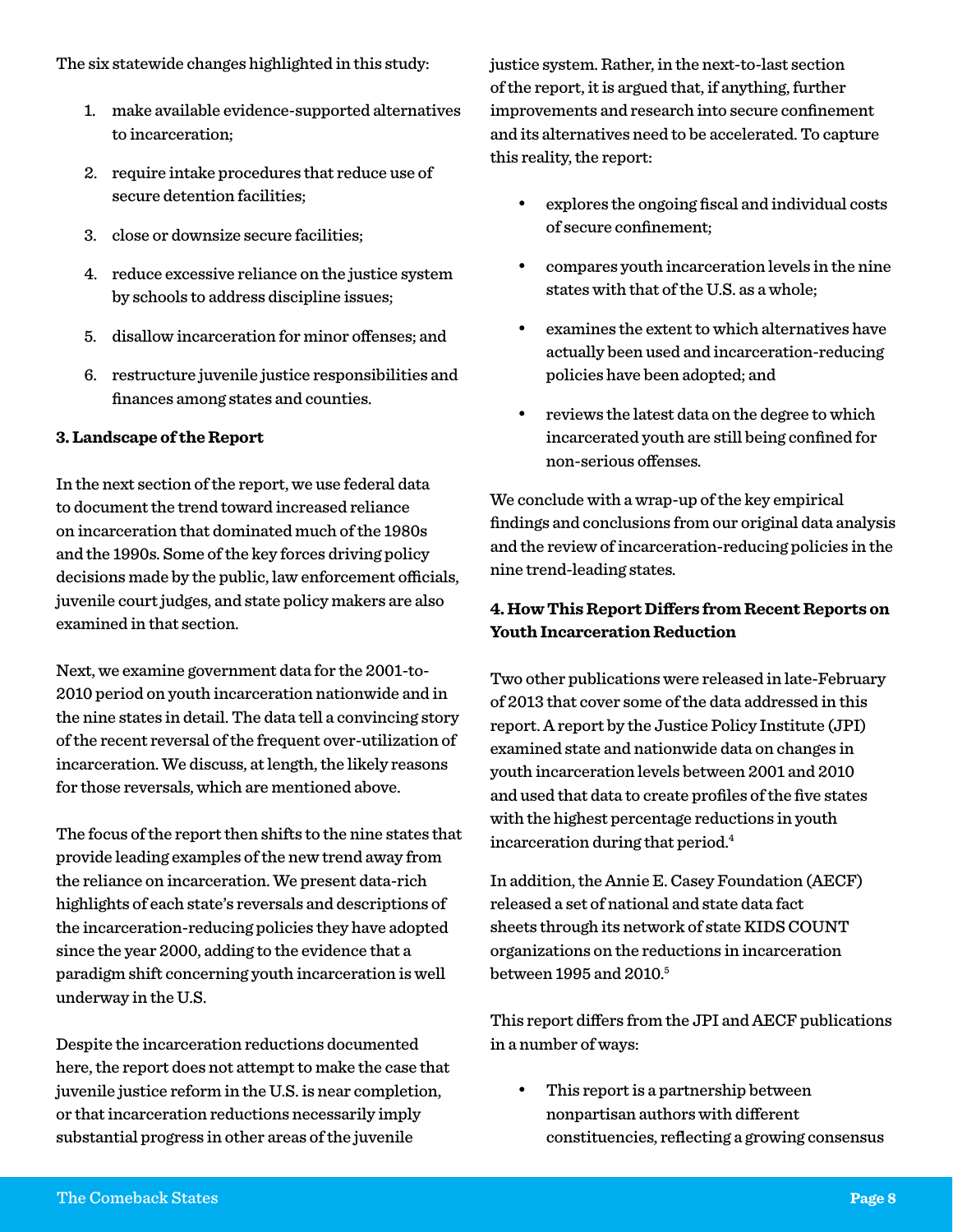across the ideological spectrum on juvenile incarceration issues.

- • The study utilizes new data from the U.S. Department of Justice on the number of offenders in residential placement nationwide to produce an up-to-date view of the trend in youth detention and incarceration.
- • It places the reduction in youth incarceration that has occurred since the year 2001 in a larger historical context by examining the soaring youth confinement levels that occurred in the 1980s and 1990s. This helps to put the scope and significance of recent reductions in youth incarceration into context.
- • Using federal government data, the report also analyzes some of the key causes of the shift away from unnecessary incarceration in the 1980s and 1990s and makes the case for accelerating the shift.
- • The nine states profiled in this report were selected for their reductions in incarceration rates and because they have led the way in recently adopting policies that will help sustain the pace of those reductions in youth incarceration, while continuing to see lower youth crime rates.<sup>6</sup>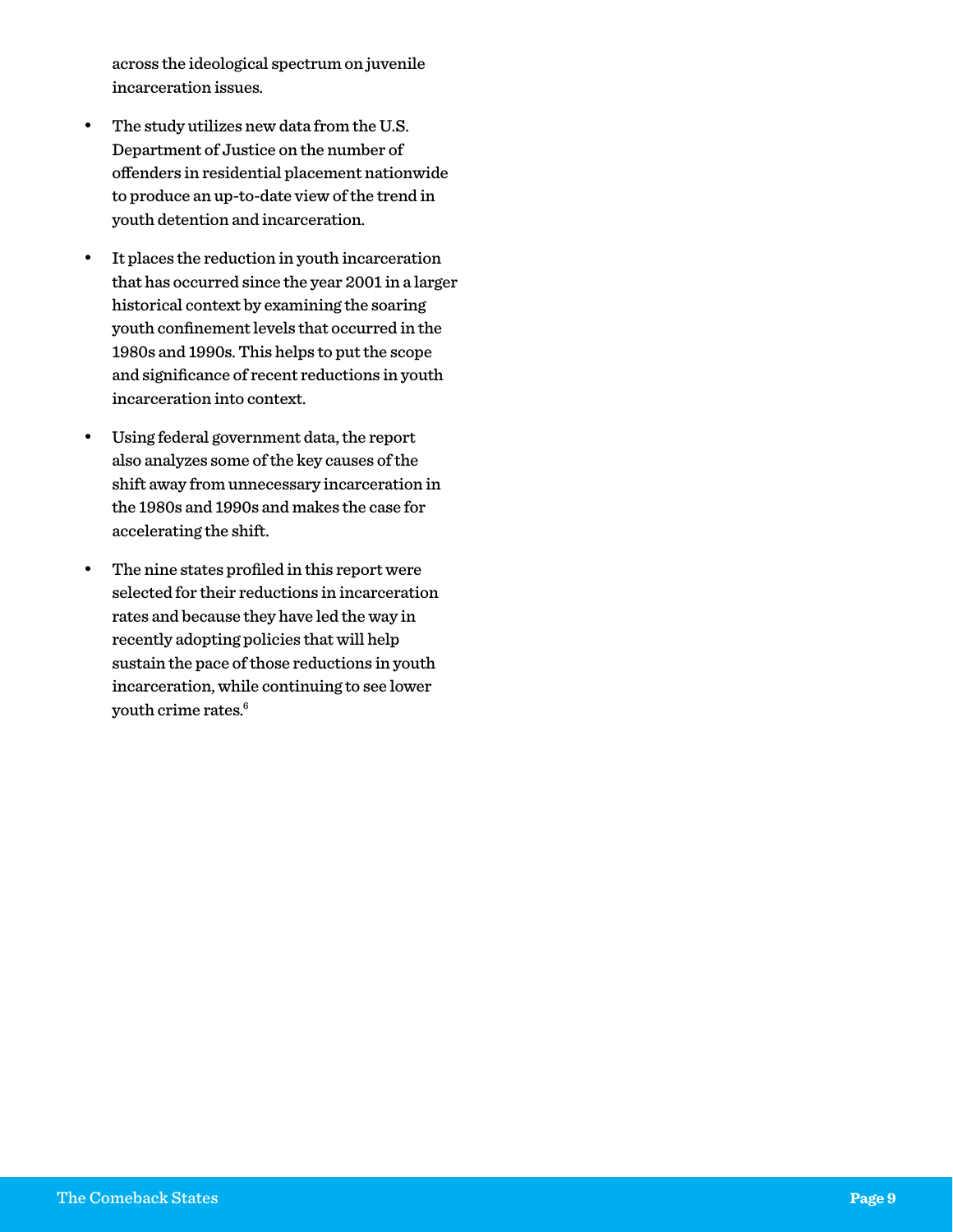## The Surge in Reliance on Youth Incarceration

This section of the report documents the increased reliance in the U.S. on youth incarceration and examines the relevant data for the nation and the nine states for the 1980s and 1990s. That information shows the scale of the upswing in youth incarceration during those two decades and is essential to understanding the significance of the reversal that has occurred since 2001.

#### **1. The End of a Youth Rehabilitation Era**

There is little disagreement among juvenile justice experts that the 1980s and 1990s represented a dramatic turning point in how law enforcement officials, judges and the public viewed youth crime and youth incarceration. Juvenile justice throughout most of the mid-twentieth century was dominated by a rehabilitation orientation that was based, in large part, on the belief that the behavior of most youth who commit offenses could be changed. That decades-long orientation, however, was largely cast aside during the 1980s and 1990s. Among other things, highly publicized violent youth crimes ushered in and sustained a two-decade increase in reliance on youth incarceration.

During that period, incarceration was considered to be the best way to address delinquency. The heavy costs associated with secure youth detention and imprisonment were largely considered acceptable or overlooked as youth who committed offenses, even minor ones, were drawn into a vortex of punitive state and local criminal justice systems.

This change in policy was largely driven by policymakers' and the public's desire to address rising crime rates. It led, for example, to the creation of new laws that defined more behavior as crimes and made criminal penalties more punitive. These changes were accompanied by a boom in the construction of youth correctional facilities. Policymakers who sought to act decisively to address their constituents' concerns about rising crime rates did not have the benefit of the full evidence and experience available to us today. In

the 1980s and early 1990s, much of the data that exists now, demonstrating that alternatives to incarceration are more effective in reducing recidivism for most youth, had not yet emerged. Furthermore, a theory promoted by Princeton criminologist John DiIulio in 1995, arguing that a new breed of teen "superpredators" had arisen (a theory since discredited and repudiated by DiIulio himself ) received broad media attention and would continue to metastasize, fueling the public's fear of youth crime, and spurring many policymakers to respond with sweeping measures intended to demonstrate they were cracking down on juvenile crime.

#### **2. Data on Youth Arrests and Incarceration: <sup>A</sup> Fresh Analysis of the 1980s and 1990s**

The available national data on the confinement of youth for the 1980s and 1990s capture key impacts of the increased reliance on incarceration that dominated that period. The number of confined youth in the country grew steadily and substantially between 1985 and the year 2000.7 According to federal census reports for juvenile facilities, from 1985 to 2000, the number of youth who committed delinquent or status offenses and were sent by the courts to "residential placement" in the U.S. jumped from about 67,000 to nearly 109,000, a 63 percent increase.<sup>8</sup> (See Figure 3 below for a visual depiction of the increase in confinement for the 1985-to-2010 period.)

(For this analysis, the year 1985 was selected as the beginning year of the period of rising reliance on confinement for the following reasons: 1) 1985 is when violent crime arrest rates began to climb; 2) right after 1985, youth confinement leaped to a new level, jumping 10 percent between 1985 and 1987; and 3) prior to 1985, the data on youth in confinement were collected at a different time of the year than data collected in later years, resulting in potentially different census counts. The year 2000 was selected since it was the year in which the number of youth committed to residential facilities reached its peak.) $9$ 

A substantial rise in the number of youth arrests accompanied the rise in the number of youth confined after 1985. As illustrated in Figures 1 and 2, however, federal data also indicate that the increase in reliance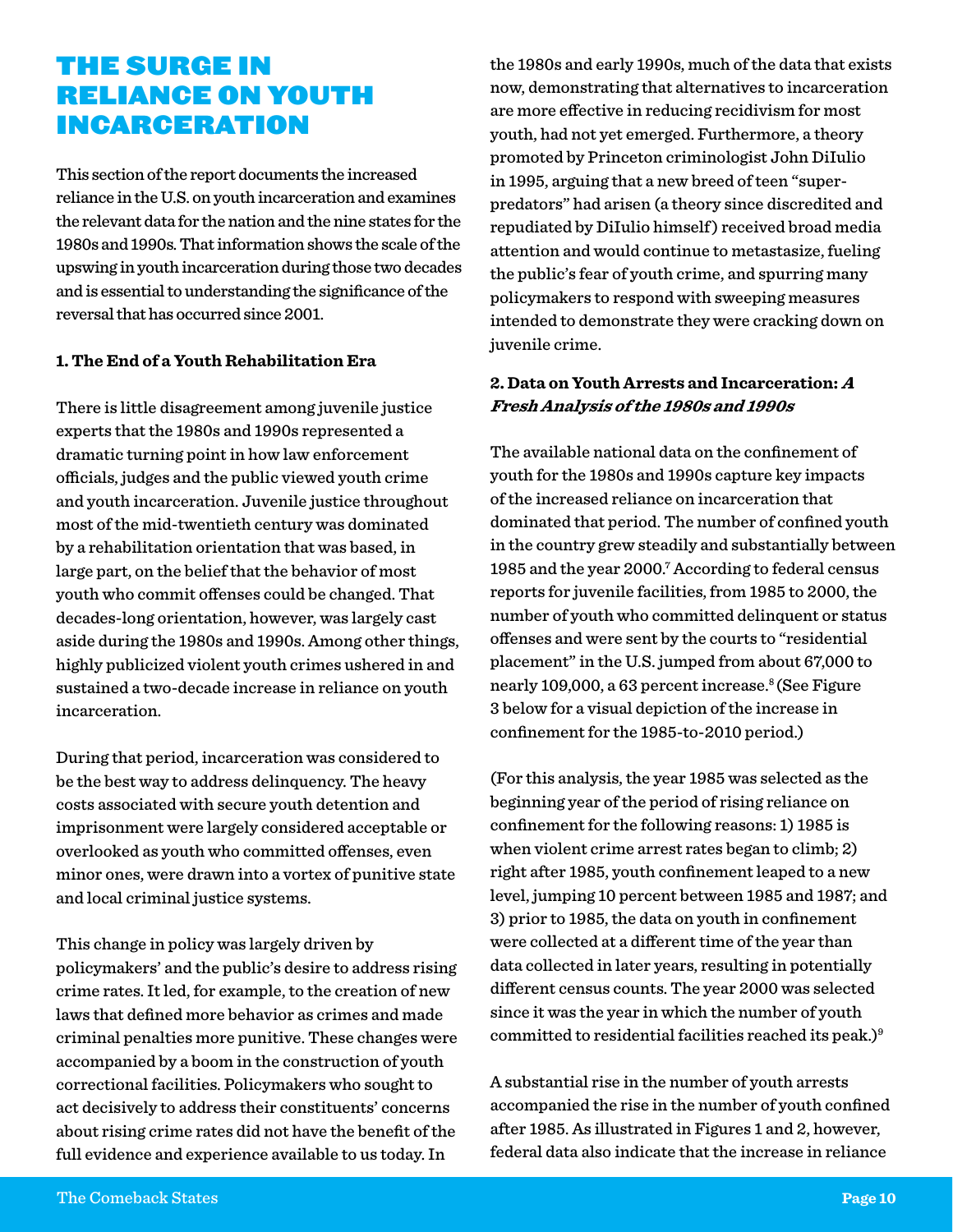on confinement after 1985 cannot be attributed solely to the increase in the number of arrests. Growth in confinement and arrests is charted in Figures 1 and 2 for both the 1985-to-1997 and 1985-to-2000 periods to account for the peak in youth arrests that occurred in 1997 and the peak in youth confinement that occurred in 2000.10 Figure 2 presents changes in confinement and arrests adjusted for increases in the U.S. youth population.

First, the growth in youth confinement substantially outpaced the growth in youth arrests, even after the increase in the youth population is taken into consideration. The wide gaps between the growth in arrests and the growth in confinement, in both charts for the 1985-to-2000 period, is partly the result of a decline in arrests during the 1997-to-2000 period. Over those three years, despite the decline in arrests, confinements remained quite stable, and even increased, as illustrated in Figure 3.

Second, the ratio of confinements to arrests (i.e., the number of confinements divided by the number of arrests), which captures the tendency of the juvenile justice system to confine youth who have been arrested, also increased after 1985. Between 1985 and 2000 (the year confinements peaked) the ratio of confinements to arrests grew by 44 percent, indicating that arrested youth were confined more frequently over time. The ratio grew by 14 percent between 1985 and 1997, the peak year for youth arrests.

Clearly, the increase in the number of arrests during the mid-to-late 1980s and most of the 1990s resulted in more children being channeled into the law enforcement system, thereby increasing the likelihood that the number of youth in confinement would also increase. However, the fates of those arrested between 1985 and 2000 also hinged on decisions made by county and state officials after youth had been arrested. As the data above suggest, those decisions, like the increase in arrests, contributed to the observed increase in reliance on confinement as a way of addressing youth crime between 1985 and 2000.<sup>11</sup>

Figure 1. Growth in Youth Arrests and Confinements





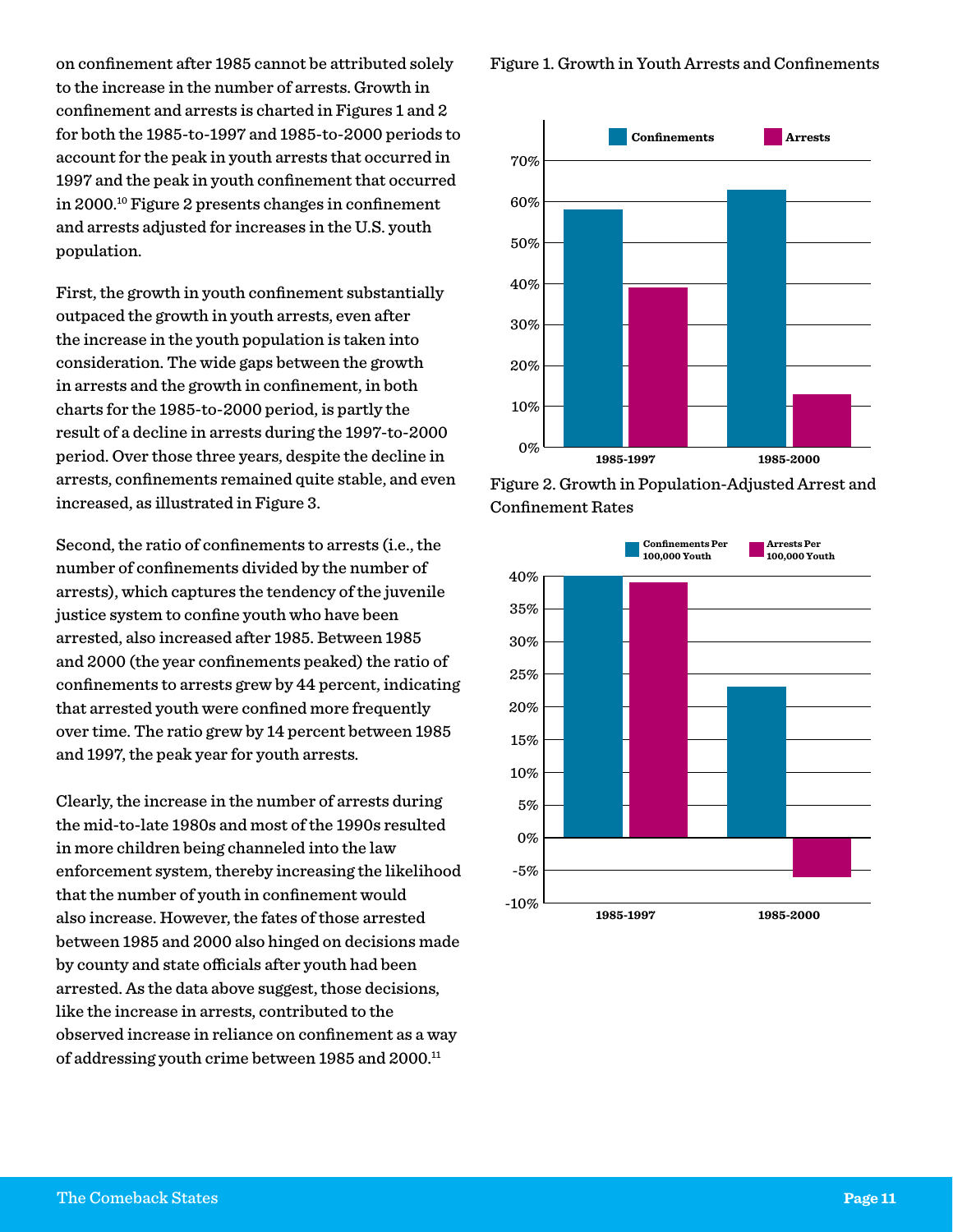Although the wave of reliance on incarceration swept through most of the nation during the 1980s and 1990s, there were a few isolated exceptions that could be considered harbingers of the widespread reversal that was to occur after the turn of the century. One notable example is Ohio's RECLAIM program, which was launched statewide in 1994. RECLAIM was designed to expand judicial options for low- and medium-risk youth who commit offenses, leading to the substitution of community-based rehabilitation for punishment and incarceration.<sup>12</sup> Those efforts led to a 14 percent decline in the number of confined youth in Ohio from the peak year of 1991 to 1999.13

In summary, two decades of increases in youth arrests, heightened public fears, and actions by state policymakers and law enforcement officials led to a surge in youth incarceration levels throughout the U.S. The strength and duration of the youth incarceration wave in the 1980s and 1990s makes the reversal in reliance on incarceration documented in the next section that much more stunning.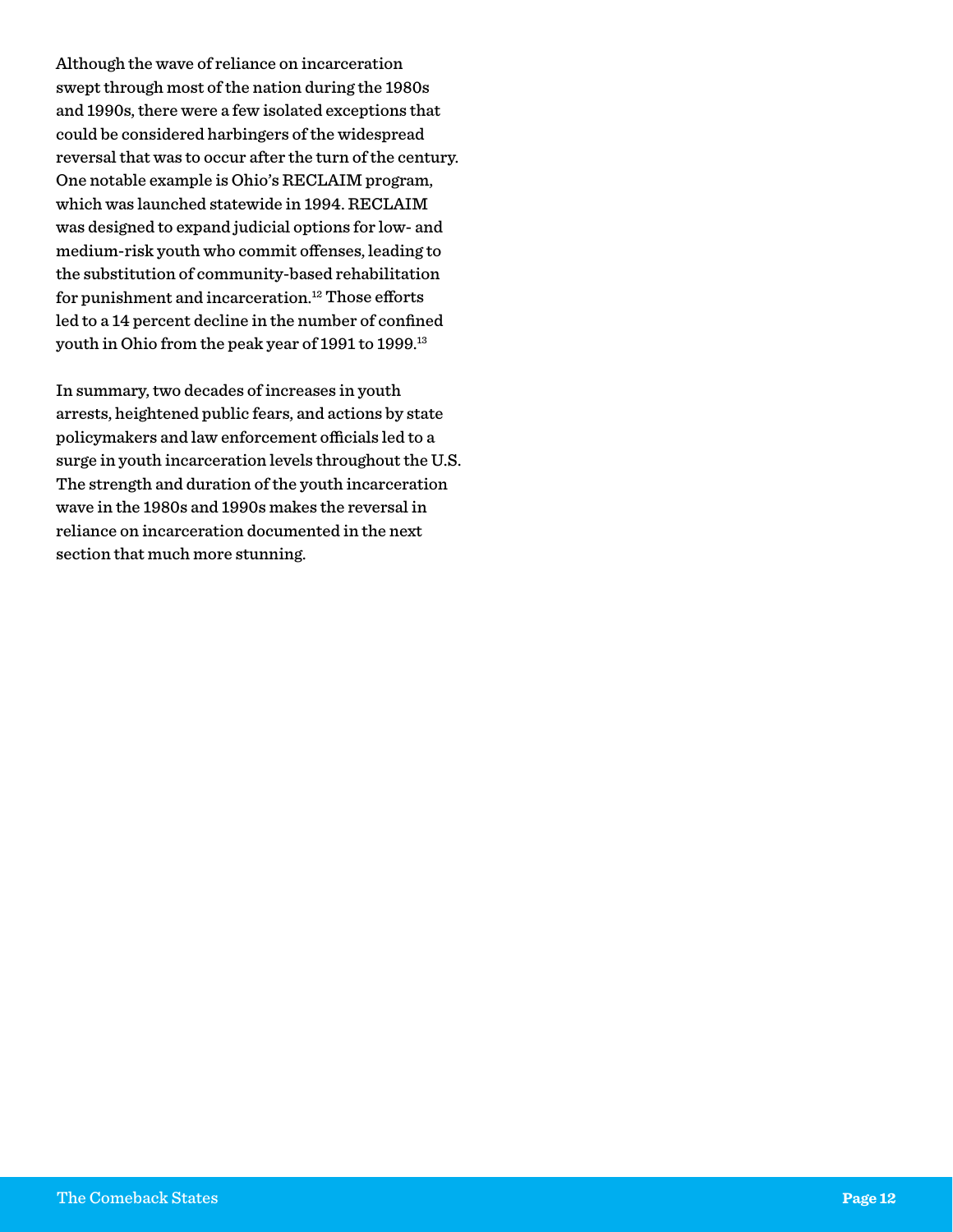## The Twenty-First Century Reversal: *Reducing Reliance on Youth Incarceration*

By the late-1990s, a convergence of forces helped set the stage for a reversal of the growth in incarceration. This section extends the examination of the changes in the nation's orientation to youth incarceration through the year 2010. Five of the major developments behind that reversal are also examined to help shed light on the strength and sustainability of the new trend. Those developments include:

- the drop in youth crime in the post-2000 period;
- recent research on adolescent brain development;
- fiscal pressures on state and local governments;
- the availability of proven alternatives to incarceration; and
- the changing political climate for juvenile justice issues, which was shaped in part by growing public awareness of the terrible conditions in youth prisons and the efforts of policymakers, foundations, advocates, and by public officials who embraced smart-on-crime principles.

#### **1. Evidence for the Reversal of the Incarceration Surge**

The recent decline in the number of youth confined to residential facilities in this country marks a complete reversal of the national youth incarceration buildup that occurred between 1985 and the year 2000.<sup>14</sup> After peaking in the year 2000 at nearly 109,000, between 2001 and 2010 (the last year for which nationwide data were available) the number of confined youth in the U.S. declined by 32 percent. In the last quarter of 2010, the number of confined youth (66,322) dropped below the level that prevailed in 1985 (66,762).<sup>15</sup> As Figure 3 demonstrates, it took just ten years to fully reverse the 16-year run-up in commitments of youth to residential facilities.

#### Figure 3. Number of Youth Committed to Residential Placements, 1985-late 2010



One of the variables that can affect the number of youth placed by the courts in residential facilities is population growth. Figure 4 provides a populationadjusted depiction of the trends in youth confinement by reporting the number of youth in residential facilities per 100,000 youth in the overall population between the age of 10 and the states' upper age limit for placement in juvenile facilities.<sup>17</sup> As Figure  $4$ shows, the rate of placements per 100,000 youth in the general population rose sharply between 1985 and the late 1990s, peaked between 1997 and 2000, and fell sharply during the 2001-to-2010 period. By 2010, the population-adjusted rate of youth confinement was 17 percent lower than the rate that prevailed in 1985, confirming the conclusion that the 2001-to-2010 period represented a dramatic turnaround in the reliance on youth confinement.18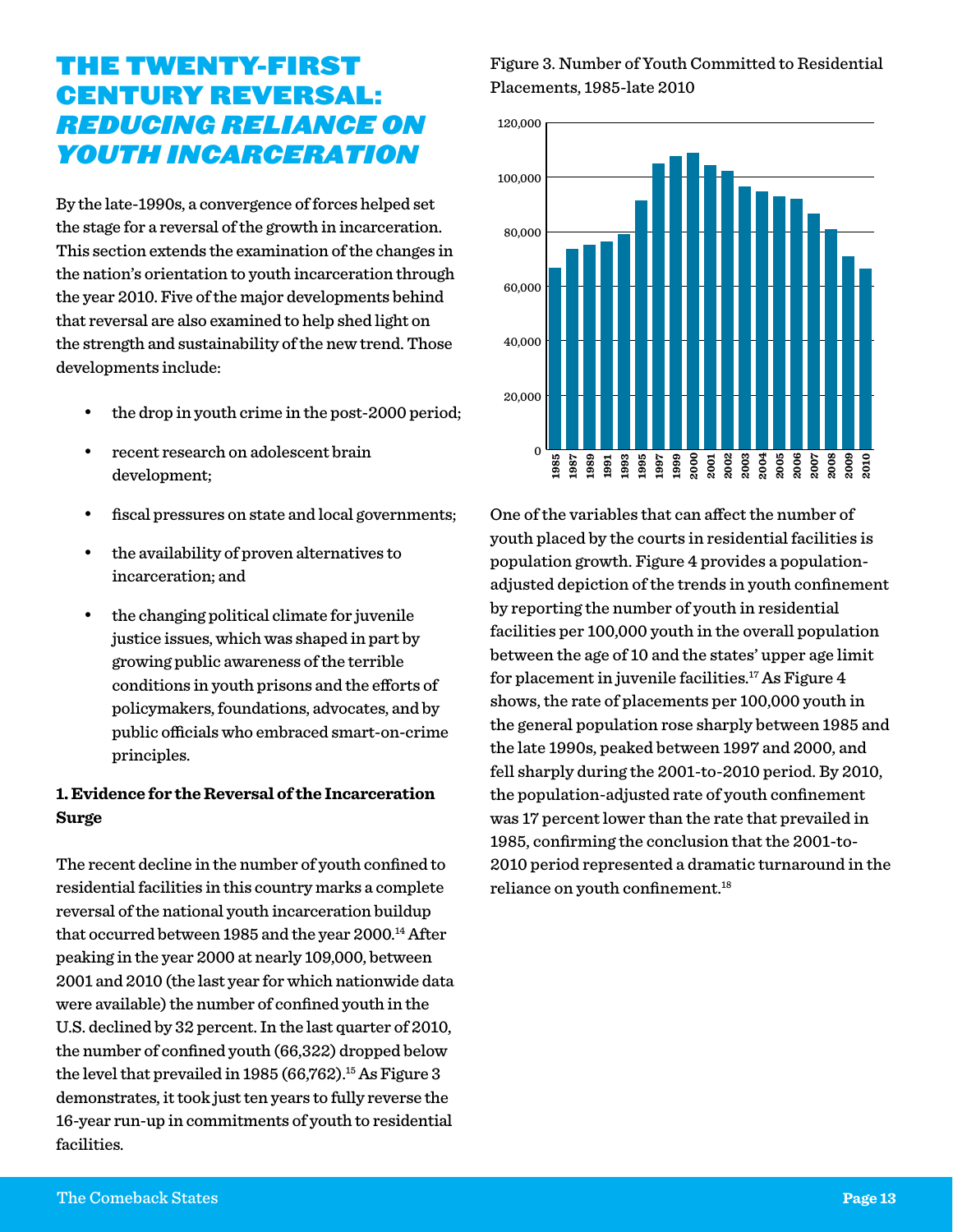

Figure 4. Number of Youth in Residential Placement per 100,000 Youth in U.S. Population

As a group, the nine states highlighted in this report clearly out-performed the average state in reducing youth incarceration. Each distinguished itself by exceeding the national average (32 percent) for reducing youth confinement during the 2001-2010 period. Those state reductions are reported in Figure 5. Together, these nine states, which represent 43 percent of the U.S. population of children between the ages of 10 and 1719, accounted for 51 percent of the decline in the number of confined youth throughout the U.S. during the 2001-to-2010 period.

"…..it took just ten years to fully reverse the 16-year runup in commitments of youth to residential facilities."

#### Figure 5. Decline in Youth Confinement, Nine 'Comeback' States in Descending Order, 2001-2010



**EXECUTE:** % Decrease in Number of Confined Youth

The vast majority of states throughout the U.S. reflected the national trend. Forty-four of the fifty states reduced the number of youth that they held in confinement during the 2001-to-2010 period. Only Arkansas, Hawaii, Nebraska, Pennsylvania, South Dakota and West Virginia showed increases, but the increases for those six states were small, averaging only five percent.

#### **2. Forces Behind the Reversal in Reliance on Incarceration**

Although the data tell a convincing story of how reliance on youth incarceration began to erode in the year 2001, they shed little light on why such a dramatic change occurred. This was no accident simply waiting to happen. A unique and timely convergence of forces pushed the juvenile justice system to reverse course after the year 2000.

This subsection of the report examines five of the key forces that paved the way for those reductions in youth confinement and created a favorable climate for the adoption of the six types of statewide incarceration-reducing policies highlighted in this report. Together,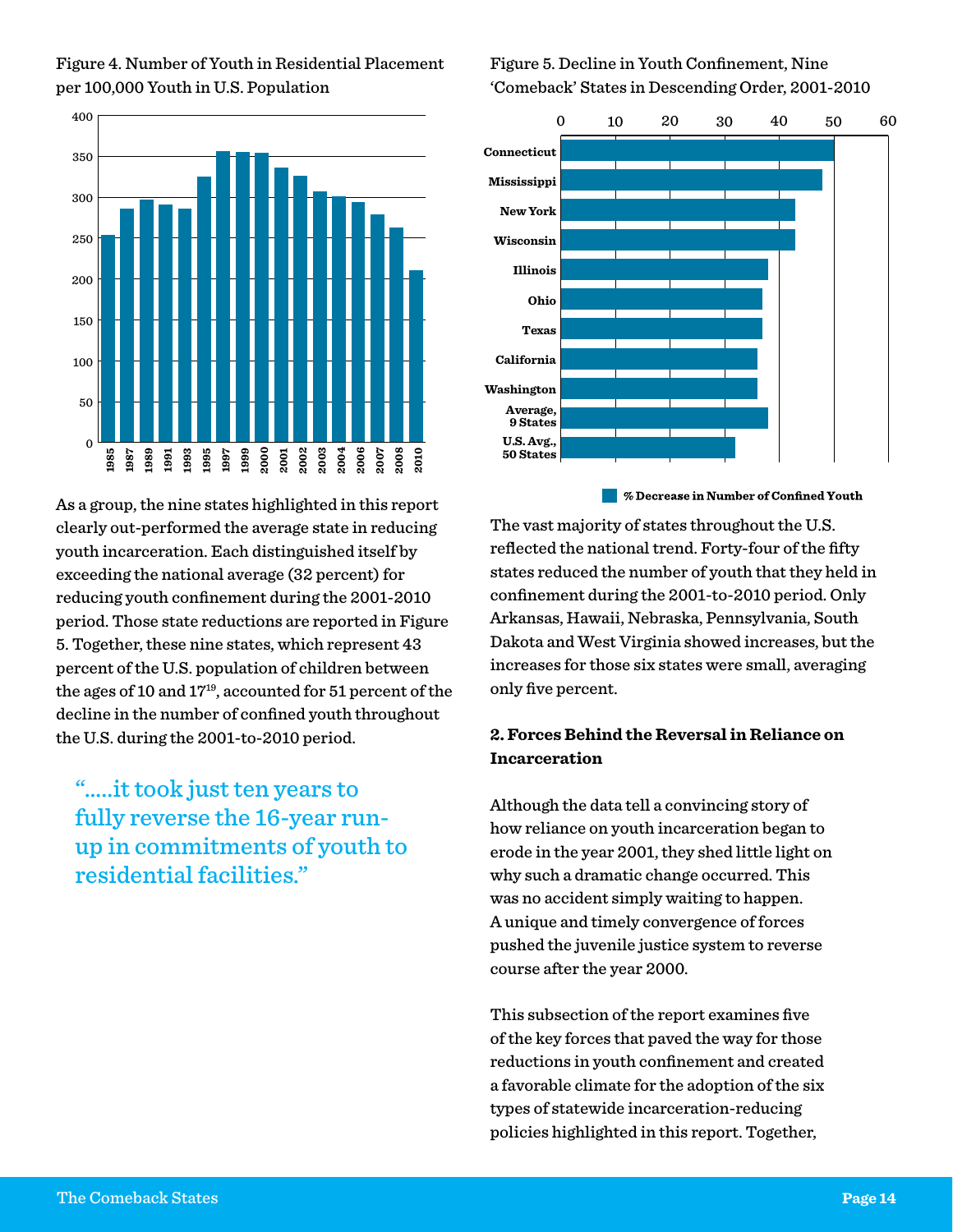these forces combined to undermine the alarm, attitudes, politics and economics that had given rise to the wave of unnecessarily high rates of youth incarceration of that period. They include the following:

- a substantial decline in youth arrests;
- a growing body of widely accepted research demonstrating the developmental differences between teenage and adult brains that paved the way for a widespread understanding that youth need to be treated differently than adults and can be easily rehabilitated after making serious mistakes;
- the convergence of the emerging fiscal crises of county and state governments, the heavy burden to governments of financing the building, maintenance, and operation of youth confinement facilities and defending them against federal lawsuits, and the ability to reduce juvenile justice costs substantially by safely reducing populations of youth incarceration facilities;
- the availability of strong evidence proving that more effective, less-costly, evidencedriven, and community-based practices for rehabilitating youth who commit offenses exist; and
- a changing political landscape, including shifting public attitudes, a shift in focus by news media from youth violence to scandals about conditions in youth correctional facilities, and the growing appeal of strategies to right-size incarceration across Right and Left ideologies.

#### *Youth Arrests*

For the 2001-to-2010 period, both the number of youth arrests and the number of youth committed to residential facilities declined substantially.20 As illustrated in Figure  $6<sup>21</sup>$  although population-adjusted rates of arrests and commitments to residential facilities tended to move together, they were not completely in synch throughout much of the 1997-to-

#### 2000 and 2001-to-2010 periods.22

The 20 percent decline in youth arrests in the four years between 1997 and 2001 appears to have helped open the door for reduced reliance on commitments in the years that followed. Despite the steep drop in youth arrests between 1997 and 2001, the number of youth confined dropped only one percent in that same period, suggesting a lag in the response of the juvenile justice system. It wasn't until after 2001 that the number of committed youth began to drop significantly. On the other hand, the number of youth arrested dropped only two percent during the six years between 2001 and 2007 while the number of committed youth dropped by  $17$  percent. $23$ 

In addition to making fewer arrests, the pace at which law enforcement systems in the U.S. committed arrested youth to residential facilities declined during the 2001-to-2010 period. That pace, which is expressed as the ratio of arrests to commitments, decreased by 14 percent between 2001 and 2010, enhancing the reduction in commitments above and beyond the effect of the decline in the number of youth arrested.

To help shed light on the role of changes in the number of youth arrests on observed levels of commitments of youth to residential facilities during the 2001–to-2010 period, two research questions were asked:

1) What impact did the decline in youth arrests between 2001 and 2010 have on the level of youth commitments to residential facilities; and 2) what impact did the decline in the rate with which arrested youth were committed between 2001 and 2010 have on the actual number of youth placed in residential facilities?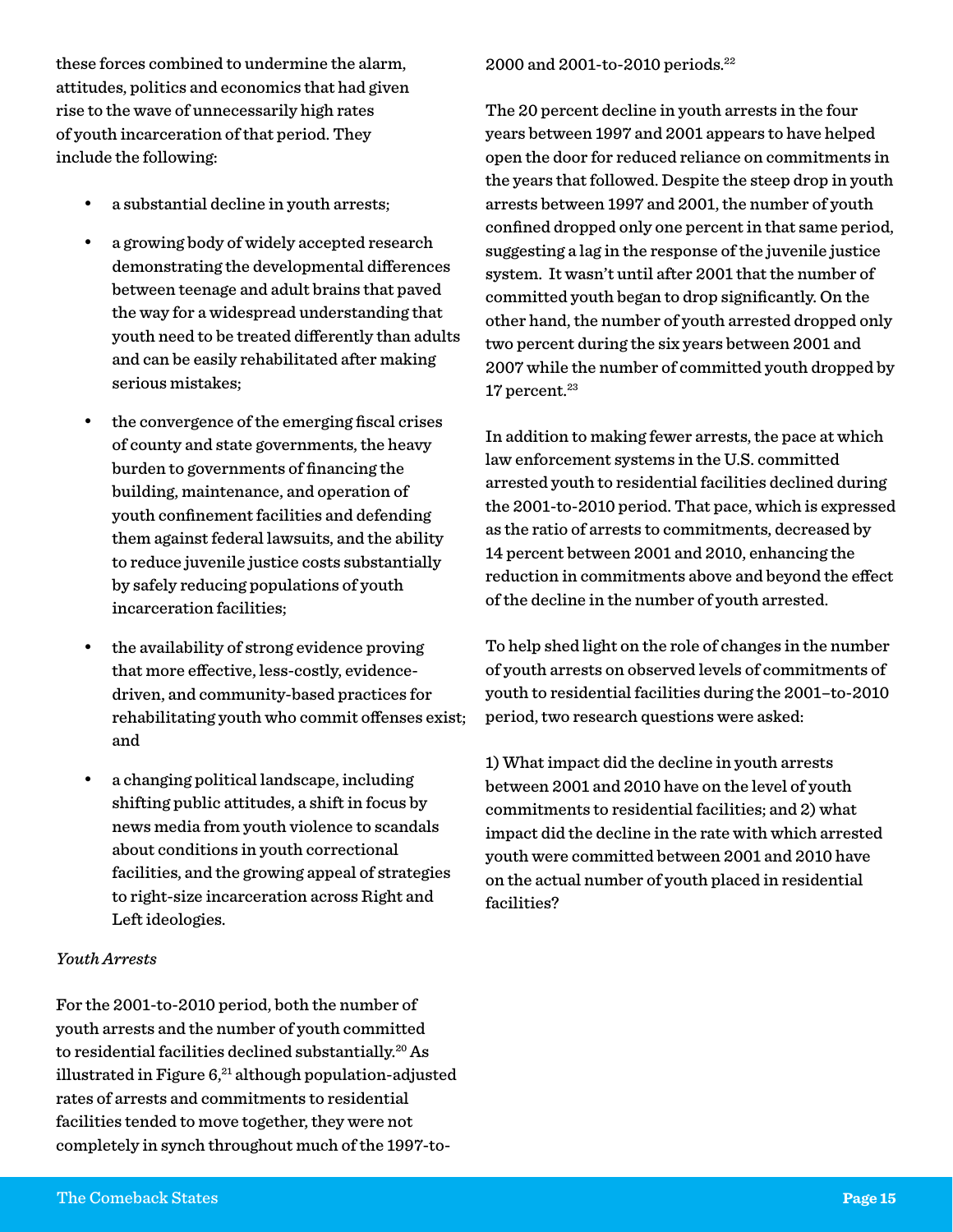

To determine the respective impacts of the two variables, a regression analysis was undertaken. In the regression model, the number of annual commitments to juvenile residential facilities was the dependent variable, while the independent (or explanatory) variables included: the number of annual arrests; the ratio of annual commitments to arrests; and the annual number of youth in the general population between 10 years of age and the upper age limit for commitment to a youth facility. The results of the regression analysis $^{24}$ led to the following findings:

> 1) the decrease in the number of arrests between 2001 and 2010 was associated with 21,522 fewer commitments during that period (or 57 percent of the actual decline in commitments between 2001 and 2010); and

2) the decrease in the ratio of commitments to arrests between 2001 and 2010 was associated with 15,670 fewer commitments during that period (or 41 percent of the actual decline in commitments between 2001 and 2010).

While the application of the results of the regression analysis indicates that the large decline in the number of youth arrested between 2001 and 2010 was the more potent force in driving down the level of commitments, the decline in the ratio of commitments to arrests, which reflect decisions made by law enforcement officials after youth had been arrested, was also an important factor.

In other words, other forces in addition to the reduction in the number of youth arrests were at work in producing the sustained reduction in youth incarceration observed during the 2001-to-2010 period. During the earlier period of rising arrests, concerns about the impact of crime by the public, policymakers, and judges contributed to higher confinement rates. In turn, the recent *decline* in youth arrests likely *lessened* these concerns, providing greater opportunity for the following developments to influence the use of incarceration.

#### *Adolescent Development Research*

The first major wave of juvenile justice reform in the U.S. began in the early twentieth century with the establishment of the first juvenile courts. The then-revolutionary principle underlying that epochal development was that children are fundamentally different from adults and, as a result, youth who commit offenses should be treated differently by the criminal justice system. In addition, it was assumed that approaches to juvenile justice should reflect those differences, especially with respect to culpability and the potential for rehabilitation.

Ironically, the push for improvements during the early 21st century has, in some key respects, returned juvenile justice reform to its early 20<sup>th</sup> century roots. The current wave of reform, however, has benefited from new advances in science and academic inquiry and has been built to a large extent on a foundation of relatively recent research into neurology and developmental psychology.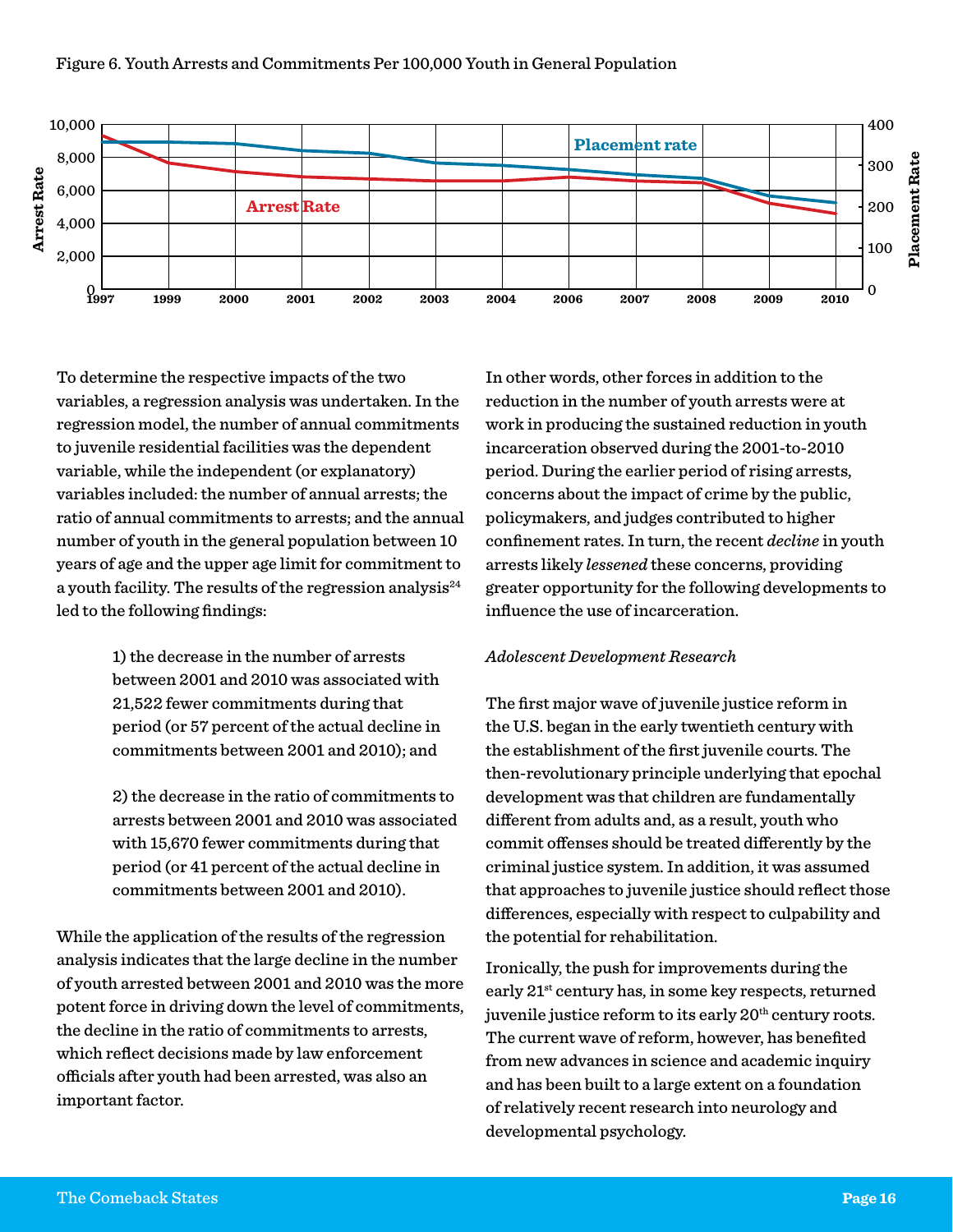For example, Elizabeth S. Scott and Laurence Steinberg sum up the argument as follows: "Research in developmental psychology supports the view that several characteristics of adolescence distinguish young who commit offenses from adults in ways that mitigate culpability. These adolescent traits include deficiencies in decision-making ability, greater vulnerability to external coercion, and the relatively unformed nature of adolescent character."25 Additional neurological research on adolescent brain development has reinforced this link between law and developmental psychology by demonstrating that teenage brains, in key areas that control decision making, such as the prefrontal cortex, are not fully developed.

In a relatively early (1999) article, *US News and World Report* observed that, "Until the past decade, neuroscientists believed that the brain was fully developed by the time a child reached puberty and that the 100 billion neurons, or nerves, inside an adult's skull—the hardware of the brain—were already in place by the time pimples began to sprout…But the neural circuitry, or hardware, it turns out, isn't completely installed in most people until their early 20s."26 In 2002, PBS produced a TV segment, "Inside the Teenage Brain," characterizing the adolescent brain development as a work in progress.27

More recently (2007), an Associated Press article run by *USA Today* stated that "the [U.S. Supreme Court ruling [outlawing the death penalty for juveniles] relies on the most recent research on the adolescent brain, which indicates the adolescent brain is still maturing in the teen years and reasoning and judgment are developing well into the early to mid 20s. It is often cited as state lawmakers consider scaling back punitive juvenile justice laws passed during the 1990s."28 A 2010 *Parade Magazine* piece and a 2012 cover story by *National Geographic* further illustrate the broad appeal of the issue beyond academic, legal and policymaker audiences.<sup>29</sup>

#### *Heavy Taxpayer Costs and the Fiscal Crises of States and Counties*

The vast majority of the states, which fund most of the nation's juvenile justice programs, have dealt with deep state budget deficits. The high costs of youth detention and commitments to secure confinement, especially when unnecessarily employed, markedly impacts state budgets and taxpayers.

Most states are still reeling from deep reductions in their revenue streams and increased spending on some social programs that were caused by the loss of revenues during the recent "Great Recession." The combined deficits for states in the red in FY 2012 equaled \$107 billion, or 16 percent of their combined budgets, and those deficits have remained relatively stable. In FY 2009, for example, their combined deficits equaled \$110 billion, or 15 percent of their combined budgets.30 Nor is this new: the combined deficits of states in the red reached \$79 billion in 2003 and \$84 billion in 2004.31

These deep deficits have put tremendous pressure on governors and state legislatures to find creative ways to reduce spending. It is no surprise then, given the eye-opening costs associated with juvenile incarceration, that many state policymakers have sought ways to safely reduce incarceration levels. The costs of incarcerating a youth for a year can easily exceed \$100,000. For comeback states for which recent estimates were available, the annual costs per incarcerated youth were: "about \$200,000" in California for the 2010-2011 fiscal year; $32$  \$134,000 in Connecticut for 2009;<sup>33</sup> \$266,000 in New York for 2010;<sup>34</sup> and \$123,400 in Ohio for 2010.<sup>35</sup> In other words, incarcerating just eight youth for a full year can cost taxpayers between about a million and two million dollars.

These costs during times of fiscal stress make it all the more important to ensure that secure confinement is used only when necessary to protect public safety, and to target policies towards remedying the unnecessary placement of youth in facilities.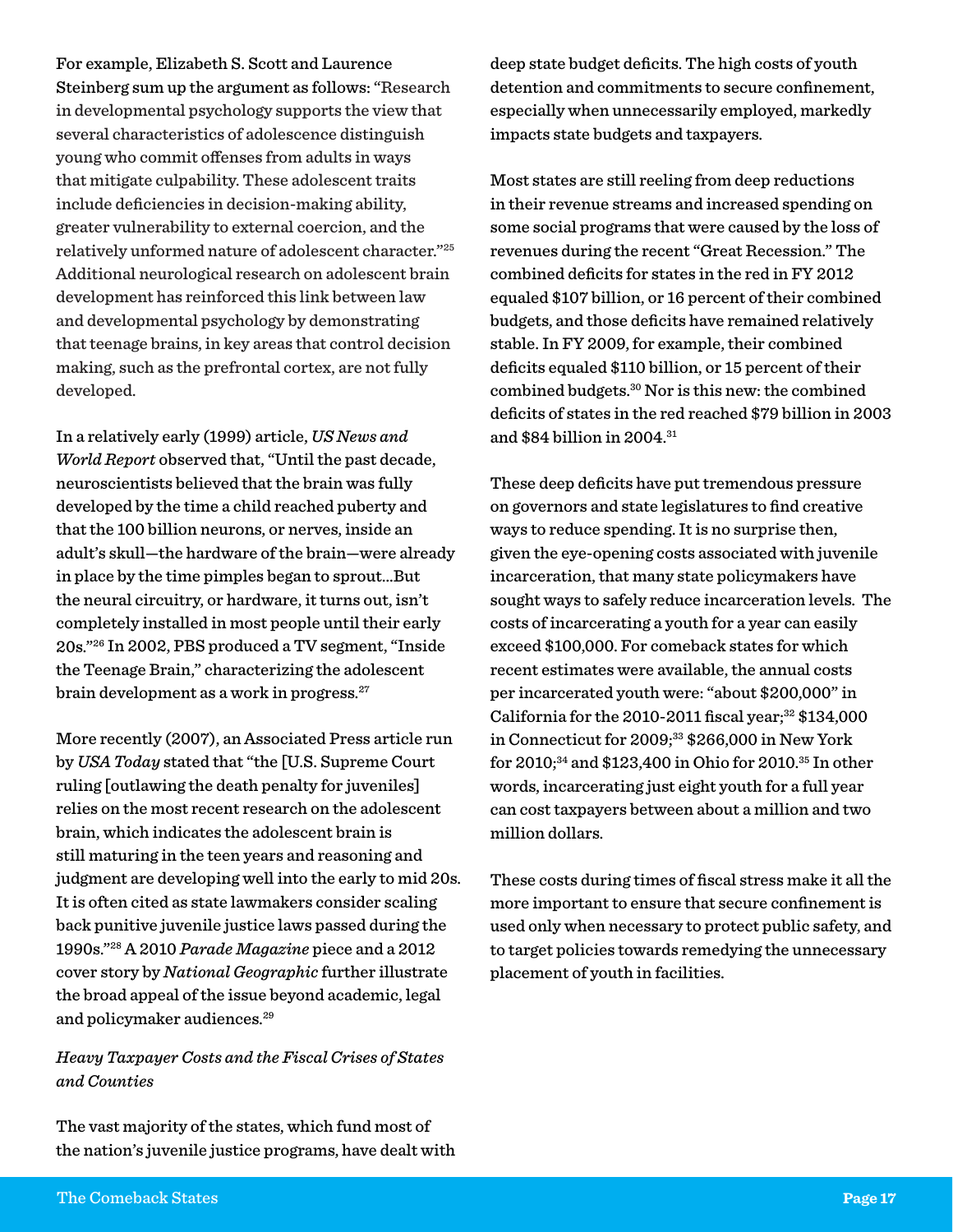*Effectiveness and Cost of Evidence-Based Community Alternatives* 

For more than a decade, researchers have documented the effectiveness of numerous community-based

"This was no

accident simply

convergence of

juvenile justice

since 2001."

forces pushed the

system to a tipping point that opened the door for the reversal observed

waiting to happen. A unique and timely

intervention programs that serve as alternatives to incarceration for youth who commit offenses.<sup>36</sup> The programs focus on the family, community, and youth development; none of them involve incarceration; and all of them deliver results. The mounting evidence that these programs are effective in preventing future criminal offenses and are highly cost-effective relative to incarceration has helped pave the way for juvenile justice decision makers, such as juvenile court judges, to reduce unnecessary reliance on youth incarceration.

The research has found that these interventions not only avoid the short-term and long-term negative impacts of imprisonment, but also substantially reduce the rate of reconnection with the criminal justice system. In the process, future crime is avoided, and more youth are put on the path to productive, lawabiding lives.37

Given their track records, these programs offer an attractive option for increasingly budget-conscious state policymakers in an era of severe fiscal constraints. The programs are far less costly than a prison bed, while offering substantial improvements in public safety through reduced recidivism rates. A process of right-sizing secure confinement facilities and redirecting a portion of the funding to youth intervention programs that work and do not have the damaging impacts of incarceration can simultaneously reduce crime, save more youths' futures, and help reduce state operating budgets.38

*Favorable Public Attitudes and Appeal across the Ideological Spectrum*

Recent public opinion surveys strongly suggest that unnecessary reliance on youth incarceration

> no longer has the support of the American people. In particular, polling demonstrates broad public support for approaches that can rehabilitate, rather than simply punish, youth who commit offenses.

A 2007 poll of 1,043 U.S. residents conducted by Zogby International, for example, found that 91 percent of respondents believed that rehabilitative services and treatment for incarcerated youth can help prevent future crimes. In addition, more than 80 percent of respondents thought that spending on rehabilitation and

treatment for youth who commit offenses would save tax dollars.39

Another 2007 survey of 500 adults nationwide and 300 adults in Illinois, Louisiana, Pennsylvania and Washington conducted for the Center for Children's Law and Policy by Beldon, Russonello and Stewart<sup>40</sup> generated similar findings, including:

- 80 percent preferred the reallocation of state funding from incarceration to "programs that provide help and skills to enable youth to become productive citizens."
- 62 percent preferred allowing youth who have committed nonviolent offenses to "live in their own homes, receiving counseling and other services under the close supervision of a caseworker," rather than being confined in large youth incarceration facilities.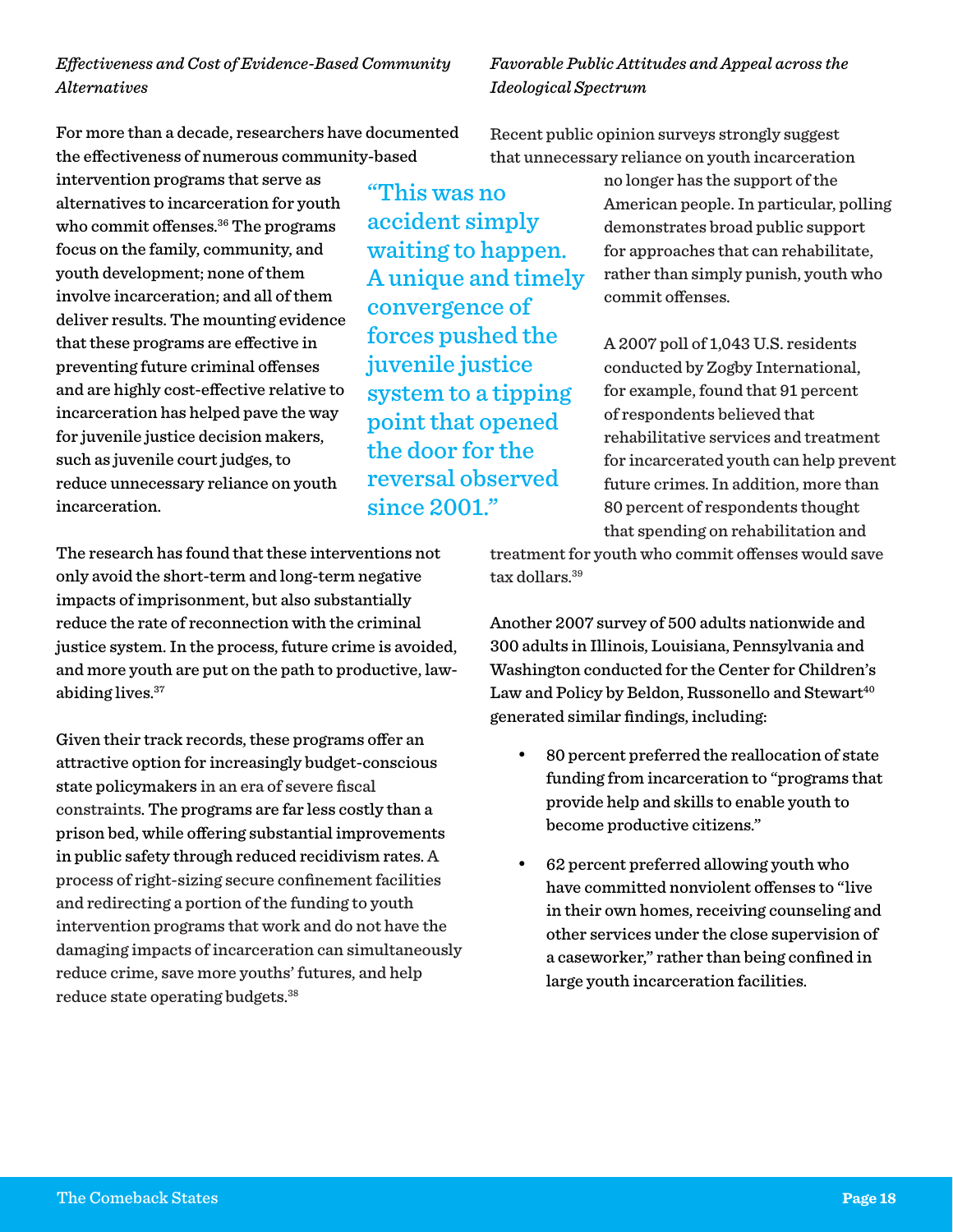A more recent national poll of 1,000 adults, conducted in 2011 for the Campaign for Youth Justice by GBA Strategies<sup>41</sup> produced results that support the rehabilitation model for particular youth who commit offenses. The poll found that:

- 77 percent of respondents preferred rehabilitation over incarceration for youth.
- 75 percent of respondents believed that "the juvenile justice system should provide youth with more opportunity to better themselves," rather than "focus on punishing youth who have committed crimes".

The overwhelming sentiment favoring rehabilitation over incarceration also cuts across ideological lines. GBA Strategies reported that more than 80 percent of self-identified moderates and liberals, and more than 70 percent of conservatives, favored rehabilitation.

This across-the-board public support is mirrored in the types of organizations and the political party affiliations of governors and state legislatures that support juvenile justice reforms that reduce incarceration. Although our two groups, the National Juvenile Justice Network and the Texas Public Policy Foundation,<sup>42</sup> typically approach juvenile justice issues from different ideological starting points, we solidly agree that incarceration is not a one-size-fits-all solution to the nation's youth crime and justice issues. More important, state juvenile justice reforms in recent years have originated from governors' mansions and state legislatures controlled by both Republicans and Democrats because liberals, centrists, and conservatives all see the need to reduce the rate at which we incarcerate youth. That kind of broad coalition provides a stable foundation, even in today's highly partisan political environments, for the sustainability of the new era of juvenile justice reform.43

#### *Statewide Policy Changes – Both Cause and Effect*

The list of forces that have influenced the youth incarceration reversal would not be complete without including policies designed to reduce unnecessary incarceration that have been adopted by the states since the year 2000 and that are at the heart of this

report. In reality, those statewide policies have been both causes of the reversal and outcomes of the convergence of the other five forces discussed above.

Without changes in public attitudes, crime rates, and our understanding of adolescent development, for example, the climate for policy reform would not have been as favorable. By the same token, in the absence of policy reforms, there is little doubt that the reduction in incarceration since 2000 would have been less substantial. It is to those policy changes, particularly in the nine trend-leading states, that the report now turns.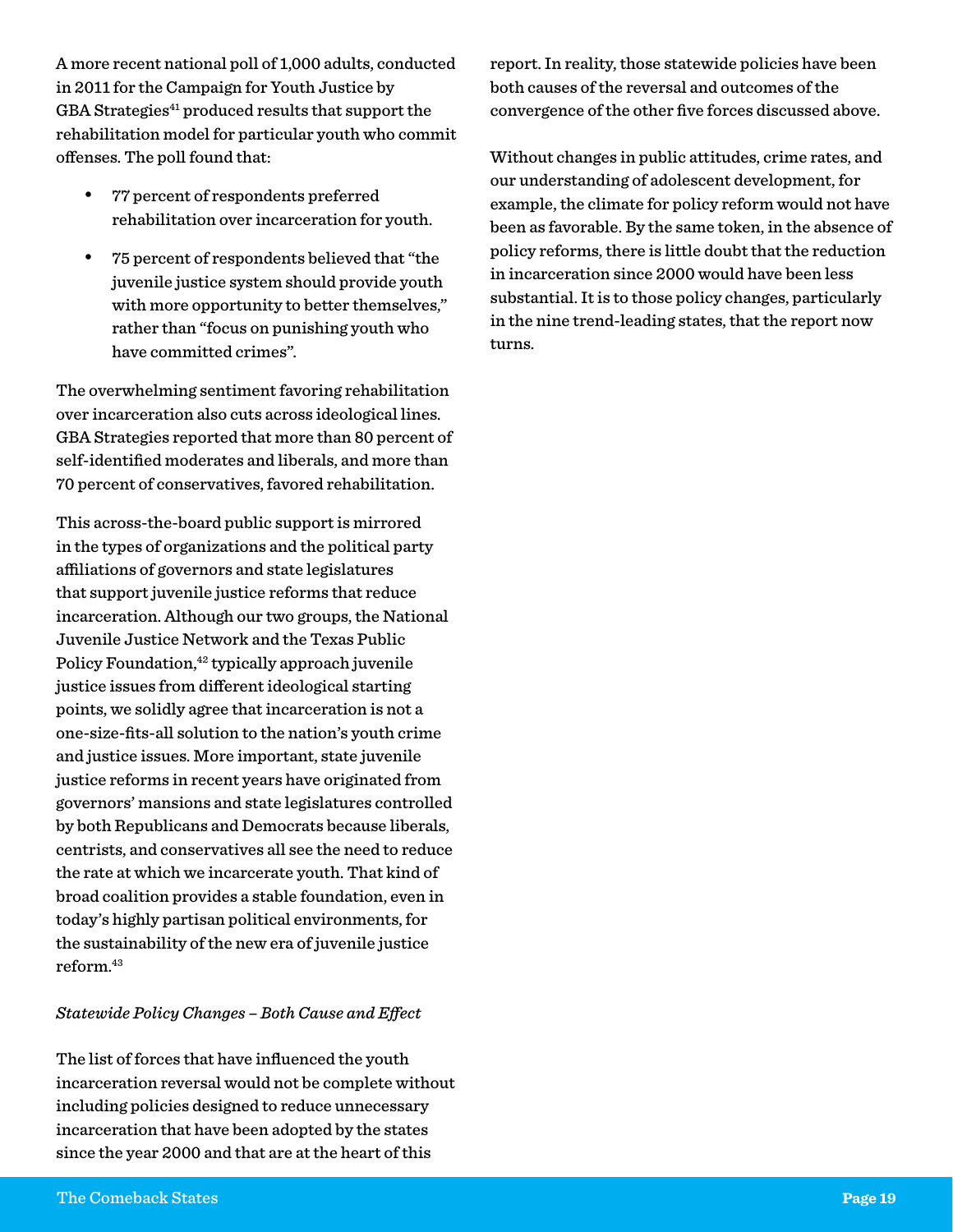## Reduction in Reliance on Incarceration in Nine Comeback States

#### **1. Identifying the Comeback States**

To understand the recent changes that have occurred nationwide in youth incarceration requires an understanding of statewide policies that have been adopted since the year 2000, since the key decisions about juvenile justice and the fate of youth who commit offenses in this country occur largely at the state and county levels. This section of the report shifts the focus from the nationwide landscape to the view from the nine states we have identified as leading examples of the recent trend away from incarceration.

Three specific criteria were used to identify the nine states. To qualify, they had to: 1) reduce their use of youth incarceration between 2001 and 2010 by a percentage that exceeded the national average of 32 percent; 2) adopt, since the year 2000, at least four of the six statewide policies we have identified in this report as fostering reduced reliance on youth incarceration; and 3) have seen a decline in the number of youth arrested in their states during the 2001-to-2009 period.

"For these nine states, it took only a decade after the turn of the century to more-than reverse the 15-year increase in the number of youth incarcerated in public facilities."

This triple-criteria approach ensures that the states selected were not only strong performers on incarceration reduction during the 2001-2010 period, but also limits the selections to states that were most likely to continue those reductions at a significant pace in the future and that were not in the process of experiencing apparent increases in youth crime reflected in increases in youth arrests.44 States that reduced their youth incarceration levels between 2001 and 2010 by a large percentage, but lack a suite of state policies to drive incarceration reduction, may be vulnerable to future surges in youth crime or the

return of state and county budget surpluses. As those conditions change, incarceration levels in those states could quickly begin to rise again. States that have built in policy firewalls are more likely to sustain a long-term tide of reduction in reliance on youth incarceration and be able to withstand changes in personnel, stakeholders, or the political and fiscal winds that can affect criminal justice outcomes.

Six types of state policies stand out for their potential to spur reductions in reliance on youth incarceration while achieving other important public objectives, such as fiscal soundness, reliance on proven approaches to helping youth who commit offenses, and the protection of public safety. These policies:

- 1. authorize and fund the use of evidence-based, relatively inexpensive treatment alternatives to incarceration;
- 2. introduce policies and program options (such as requiring the use of risk assessments and customized treatment programs) that can reduce the likelihood that youth will be unnecessarily placed in secure detention facilities while awaiting disposition of their cases by juvenile courts;
- 3. close or downsize secure facilities, thereby reducing the supply of beds that could be filled and spurring consideration of alternative approaches;
- 4. shrink or eliminate school policies that place children in the juvenile justice system for misbehavior that could be handled by schools, families, and/or community interventions;
- 5. eliminate or reduce the ability to use incarceration as a means of addressing minor, misdemeanor, non-criminal, and status offenses (e.g., truancy and running away) and misdemeanors; and
- 6. realign how states and counties pay for youth in secure confinement in the juvenile justice system and/or redirect funding away from confinement facilities to alternative approaches.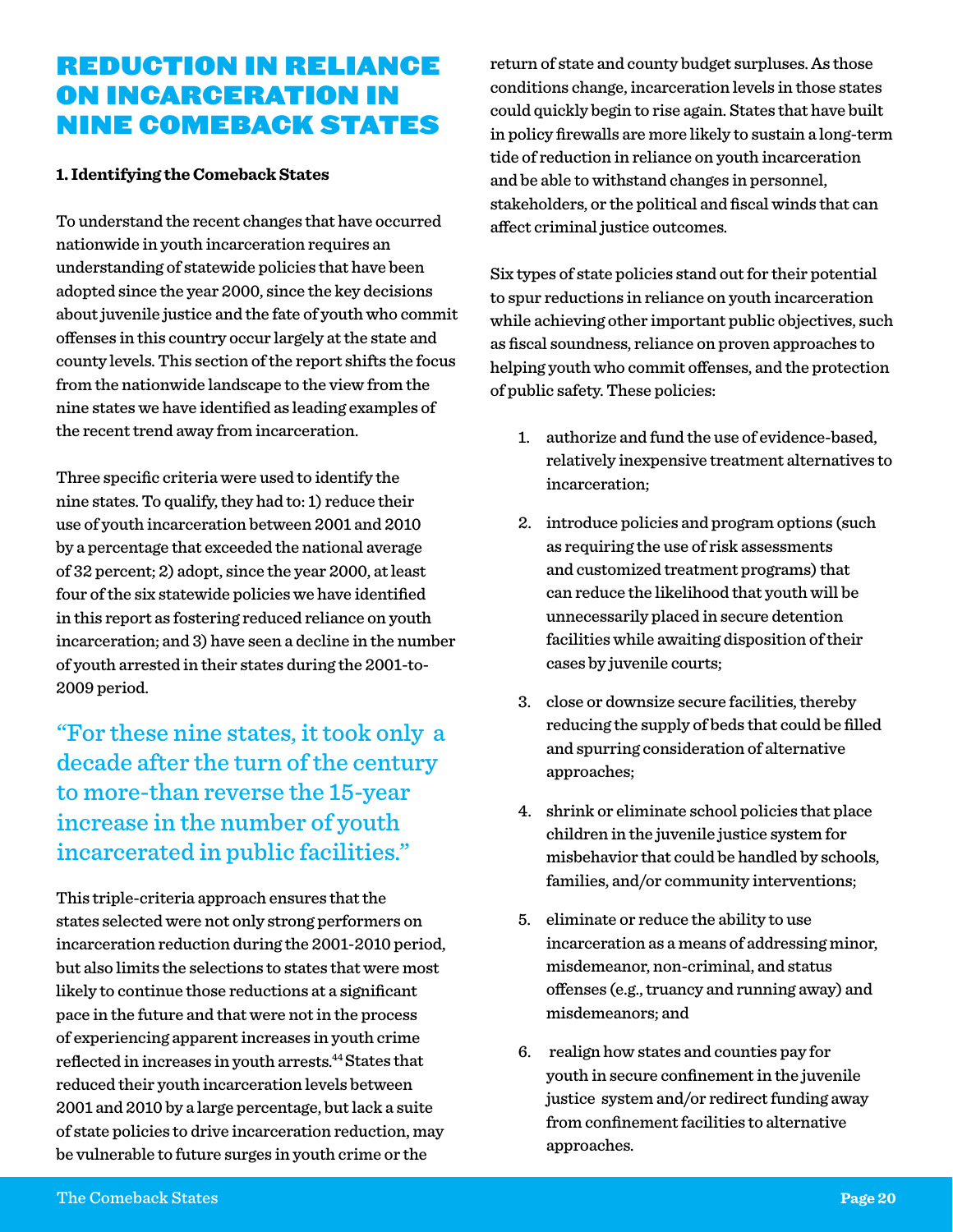We recognize that that other policies may also lead to decreased incarceration as well, such as an improved juvenile defense system, decreases in mandatory and lengthy sentences, and policies focused on disproportionate minority confinement, to name a few. However, we decided to highlight the six policies listed above because they are state-level and potentially resistant to changes in political climate.

As indicated in a previous section, the year 2001 marks the beginning of the steady decline in the number of delinquent youth in confinement throughout the U.S., after peaking at nearly 109,000 youth in the year 2000. Hence, we chose to focus on policies enacted after the year 2000.

#### **2. Overview of the Nine States: Recent Incarceration-Reducing Policies and Youth Arrests**

*Incarceration-Reducing Policies Adopted during the 2001-to-2010 Period*

The nine states selected as leading examples of the reversal in incarceration-related policies since 2000 are, in alphabetical order: California, Connecticut, Illinois, Mississippi, New York, Ohio, Texas, Washington, and Wisconsin.

#### Table 1. Statewide Policies That Can Reduce Youth Confinement in Nine Comeback States

| <b>State</b>             | Change<br>in No. of<br>Youth<br>Confined,<br>Public<br><b>Facilities</b><br>1985-200045 | Change<br>in Youth<br>Confined,<br>Public<br><b>Facilities</b><br>Only<br>2001-2010 | Change<br>in No. of<br>Youth<br>Confined,<br>Public and<br>Private<br><b>Facilities</b><br>2001-2010 | Community<br>Alterna-<br>tives | <b>Restrictions</b><br>on Use of<br><b>Detention</b> | Facility<br>Closings<br>and Down-<br>sizing | <b>Shrinking</b><br>School-<br>to-Prison<br>Pipeline | <b>Not</b><br>Confined<br>for Minor<br><b>Offenses</b> | Realign,<br>Reinvest<br><b>Statewide</b> |
|--------------------------|-----------------------------------------------------------------------------------------|-------------------------------------------------------------------------------------|------------------------------------------------------------------------------------------------------|--------------------------------|------------------------------------------------------|---------------------------------------------|------------------------------------------------------|--------------------------------------------------------|------------------------------------------|
| <b>CA</b>                | 40%                                                                                     | $-41%$                                                                              | $-36%$                                                                                               |                                |                                                      |                                             |                                                      |                                                        |                                          |
| CT                       | 37%                                                                                     | $-26\%$                                                                             | $-50%$                                                                                               |                                |                                                      |                                             |                                                      |                                                        |                                          |
| IL                       | 100%                                                                                    | $-35%$                                                                              | $-38%$                                                                                               |                                |                                                      |                                             |                                                      |                                                        |                                          |
| $_{\rm MS}$              | 94%                                                                                     | $-69%$                                                                              | $-48%$                                                                                               |                                |                                                      |                                             |                                                      |                                                        |                                          |
| <b>NY</b>                | 91%                                                                                     | $-60\%$                                                                             | $-43%$                                                                                               |                                |                                                      |                                             |                                                      |                                                        |                                          |
| <b>OH</b>                | 47%                                                                                     | $-38%$                                                                              | $-37%$                                                                                               |                                |                                                      |                                             |                                                      |                                                        |                                          |
| TX                       | 200%                                                                                    | $-35%$                                                                              | $-37%$                                                                                               |                                |                                                      |                                             |                                                      |                                                        |                                          |
| <b>WA</b>                | 45%                                                                                     | $-40\%$                                                                             | $-36%$                                                                                               |                                |                                                      |                                             |                                                      |                                                        |                                          |
| WI                       | 91%                                                                                     | $-54%$                                                                              | $-43%$                                                                                               |                                |                                                      |                                             |                                                      |                                                        |                                          |
| Total 9<br><b>States</b> |                                                                                         |                                                                                     |                                                                                                      | 9                              | 7                                                    | 9                                           | $\boldsymbol{2}$                                     | $6\phantom{1}$                                         | 6                                        |

As Table 1 shows, since the year 2001, each of the states experienced solid reversals in the levels of youth confinement that prevailed in their states during the 1990s. While the degree of the reversals varied from state to state, all of the shifts were dramatic.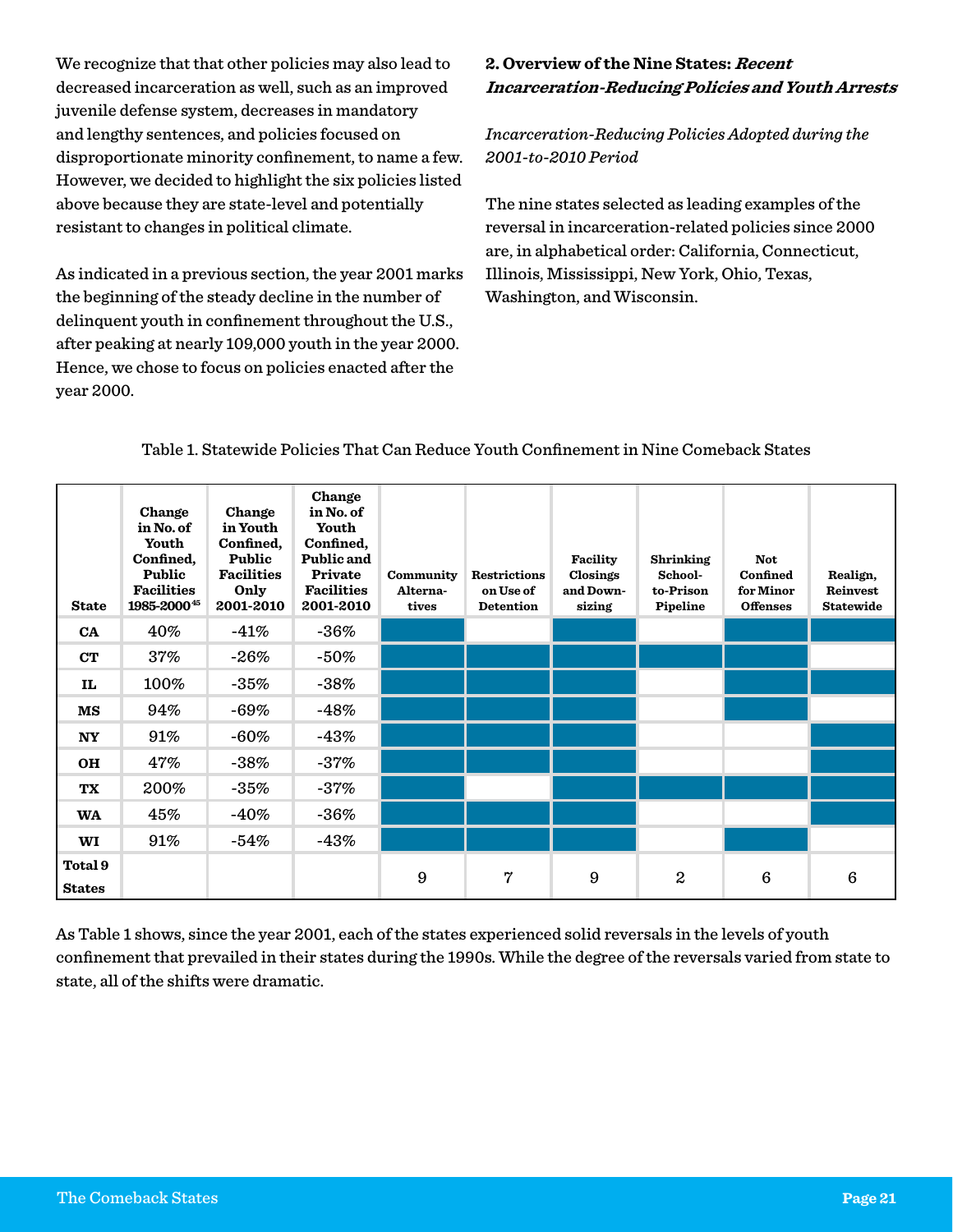

For all nine states combined, incarceration levels declined by 38 percent between 2001 and 2010, exceeding the nationwide average decline (32 percent) by six percentage points. In 2001, 44,694 youth were incarcerated in these states. By 2010, the number of youth incarcerated in public facilities in these nine states (21,838) had dropped below the 1985 level (22,627). In other words, for these nine states, it took only a decade after the turn of the century to morethan reverse the 15-year increase in the number of youth incarcerated in public facilities.

In addition, in 2010, the rates of incarceration per 100,000 youth in the general population for the nine states were an average of 184, or 12 percent lower than the overall U.S. average rate of 210 that year. The average rate of the eight states other than California – the rate in California exceeded the U.S. average by 29 percent – was 140, or 33 percent lower than the U.S. average rate.

The adoption of incarceration-reducing policies by each of the nine states is also summarized in Table 1. From the policy reforms reported in the table, the following conclusions can be drawn about the nine states:

One size has not fit all. The nine states vary in the degree to which they have been able to reduce reliance on youth incarceration. In addition, the states' policy mixes differ. As the table indicates, the states have used varying policy combinations and pathways to reduce incarceration. Policies that enable the use of community-based alternatives were the most

popular, having been adopted by all of the states, while state-level policies designed to reform local school discipline practices were the least evident.

- • *There's still room for expansion of policy adoption.* On average, the nine states adopted 4.3 out of 6 of the incarceration-reducing policies highlighted here. None of the states adopted all six policies.
- • *Further reductions in incarceration are likely on the horizon.* States that adopted the highest number of policies did not see the largest percentage reductions in incarceration between 2001 and 2010. This is partly a result of the timing of some of the policy changes, which occurred very recently for states like Texas, California and Ohio, and suggests, all other things constant, that in those states, sizeable reductions are still to come.
- • *Support for smarter juvenile justice cut across geographic and political lines.* The nine states represent a diversity of U.S. regions. The Northeast, South, Midwest, Southern Plains, and West Coast are all represented in the group of ten. The Inter-Mountain and Central/ Northern Plains regions are the only ones that are not represented. While five of the states (CA, CT, IL, NY and WA) have been primarily politically "blue" states since 2000, the other five have been either solidly "red" states (MS and TX) or battleground states (OH and WI). These geographic and political characteristics further indicate, as discussed in a previous section of this report, that support for the recent wave of reductions in reliance on youth incarceration has transcended ideological, political and geographic boundaries.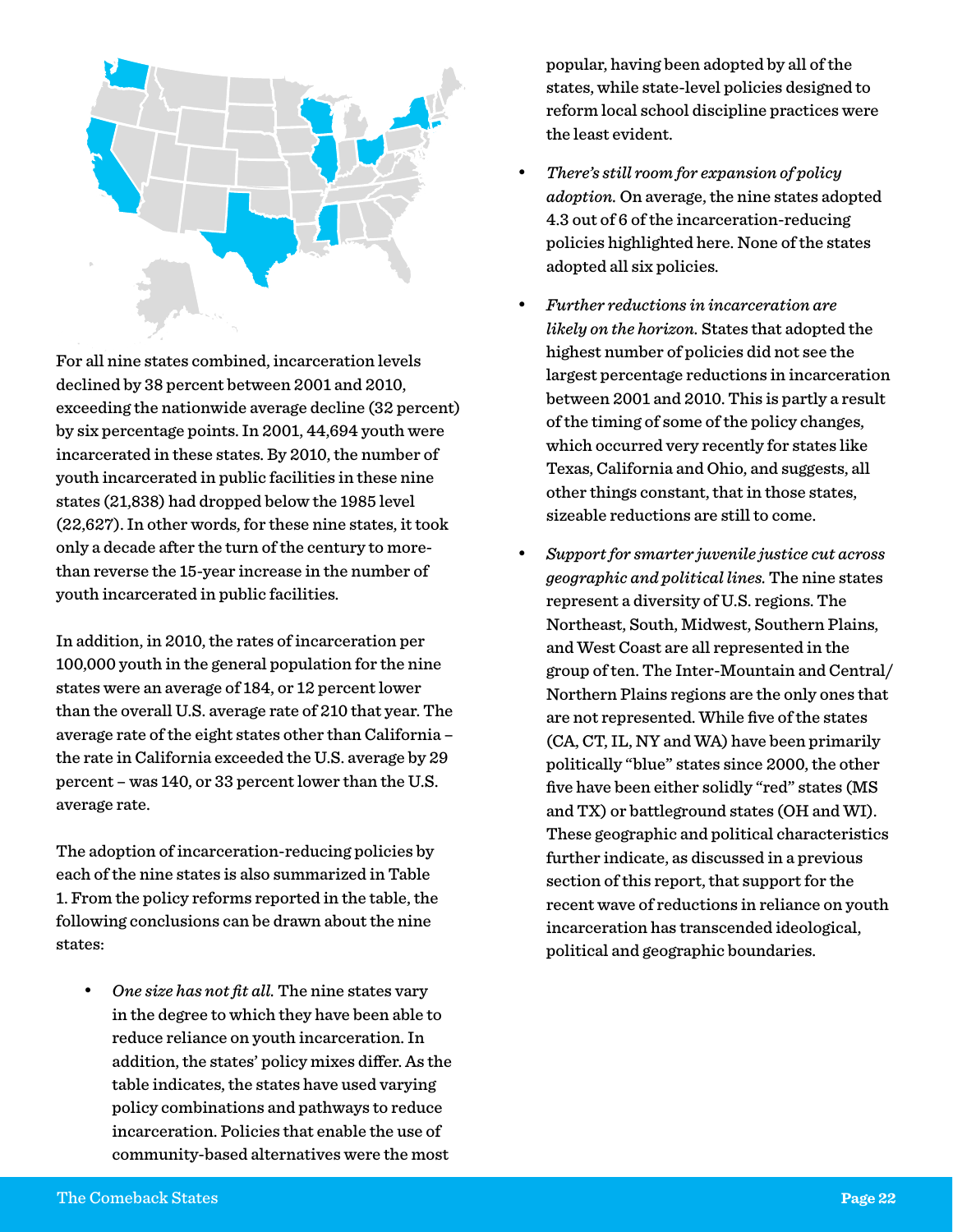#### *Youth Arrests During the 2001-to-2009 Period*

The number of youth arrests over time offers one indicator of changes in public safety, for which state-by-state data are relatively accessible. Youth arrests in each of the nine states were screened for the years between 2001 and 2009, the last year for which relevant data were available. The screening determined that all of the nine states experienced reductions in youth arrests for that period.

Arrest rates and percentage reductions in those rates for each of the nine states are reported in Table 2. The average state showed a rate reduction of 24 percent over the nine years, or an average of nearly three percent per year. Reductions ranged from 7 percent in Mississippi to 32 percent in Wisconsin.

Table 2. Youth Arrests for the Nine States, 2001 to 200946

| <b>State</b>       | Violent+<br><b>Property</b><br><b>Crime Arrest</b><br><b>Rate 2001</b> | Violent+<br><b>Property</b><br><b>Crime Arrest</b><br><b>Rate 2009</b> | % Reduction<br>in Arrest Rate,<br>2001-2009 |
|--------------------|------------------------------------------------------------------------|------------------------------------------------------------------------|---------------------------------------------|
| CA                 | 1,742                                                                  | 1,437                                                                  | $18\%$                                      |
| <b>CT</b>          | 1,715                                                                  | 1,392                                                                  | 19%                                         |
| IL                 | 3,529                                                                  | 2,656                                                                  | 25%                                         |
| MS                 | 1,857                                                                  | 1,718                                                                  | 7%                                          |
| <b>NY</b>          | 1,670                                                                  | 1,318                                                                  | 21%                                         |
| OН                 | 1,544                                                                  | 1,146                                                                  | 26%                                         |
| TХ                 | 1,623                                                                  | 1,372                                                                  | $15\%$                                      |
| WA                 | 2,532                                                                  | 1,757                                                                  | 31%                                         |
| WI                 | 3,925                                                                  | 2,674                                                                  | $32\%$                                      |
| 9 State<br>Average | 2,237                                                                  | 1,719                                                                  | $23\%$                                      |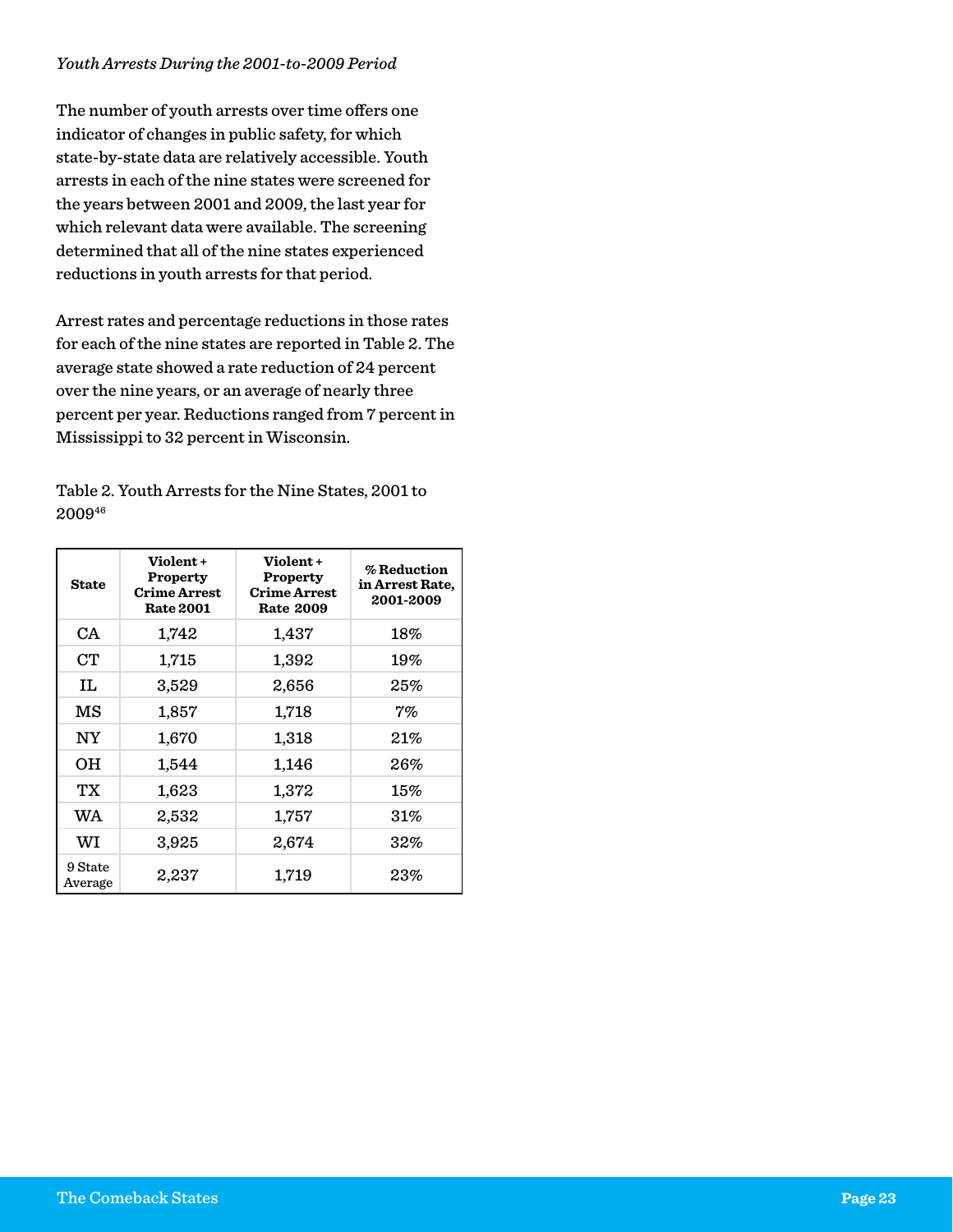#### **3. The Nine States: Highlights and Overviews of Recent Policy Changes**

In this section of the report, the highlights of the nine states' performance regarding changes in youth incarceration levels for the 1979-to-1999 and 2001-to-2010 periods are presented, along with the policies that they have adopted since the year 2000 that can reduce unnecessary incarceration. Policies that were adopted after 2010 (the last year for which comparative state youth incarceration data were available) are included, since they enhance the likelihood that the pace of incarceration reduction will continue to be swift in those states in the post-2010 period.

## CALIFORNIA

#### **Highlights at a Glance:**

- The peak. The number of youth confined in public facilities increased from 12,519 in 1985 to 17,551 in 2000, a 40 percent jump.
- The reversal. The number of youth confined in public facilities decreased from 16,548 in 2001 to 9,781 in 2010, a 40 percent decline. For all facilities (i.e., public and private), the number of youth decreased from 18,144 in 2001 to 11,531 in 2010, a 36 percent decline.
- • *Current youth incarceration rate.* In 2010, 271 youth aged 10-to-17 were confined per 100,000 youth aged 10-to-17 in the state's population. Although that rate is 29 percent higher than the 2010 U.S. average of 210, reductions in California's reliance on youth incarceration are expected to pick up speed given very recent policy changes. From 2010 to 2011, for example, according to state documents the state experienced a substantial eight percent decline in youth confinement during that oneyear span.47

#### **Recent Incarceration-Reducing Policies**

Since the year 2007, California has adopted four of six types of incarceration-reducing policies highlighted in this report: 1) evidence-based alternatives to incarceration; 2) facility closings; 3) elimination or reduction of incarceration for minor offenses; and 4) additional statewide realignment that shifts responsibility for youth who commit offenses to counties.

Since 1996, subsequent California state legislatures have mandated three major realignments between state and county responsibilities and funding arrangements. The 1996 realignment imposed a sliding-scale fee schedule that required counties to pay a substantial share of the costs to confine youth who commit low-level offenses in state facilities. As a result, the number of youth in state prisons fell from about 10,000 in 1996 to about 2,500 in 2007, the year that the next state realignment occurred, while the number in county facilities remained about the same.48 In 2007 and 2012, legislators mandated two more realignments for the purpose of both further reducing youth populations in state facilities and facilitating the use of community-based alternatives to confinement at the local level.

#### *Community-Based Alternatives*

In 2007, as part of a budget "trailer bill," state legislators further realigned the state's juvenile justice system by banning confinement of youth in state facilities for nonviolent offenses and providing block grants to counties of more than \$100,000 per youth for managing those youth in community-based programs.49

#### *Facility Closings*

By early 2010, when the California Division of Juvenile Justice (formerly the California Youth Authority) closed the Heman G. Stark Youth Correctional Facility in Chino, the state's largest prison for youth, the number of state youth facilities had been reduced from eleven in 2003 to three.<sup>50</sup>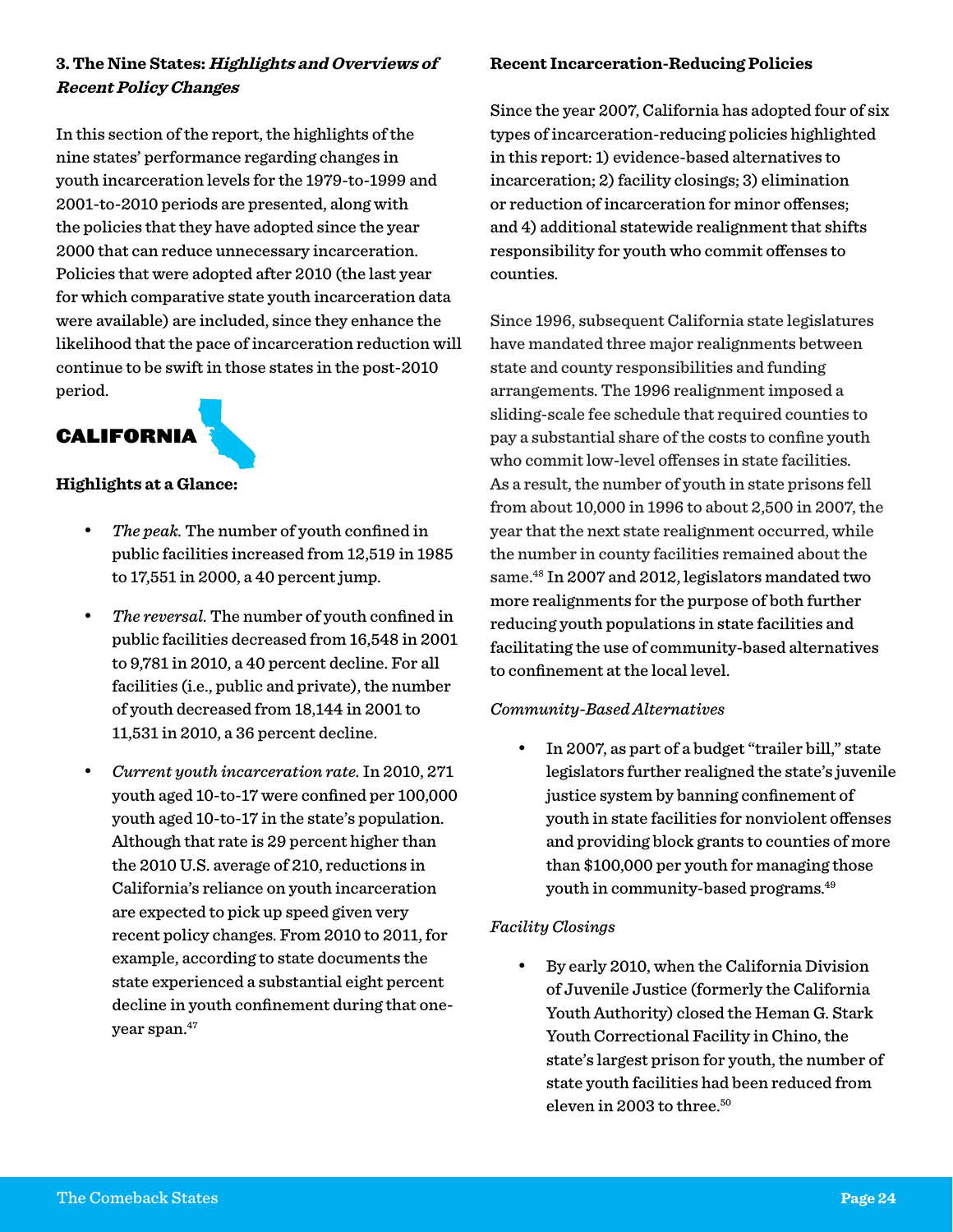#### *Minor Offenses*

• The 2007 reform reduced reliance on youth incarceration by prohibiting youth who commit low-level, nonviolent offenses from being committed to state facilities. (See "Community-Based Alternatives" above.)

#### *Realignment and/or Reinvestment*

- • In addition to the realignment that occurred as a result of the 2007 law, the 2010-2011 budget gave counties full responsibility for supervising, within their communities, all youth released from state Department of Juvenile Justice custody. To facilitate those transfers, the state set up the Juvenile Reentry Grant program to give ongoing funding for managing the released youth.<sup>51</sup>
- In the state's 2012-2013 budget, lawmakers substantially increased the disincentive for counties to commit youth to state facilities, as opposed to treating them through community programs or housing them locally, by substantially increasing the annual fees charged by the state to \$24,000 per youth. The new fees are about ten times the amount charged previously by the state.52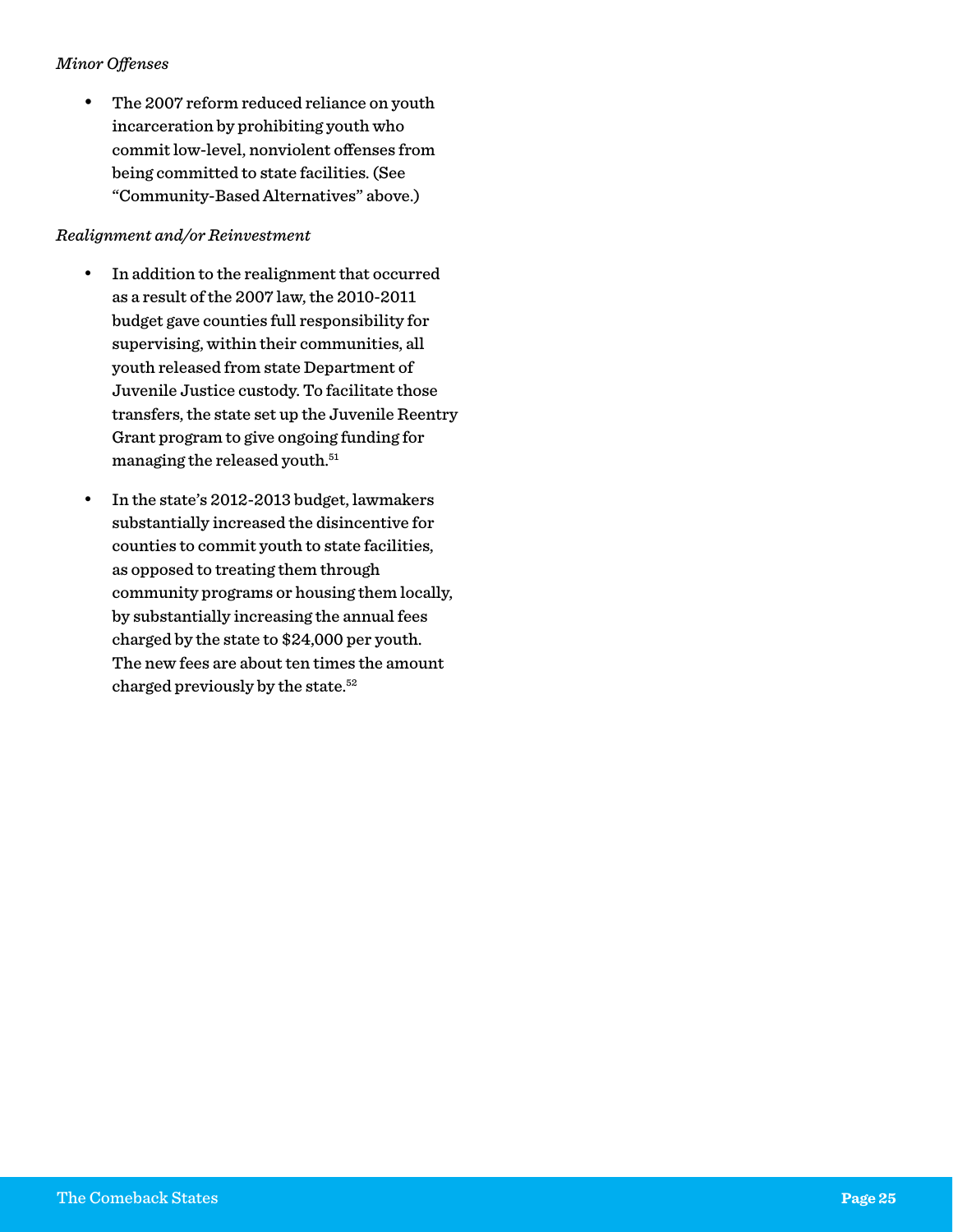#### CONNECTICUT

#### **Highlights at a Glance:**

- The peak. The number of youth confined in public facilities increased from 202 in 1985 to 276 in 2000, a 37 percent increase.
- • *The reversal.* The number of youth confined in public facilities decreased from 291 in 2001 to 216 in 2010, a 26 percent decline. For all facilities (i.e., public and private), the number of youth decreased from 630 in 2001 to 315 in 2010, a 50 percent drop.
- • *Current youth incarceration rate.* In 2010, 78 youth were confined for every 100,000 youth aged 10-to-16 in the state's population. That's the lowest rate among the nine states and is 63 percent lower than the U.S. average rate of 210 in 2010.

#### **Recent Incarceration-Reducing Policies**

Connecticut shares the top spot with Illinois and Texas among the states highlighted in this report in terms of the number of policies it has adopted in recent years that contribute to reduced incarceration. It began doing so in 2001 – a time when few changes were occurring in the other nine states highlighted in this report – and has, as of this date, adopted five of the six policies highlighted in this report: 1) evidence-based alternatives to incarceration; 2) policies and program options that divert youth from secure detention; 3) facility closures; 4) reduction of the school-to-prison pipeline; and 5) elimination or reduction of incarceration for minor offenses.

#### *Community-Based Alternatives*

In 2001, the legislature passed a state law telling the Commissioner of the Department of Children and Families (DCF) to promote the use of mental health services in communitybased programs, to minimize youth involvement in the juvenile justice system.<sup>53</sup>

- In 2004, a state law was passed requiring the DCF Commissioner, in consultation with the judicial branch and service providers, to produce a plan (and submit it to relevant state legislative committees) for developing a continuum of community-based services, such as substance abuse and mental health treatment, designed to prevent the incarceration of girls who commit status and other offenses.<sup>54</sup>
- In a 2007 law, judges were prohibited from ordering confinement of youth if there are less restrictive alternatives appropriate to the child's and community's needs.<sup>55</sup>
- Also in 2007, the state budget required the state to provide Family Support Centers (FSCs) for high-risk youth who commit status offenses, and their families, with the purpose of keeping youth out of the juvenile justice system. FSCs are designed to proactively provide these youth and families with the supports they need to prevent entry into the delinquency system. In 2009, despite a tight budget, the legislature funded six additional FSCs.56

#### *Reduction in the Use of Detention*

- The 2007 law also prohibited classifying a child from a "family with service needs" (FWSN) as delinquent if the child violates a FWSN court order and prevents a child from a FWSN from being held in secure detention. 2007 legislation also provides treatment options to-at-risk youth on a voluntary basis, without the filing of a FWSN petition, with the goal of keeping children in their communities and out of detention.<sup>57</sup>
- A 2011 law places new restrictions on the ability of law enforcement to commit a child to secure detention. A court order is now required for all juvenile detention center admissions. Previously, police could admit youth to detention at their discretion. Now, the court must demonstrate "probable cause," be able to show that a youth is a flight risk, and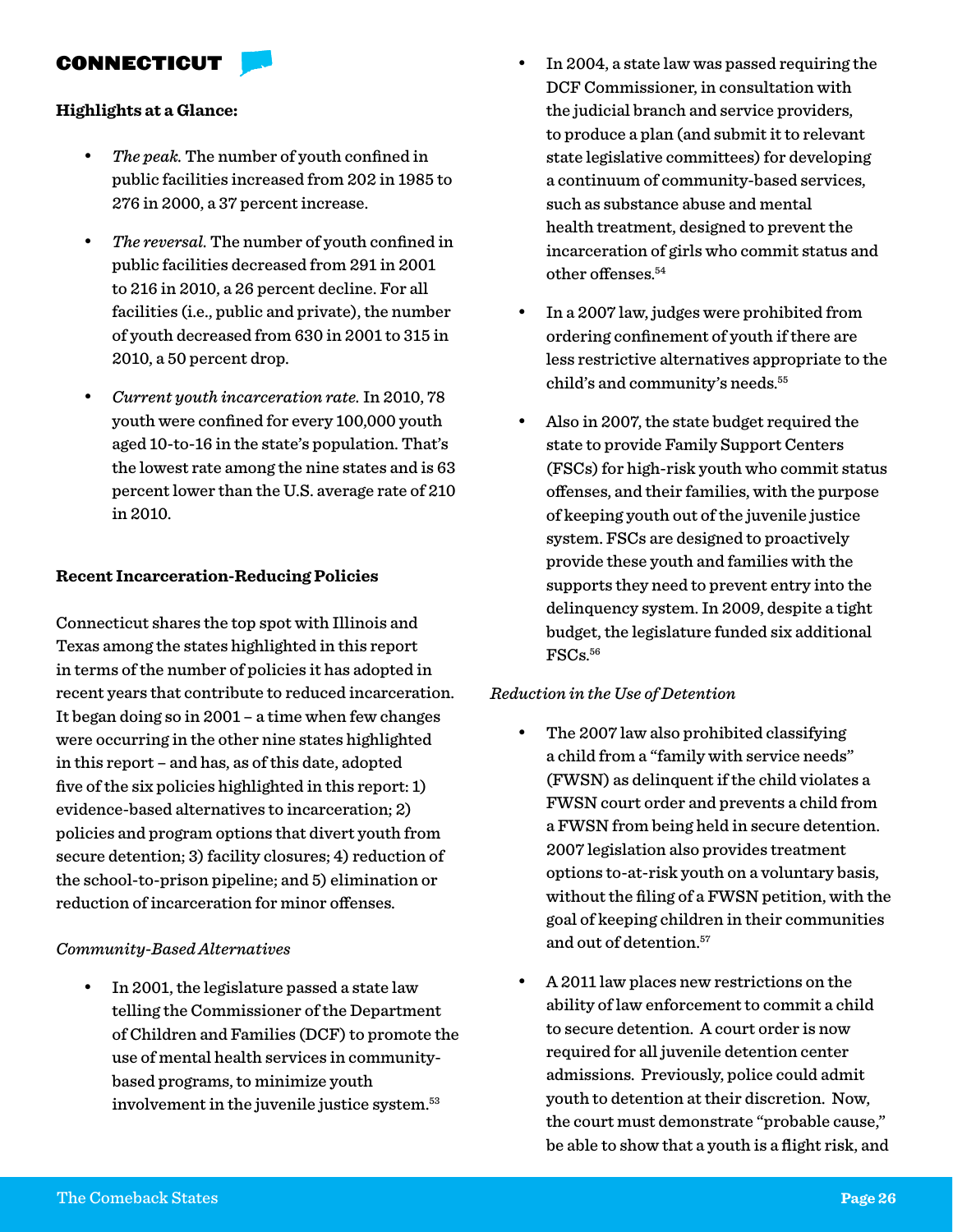determine that a less-restrictive alternative is not available.58

#### *Facility Closings*

• The state government closed the New Haven Detention Center in 2011, reducing the number of state detention centers to two. The facility closure made possible the reinvestment of \$3 million for alternative programming and eliminated a total of 94 detention beds.<sup>59</sup>

#### *School Discipline*

• The Connecticut Judicial Branch, in an effort to reduce the number of arrests made in schools for behavior that could have been addressed by school officials, adopted a policy in 2011 that requires screening of all police summonses for youth arrested for minor offenses in schools. The screening is designed to determine whether the circumstances warrant a court referral and send rejected summonses back to the schools. The process is intended to ensure that no court involvement is needed for typical adolescent behavior and that valuable court resources are reserved for true public safety issues.<sup>60</sup>

#### *Minor Offenses*

A state law was implemented in 2007 that prohibited youth who committed status offenses and who violated court orders from being classified as delinquent or held in a detention center.<sup>61</sup>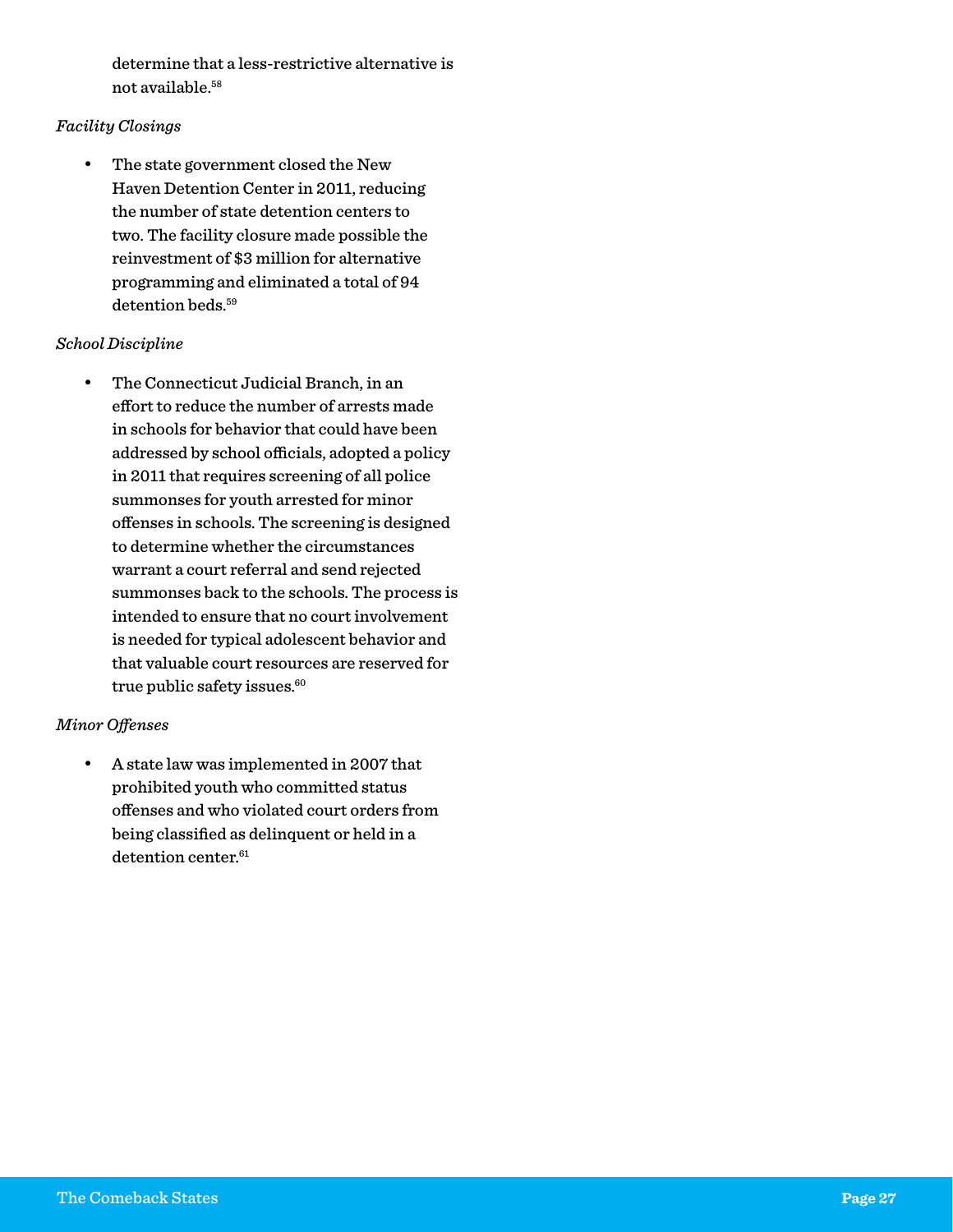ILLINOIS

#### **Highlights at a Glance:**

- The peak. The number of youth confined in public facilities increased from 1,534 in 1985 to 3,074 in 2000, a 100 percent jump.
- The reversal. The number of youth confined in public facilities decreased from 3,003 in 2001 to 1,949 in 2010, a 35 percent decline. For all facilities (i.e., public and private), the number of youth decreased from 3,561 in 2001 to 2,217 in 2010, a 38 percent decline.
- • *Current youth incarceration rate.* In 2010, 119 youth aged 10-to-16 were confined in juvenile facilities per 100,000 youth aged 10-to-16 in the state's population. That's 43 percent below the 2010 U.S. average rate of 210.

#### **Recent Incarceration-Reducing Policies**

Since the year 2004, Illinois has adopted five of the six types of incarceration-reducing policies highlighted in this report: 1) evidence-based alternatives to incarceration; 2) policies and program options that divert youth from secure detention; 3) facility closings; 4) elimination or reduction of incarceration for minor offenses; and 5) statewide realignment of and reinvestment within the juvenile justice system.

The milestone moment and cornerstone of Illinois' leadership in reducing youth incarceration was the establishment of the "Redeploy Illinois" program, which was modeled after Ohio's "RECLAIM Ohio" program. Redeploy Illinois, which began in 2004, used a phased realignment between state and county funding for juvenile justice to reduce incarceration of low-risk youth and enhance the use of communitybased alternatives for those youth.

Prior to these reforms, the Illinois juvenile justice system was hampered by financial incentives for counties to incarcerate low-risk youth, because the state took responsibility for the costs of youth incarceration, despite the increase in recidivism rates that result when low-risk youth are securely confined. Since counties lacked the resources to develop and implement community-based alternatives, judges placed youth in state secure facilities.<sup>62</sup>

#### *Community-Based Alternatives*

- In 2004, state law established Redeploy Illinois pilot projects to reduce the institutionalization of certain youth by providing a statutory incentive to reach a confinement reduction goal in counties that could provide local, community-based treatment alternatives.<sup>63</sup> The state law restricted youth who committed violent offenses and those charged with certain highlevel crimes from this program.
- In 2009, the state legislature made Redeploy Illinois a permanent state program and expanded it to offer some level of support to all Illinois counties. As a result, about 70 more counties were eligible to participate in the program.64
- 2011 legislation required Illinois judges to ensure that incarceration is the last-resort option by confining youth only if it is the least restrictive appropriate alternative. Secure confinement cannot be selected until judges have reviewed the results of behavioral assessments and the youth's criminal history, educational background, learning disabilities, and physical, mental and emotional health. 64

#### *Reduction in the Use of Detention*

Illinois is one of the statewide sites of the Juvenile Detention Alternatives Initiative (JDAI). One of the key goals of the JDAI is to "eliminate the inappropriate or unnecessary use of secure detention." In their pursuit of that goal, JDAI sites share a commitment to: collaboration between the major juvenile justice agencies, other governmental entities, and community organizations to ensure effective implementation of reforms; use of accurate data; objective admissions criteria and instruments to replace subjective decision-making in placing children in secure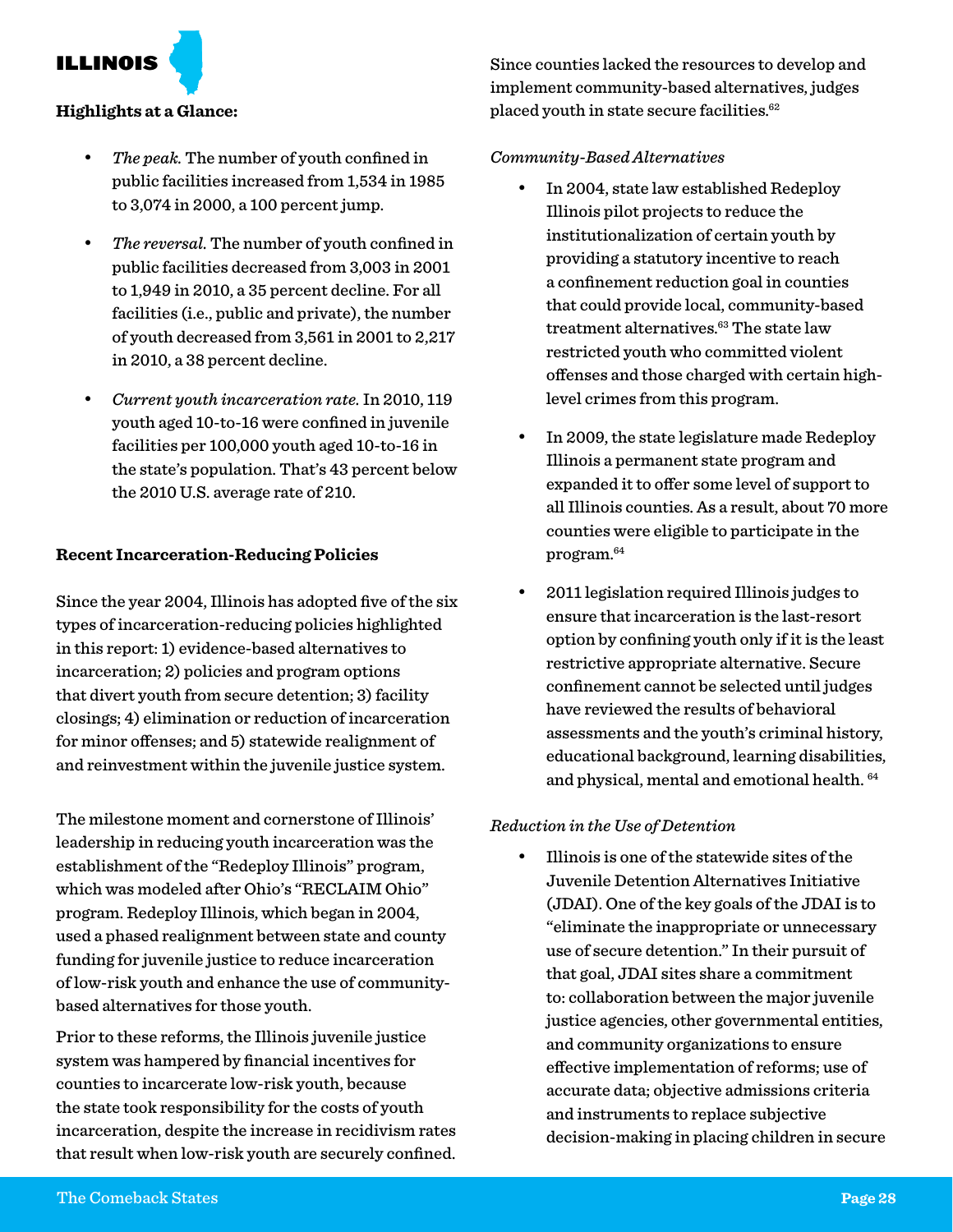custody; availability of new or enhanced non-secure alternatives to detention to increase the options for arrested youth; and expedited flow of cases through the system to reduce lengths of stay in custody and increase availability of non-secure program slots.<sup>65</sup> Reducing detention in these ways actually increases public safety. In 2009, JDAI sites nationally reported a 7.2 percent decrease in youth failing to appear for their court dates, and 6.1 percent fewer youth committed a new offense while awaiting adjudication compared to the (baseline) year before the sites were established.<sup>67</sup>

#### *Facility Closings*

As part of the FY 2013 state budget, the youth prisons in Murphysboro and the Illinois Youth Center in Joliet have been closed. The closures also allow the Illinois Department of Juvenile Justice to use its budget differently, to shift resources away from under-capacity facilities and instead establish a statewide, communitybased aftercare program.

#### *Minor Offenses*

In 2006, a law was passed to increase the use of preventative intervention options for chronically and habitually truant youth and their families. The action by the legislature was an attempt to avoid confining youth for this status offense and address truancy before it led to more serious delinquent behavior and incarceration.<sup>68</sup>

#### *Realignment and/or Reinvestment*

Redeploy Illinois legislation offered participating counties state funds for community-based alternatives, provided that the counties agreed to reduce commitments to state juvenile prisons by at least 25 percent compared to their previous 3-year average. This fiscal realignment increased counties' abilities to address locally the needs of youth and greatly reduced the incentive for counties to let the state handle youth in the system

even if incarceration was not the appropriate approach. Further, if the county failed to meet its minimum reduction requirement of 25 percent, the state had a "clawback" mechanism that allowed it to recoup funds based on a formula for each youth committed in excess of the required reduction.

The Redeploy initiative led to serious reductions in confinement. Between 2005 and 2010, counties participating in Redeploy Illinois reduced commitments to Illinois prisons by 51 percent (from 1,737 to 854). During that period, the 28 participating counties kept 886 youth away from state prisons, saving the state an estimated \$40 million.69, 70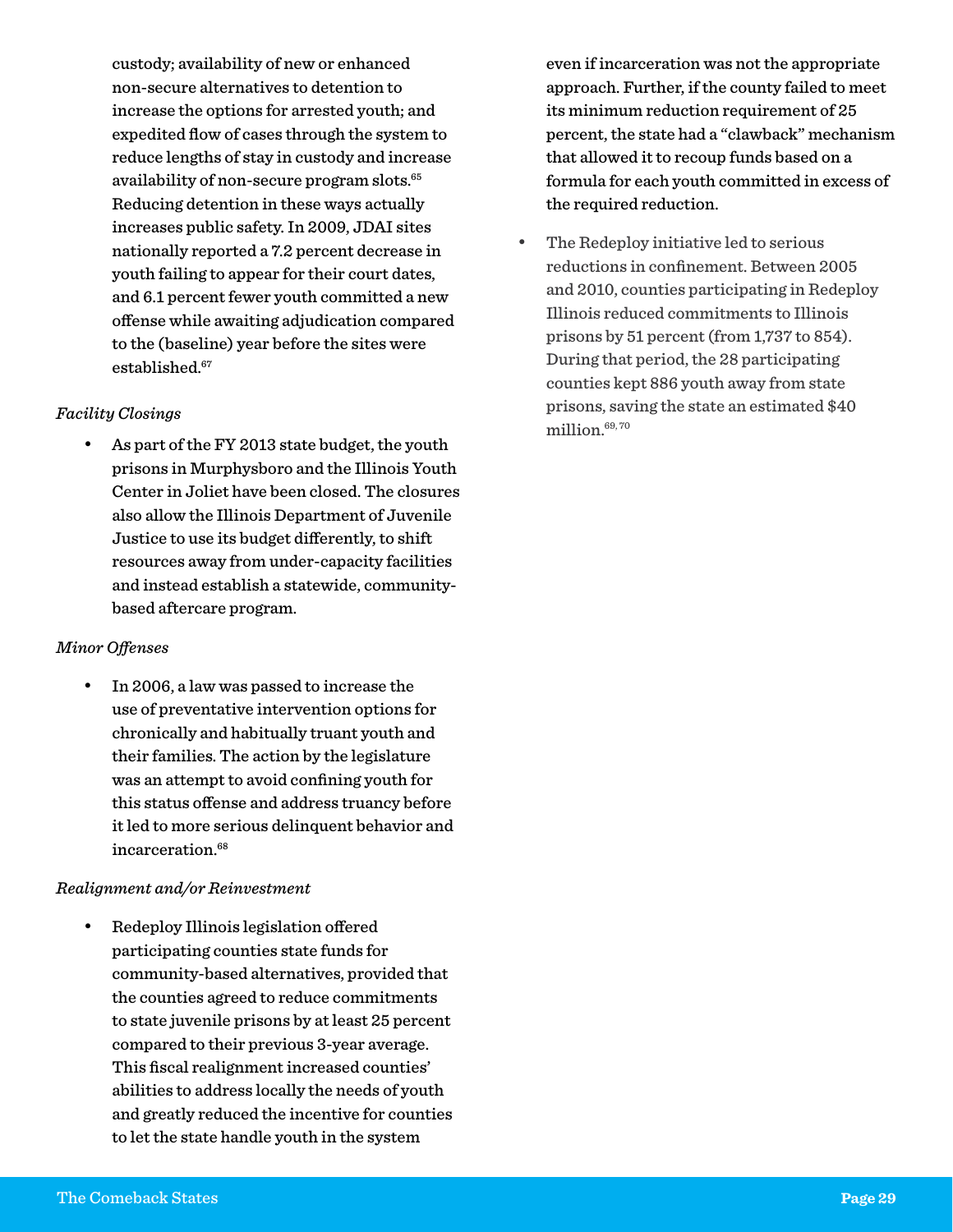MISSISSIPPI

#### **Highlights at a Glance:**

- The peak. The number of youth confined in public facilities increased from 405 in 1985 to 785 in 2000, a 94 percent jump.
- The reversal. The number of youth confined in public facilities decreased from 678 in 2001 to 211 in 2010, a 69 percent decline. For all facilities (i.e., public and private), the number of youth decreased from 693 in 2001 to 357 in 2010, a 48 percent decline.
- • *Current youth incarceration rate.* In 2010, 106 youth aged 10-to-17 were confined per 100,000 youth aged 10-to-17 in the state's population. That's 50 percent less than the U.S. average of 210 in 2010.

#### **Recent Incarceration-Reducing Policies**

Mississippi offers one of the top examples of a solidly "red" state that has taken important steps in recent years towards right-sizing its juvenile justice system. Much of the progress was made in 2005 and 2006, when two pieces of juvenile justice reform legislation, the Mississippi Juvenile Justice Reform Act and the Mississippi Juvenile Delinquency Prevention Act, were enacted.

Since the year 2005, Mississippi has adopted four of the six types of incarceration-reducing policies highlighted in this report: 1) evidence-based alternatives to incarceration; 2) policies and program options that divert youth from secure detention; 3) facility closings; and 4) elimination or reduction of incarceration for minor offenses.

#### *Community-Based Alternatives*

- A law enacted in 2005 provided for the establishment of community-based alternatives to youth incarceration in every county of the state.71
- A 2006 law required that evidence-based

practices and positive behavioral intervention must be part of community-based alternatives to incarceration. In addition, the law established a \$5 million grant program to safely reduce incarceration through the use of community-based alternatives.72

• A 2010 law established a new intensive homebased supervision program that will offer additional community-based alternatives to incarceration for certain youth. Slots were created for 75 youth in each county. The program provides needs assessments and individualized treatment plans developed by a multi-disciplinary team of experts and the families of the youth.<sup>73</sup>

*Reduction in the Use of Detention* (See also "Minor Offenses" below.)

- The 2005 legislation also required that youth who commit a first, non-violent offense could not be placed in detention unless there were no other available options.74
- Mississippi is in the process of becoming a statewide Juvenile Detention Alternatives Initiative (JDAI) site. (See the discussion of JDAI in the Illinois subsection of this report.)
- In 2012, the state established a juvenile detention and alternatives task force. The mission of the task force is to ensure that only youth who pose public safety risks to society will be detained. The task force is recommending alternatives that can be used by all of the state's counties to prevent the unnecessary detention of youth. The task force is also exploring the development of a risk assessment instrument that will define which youth should be in detention and which youth should be handled by alternatives to detention. It will also recommend cost-effective alternatives and strategies for their successful implementation.75
- In 2012, the legislature amended the juvenile court code to state that a youth can only be placed in custody if a judge has issued an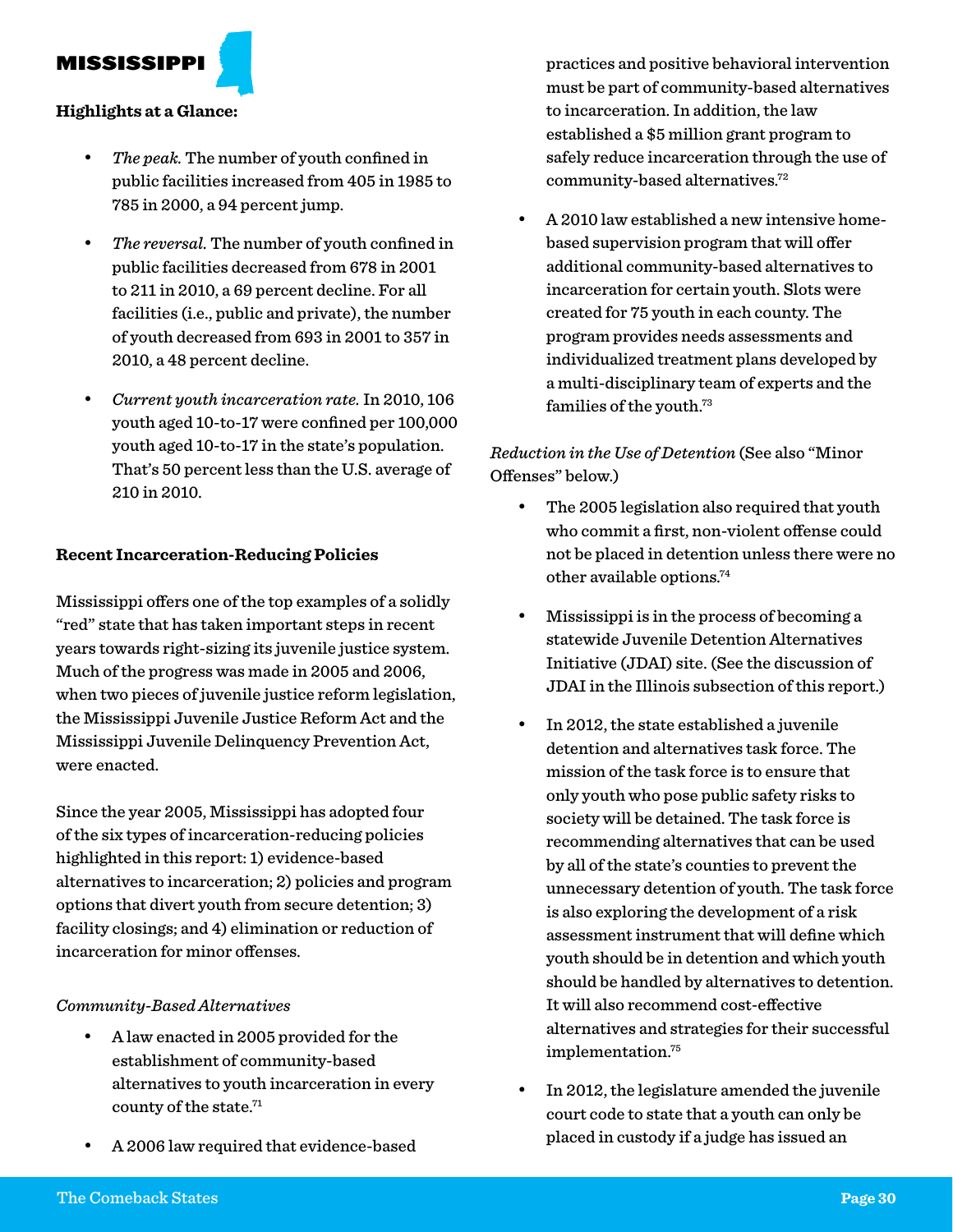order to do so and can only do so if there is no reasonable alternative to custody.76

• In 2009, the legislature required that youth be represented by counsel at critical stages of the juvenile court process, including detention hearings.<sup>77</sup>

#### *Facility Closings and Downsizing*

- One of the reforms enacted in 2005 put an end to boot camps and paramilitary programs for youth in the system.78
- • Columbia Training School closed in 2008; Lauderdale Juvenile Detention Center closed in 2012; and Pike County Juvenile Detention Center closed in 2013.
- • A 2010 reform resulted in the downsizing of Mississippi's Oakley Training School.79

#### *Minor Offenses*

- • In 2005, the legislature prohibited youth from being taken into custody for a status offense.<sup>80</sup>
- • A 2006 law prevents youth from being sent to a detention facility as a result of committing a status offense and prohibits sending youth who committed their first, non-violent offense to a commitment facility unless all other options have been considered.<sup>81</sup>
- Legislation enacted in 2009 prevents youth who committed their first, non-violent offense or youth under the age of 10 from being sent to a state training school without first assessing what is in the child's best rehabilitative interest, evaluating what is in the best interest of the community, and determining that there is no reasonable alternative to secure confinement.
- • 2010 legislation prohibits any youth who has been classified as delinquent for a nonviolent felony or fewer than three misdemeanors from being confined in a state training school.<sup>82</sup>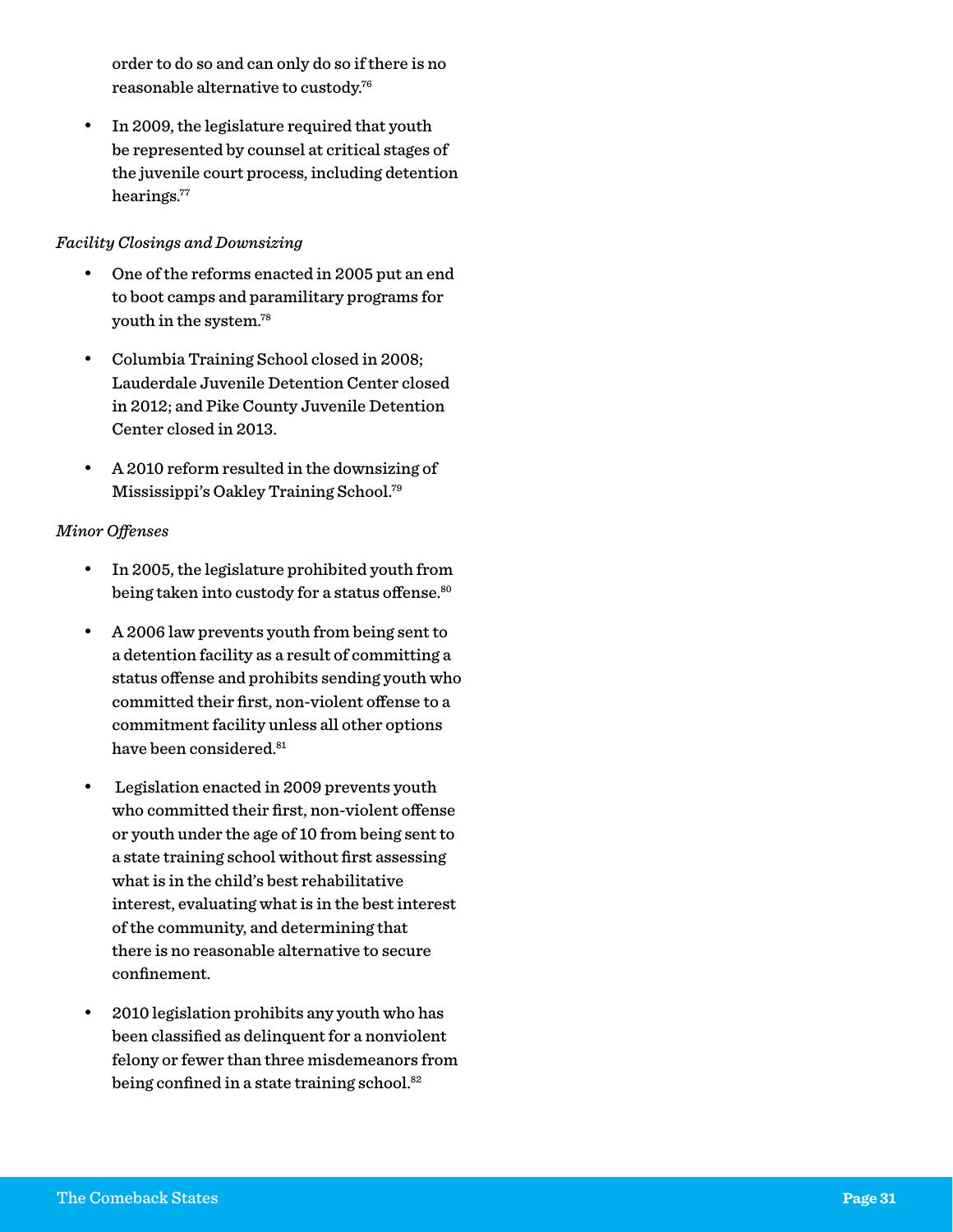NEW YORK

#### **Highlights at a Glance:**

- The peak. The number of youth confined in public facilities increased from 1,511 in 1985 to 2,883 in 2000, a 91 percent jump.
- The reversal. The number of youth confined in public facilities decreased from 2,517 in 2001 to 1,005 in 2010, a 60 percent decline. For all facilities (i.e., public and private), the number of youth decreased from 4,593 in 2001 to 2,637 in 2010, a 43 percent decline.
- • *Current youth incarceration rate.* In 2010, 84 youth aged 10-to-15 were confined per 100,000 youth aged 10-to-15 in the state's population. That's 60 percent lower than the 2010 U.S. average of 210.

#### **Recent Incarceration-Reducing Policies**

In recent years, New York has adopted four of the six types of incarceration-reducing policies highlighted in this report: 1) evidence-based alternatives to incarceration; 2) policies and program options that divert youth from secure detention; 3) facility closings; and 4) statewide realignment that shifts responsibility for youth who commit offenses to counties.

Over the years, New York has been a steady adopter of incarceration-reducing policies, with statutebased funding for alternatives to incarceration for youth in the adult system and a robust continuum of alternatives for youth, particularly in New York City. Moreover, in the past five years, New York has accelerated this deincarceration trend by closing secure juvenile facilities that were largely underutilized and had been under federal lawsuits over their conditions of confinement. As a result, the state was able to save its critical justice resources. Then in 2012, the state passed legislation that encouraged counties to use tools that would reduce use of secure detention facilities. These state policy changes have the potential to substantially reduce state costs.<sup>83</sup>

During the same legislative period, the state passed the "Close-to-Home" initiative, which brings youth from New York City back from upstate limitedsecure and non-secure facilities to local facilities, thus creating opportunities for the City to help these youth stay connected to their families and other local supports, and to ultimately develop community-based supervision options for them.

#### *Community-Based Alternatives*

- In 2011, the state created a permanent funding stream to support community-based services for youth in the justice system.84
- New York City, as part of the statewide Closeto-Home reforms enacted in 2012, adopted a continuum of local care options for youth. Ultimately, the City hopes to move these youth to community-based supervision in order to support youth "in a youth development framework to bolster youth resiliencies and prepare them for a productive and offensefree lifestyle in the community wherever possible."85

#### *Reduction in the Use of Detention*

- In the 2011 state budget, the New York legislature enabled counties to apply state detention funding to detention alternatives, including community-based supervision and treatment programs. Through the "Supervision and Treatment Services for Juveniles Program" (STSJP), the state would reimburse 100 percent of a municipality's expenditures in the first year of implementation, and 62 percent in following years.<sup>86</sup> Counties would have a strong financial incentive to adopt such programs since, for the first time, the state capped funding for secure detention and would reimburse counties for community-based supervision programs at a higher rate than for detention.<sup>87</sup>
- Also in 2011, the state required all counties to use a pre-trial detention risk assessment instrument to improve decision-making regarding placement in secure detention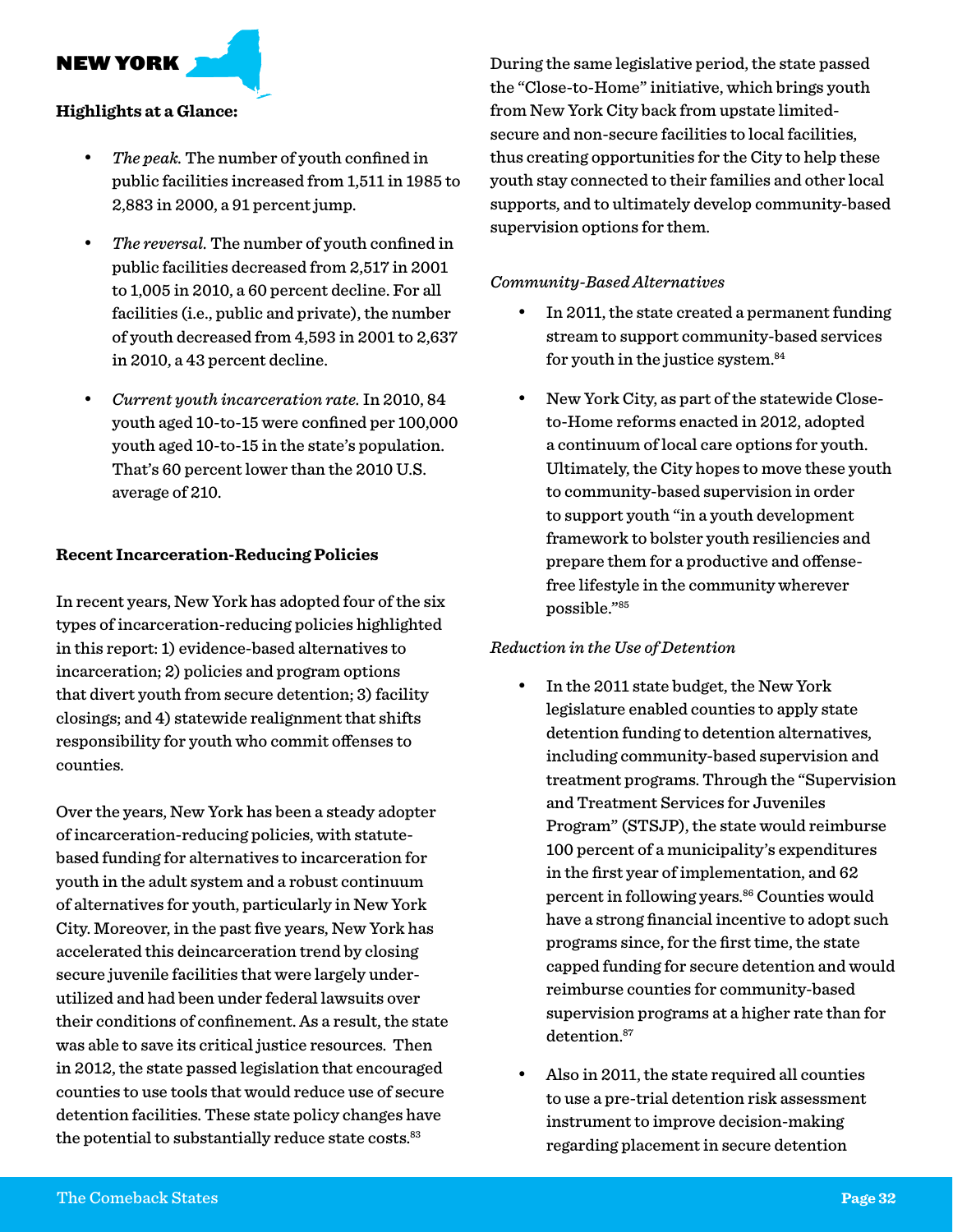versus alternative options, with the intention that its use would ultimately help jurisdictions limit secure detention to the highest-risk youth.88

#### *Facility Closings and/or Downsizing*

As of mid-2011, the state had downsized or closed 31 facilities since 2007.89 By 2010, there were nearly 3,000 fewer youth in state custody than in 2007.90 The Commissioner of the state Office of Children and Family Services recognized that the agency could invest the savings in the juvenile facility budget in more effective community-based alternatives.<sup>91</sup> In the 2012 state budget, legislators encouraged downsizing and closure of additional facilities.

#### *Realignment and/or Reinvestment*

• The FY 2012-2013 state budget mandated a major realignment between New York State and New York City, localizing the responsibility for the care and control of youth from New York City. The "Close to Home" initiative moves control of youth who committed lower-level offenses (usually misdemeanors or non-violent felonies) from New York State to New York City. As a result, these youth would be able to be treated through effective, local care, rather than being sent unnecessarily to upstate secure facilities far from their downstate residences and families.<sup>92</sup>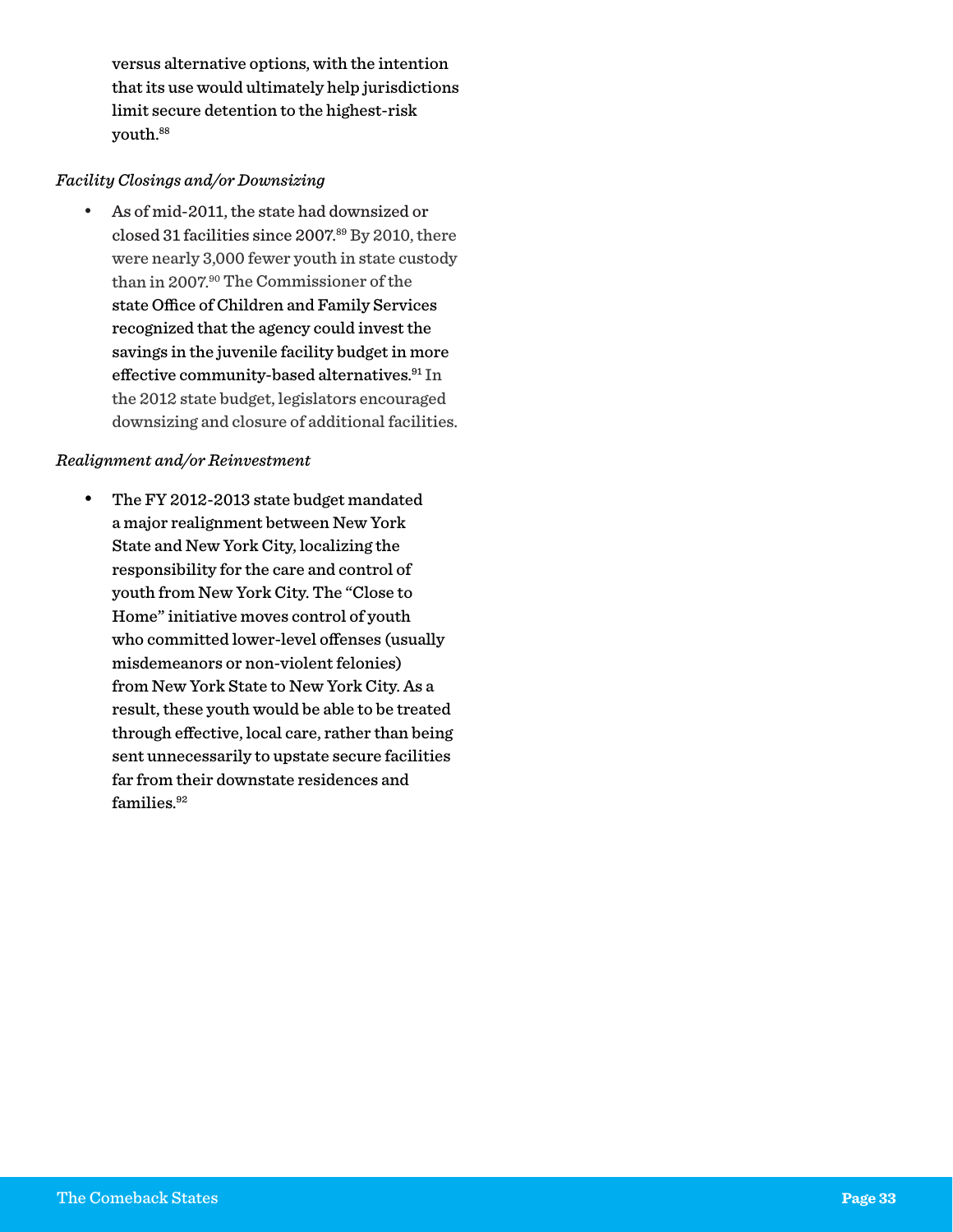OHIO

#### **Highlights at a Glance:**

- The peak. The number of youth confined in public facilities increased from 2,961 in 1985 to 4,342 in 2000, a 47 percent jump.
- The reversal. The number of youth confined in public facilities decreased from 4,050 in 2001 to 2,508 in 2010, a 38 percent decline. For all facilities (i.e., public and private), the number of youth decreased from 4,554 in 2001 to 2,865 in 2010, a 37 percent reduction.
- • *Current youth incarceration rate.* In 2010, 228 youth aged 10-to-17 were confined per 100,000 youth aged 10-to-17 in the state's population. That's nine percent higher than the U.S. average of 210 in 2010.. However, like California, Ohio adopted legislation very recently that is expected to generate significant reductions in the number of youth incarcerated in the state. For example, between July 2010 and June 2012, according to state government data, the number of youth committed to Ohio Department of Youth Services' (DYS) facilities, which house a third of all children in youth facilities statewide, declined by 36 percent.<sup>93</sup>

#### **Recent Incarceration-Reducing Policies**

In recent years, Ohio has adopted four of the six types of incarceration-reducing policies highlighted in this report: 1) evidence-based alternatives to incarceration; 2) policies and program options that divert youth from secure detention; 3) facility closings; and 4) statewide realignment and reinvestment.

Ohio has been in the vanguard of states that have promoted the widespread adoption of communitybased alternatives to incarceration through the reinvestment of resources freed by reductions in secure confinement. In 1993, legislation was passed to launch statewide the "RECLAIM Ohio" program (Reasoned and Equitable Community and Local Alternatives to the Incarceration of Minors), with \$71 million in funding

for Ohio counties, of which \$17.6 million went to the courts. RECLAIM Ohio was implemented statewide in 1995. Resources provided through RECLAIM enabled counties to develop programs such as substance abuse treatment, monitoring, restitution and community service, educational, and family preservation programs. RECLAIM incentivized counties to invest in community-based treatment by setting the counties' share of relatively expensive confinement in a state facility higher than their share of the cost of relatively inexpensive community-based services. 94

#### *Community-Based Alternatives*

- The legislature appropriated \$5.1 million in new funding for community-based services for youth in FY 2010, \$3.3 million of which went to a Targeted RECLAIM Ohio initiative and the remainder to the Behavioral Health/ Juvenile Justice initiative. In the first year, this money was funded through facility closures. DYS planned to use the funding to reduce commitments to state facilities by 20 percent in six counties. <sup>95</sup>
- By mid-2011, the state's commitment to RECLAIM Ohio to counties had nearly doubled, from the initial \$17.6 million in 1995 to \$30.6 million in 2013.96 A 2011 law gave judges ongoing jurisdiction over committed youth to allow for early release opportunities, and revised the existing mandatory sentencing for gun offenses to allow for judicial discretion in cases where the youth was not the main actor.
- Nearly all of Ohio's 88 juvenile courts have staff certified in the use of the statewide Ohio Youth Assessment System, which assists courts to make appropriate placements.

#### *Reduction in the Use of Detention*

Ohio is a statewide Juvenile Detention Alternatives Initiative (JDAI) site. (See the discussion of JDAI in the Illinois subsection of this report.)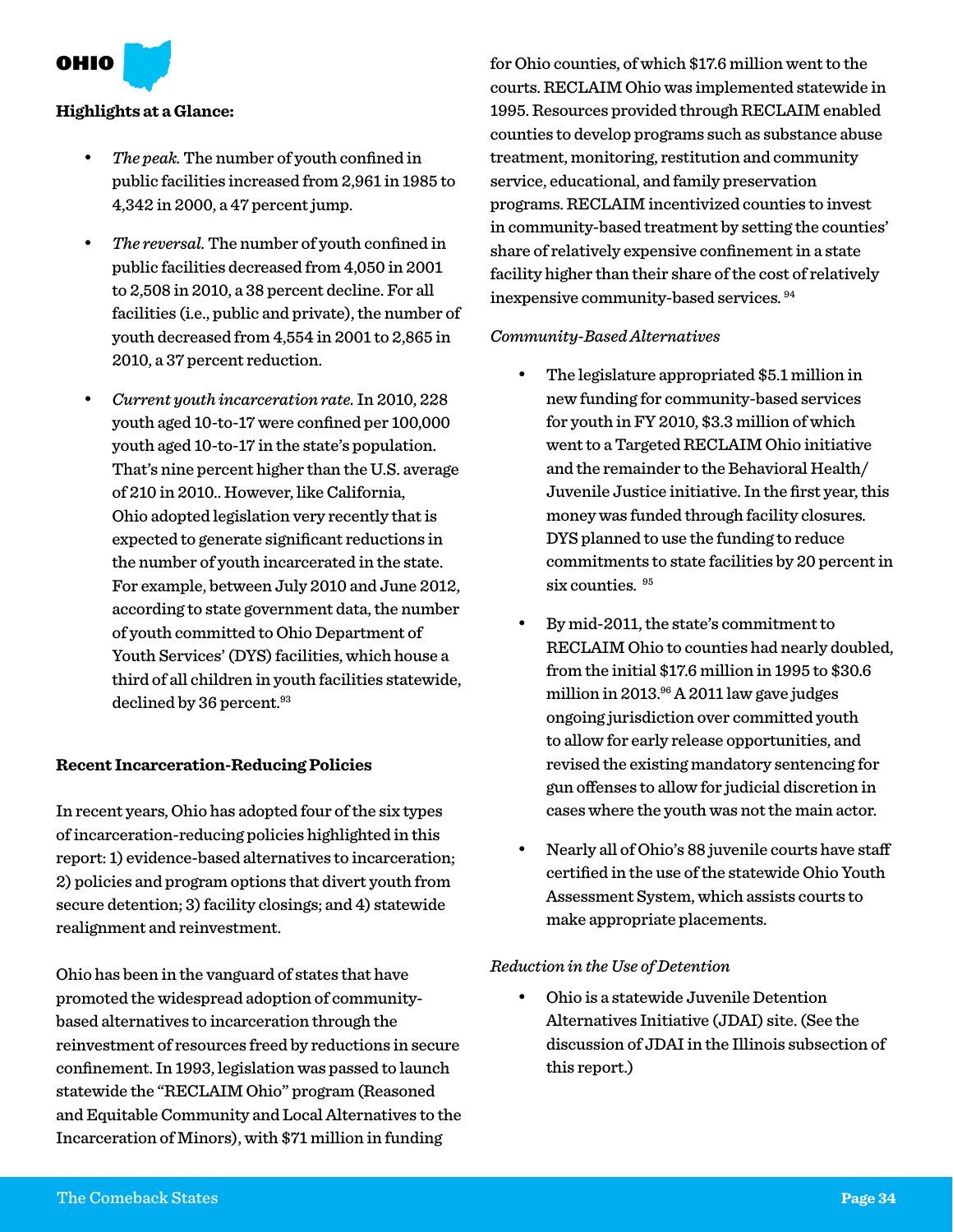#### *Facility Closings*

Since mid-2009, the state has shuttered four youth facilities and downsized its remaining youth facilities. The closings have been attributed to the availability of communitybased alternatives through the RECLAIM and Targeted Reclaim programs, state budgetary pressures, and a 2008 class action lawsuit. The closures reduced youth facility expenses by \$57 million.

#### *Realignment and/or Reinvestment*

Since the launch of RECLAIM, the state has continued to support the reinvestment principle embodied in the initiative. In addition to a 74 percent increase in RECLAIM, in 2011 for example, a new state law allowed state officials to reinvest a portion of the funds from facility closures into community services. The budget contained a provision that urged that up to 45 percent of resources saved from youth correctional facility closures be reinvested in community services. Since mid-2009, some of the savings from the closure of secure facilities were reinvested in two communitybased initiatives, Targeted RECLAIM and the Behavioral Health Juvenile Justice Initiative. In fact, \$7 million has been added to those two initiatives, which fund only evidence-based and/or model programming.97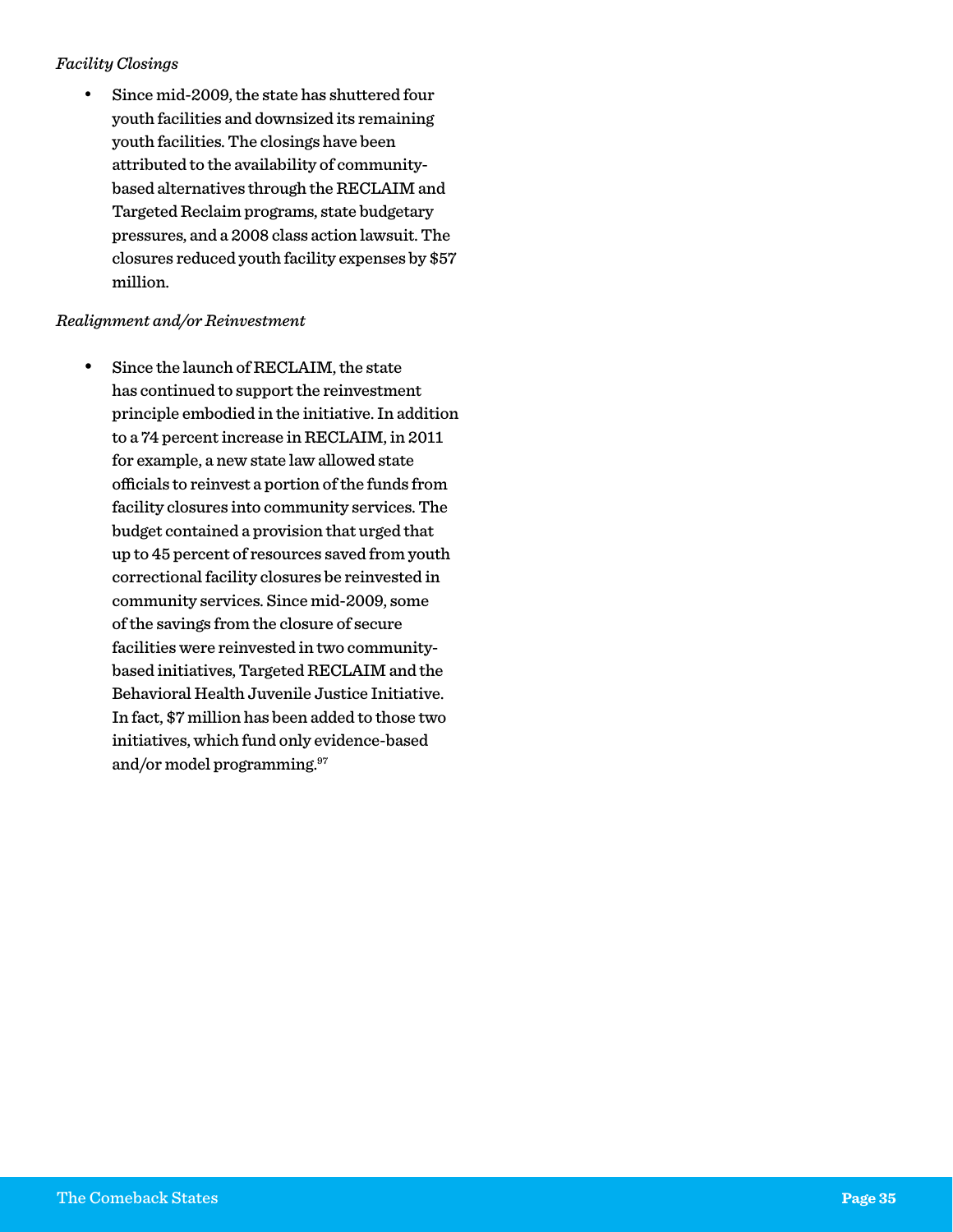TEXAS

#### **Highlights at a Glance:**

- The peak. The number of youth confined in public facilities increased from 2,156 in 1985 to 6,475 in 2000, a 200 percent jump, the highest among the nine states. (Some of Texas' surge in youth arrests can be attributed to rapid population growth, which rose by 50 percent between 1980 and 2000.)
- The reversal. The number of youth confined in public facilities decreased from 6,900 in 2001 to 4,451 in 2010, a 35 percent decline. For all facilities (i.e., public and private), the number of youth was reduced from 8,523 in 2001 to 5,352 in 2010, a 37 percent decline.
- • *Current youth incarceration rate.* In 2010, 139 youth aged 10-to-16 were confined per 100,000 youth aged 10-to-16 in the state's population. That's 34 percent lower than the U.S. average of 210 in 2010.

#### **Recent Incarceration-Reducing Policies**

Texas joins Connecticut and Illinois at the top of the list of the nine states highlighted in this report with respect to the number of effective and efficient statewide policies that it has adopted. Like New York, the state began its post-2000 run of youth incarceration-reducing reforms toward the end of the decade.

Since 2007, the state has adopted five of the six types of incarceration-reducing policies highlighted in this report: 1) evidence-based alternatives to incarceration; 2) facility closings; 3) reduction of misbehaving youth that schools send to court; 4) elimination or reduction of incarceration for minor offenses; and 5) statewide realignment and reinvestment. The most improvement may be still to come, since the state enacted a major juvenile justice realignment in 2011 that could give rise to a substantial additional shift away from reliance on incarceration toward community-based alternatives.

#### *Community-Based Alternatives*

- In 2007, the Texas legislature opted to reinvest a portion of the saved funds proposed for new prison construction in alternative strategies to encourage the development of communitybased programming.98
- Also in 2007, a new law prohibited state incarceration of youth who commit misdemeanors. To address the needs of those youth, the state provided funding for the counties to make available more communitybased programming.99
- In 2009, the state established a budget provision that created an optional "fiscal incentive program, whereby localities could obtain additional funds for community-based programs if they agreed to a target of fewer Texas Youth Commission commitments."100 The Commitment Reduction Program (CRP) was funded by a portion of the money saved by avoiding future prison construction. The CRP provided funding to counties to develop and implement community-based youth programming, which was required to be evidence-based, meaning the programs had prior success in other communities. Participation in the CRP was dependent on the counties' ability to propose goals for reducing placements in state facilities and strategies for achieving those goals.101
- One of the primary goals of the realignment of state agencies handling juvenile justice in 2011 – see below – was to prioritize alternatives to youth incarceration that shift the focus toward community-based programs.

#### *Facility Closings*

In 2007, four maximum security, state-level youth correctional facilities were closed, including the Marlin Orientation and Assessment Center, the John Schero State School, the Coke County Juvenile Justice Center, and the Sheffield Boot Camp.102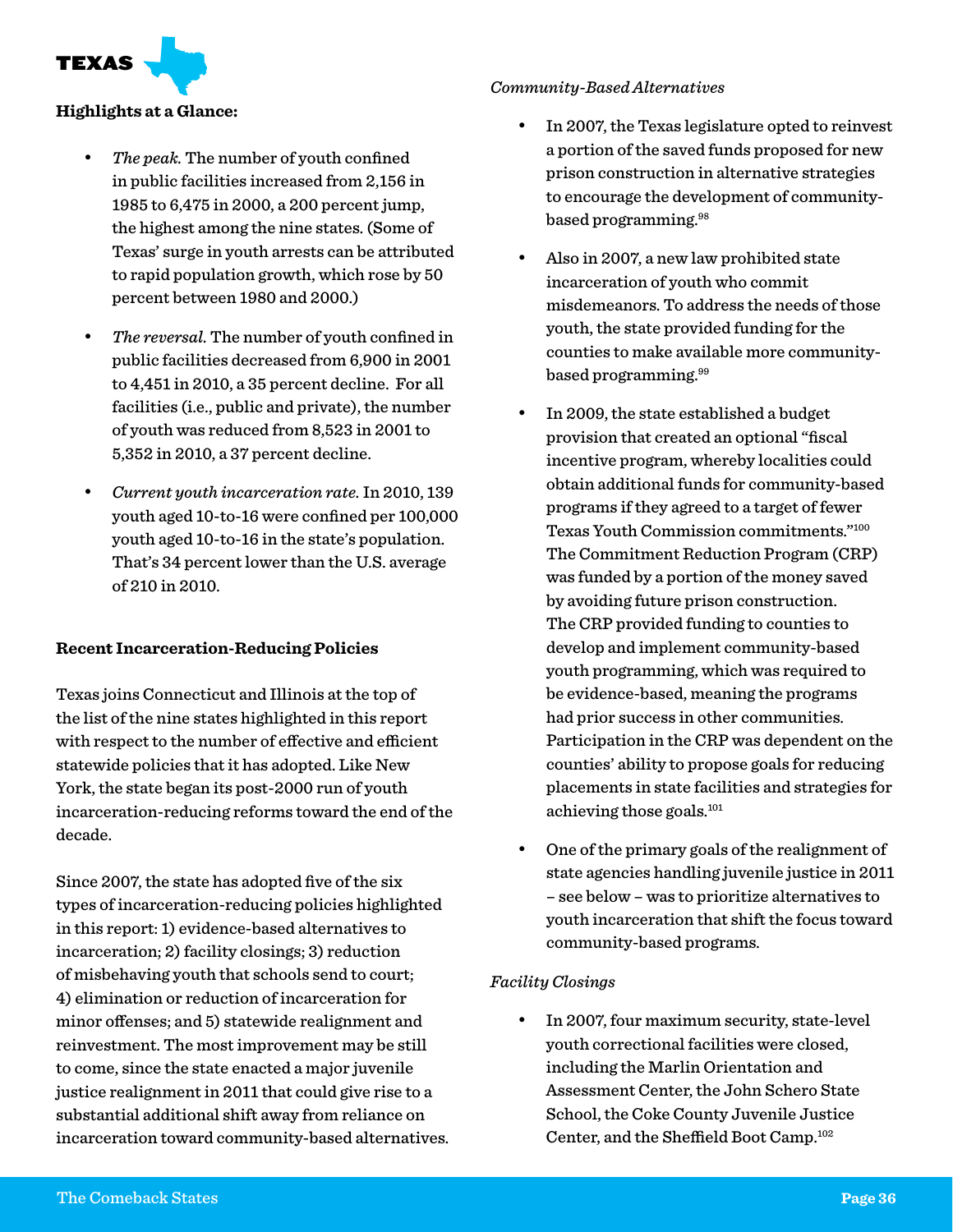- A law passed in 2007 to prevent confinement of youth in a state facility for misdemeanors dramatically reduced the state's confined youth population, leading to the closing of five facilities between mid-2007 and mid-2010.<sup>103</sup>
- In 2011, three more state secure facilities were closed and two more were consolidated.104 All told, between 2007 and 2011, nine youth facilities were closed in Texas.<sup>105</sup>

#### *School Discipline*

- In 2007, a bill was passed that repealed a provision in the state's education code that allowed students to be ticketed for any violation of a student code of conduct.106
- In 2011, a new law prohibited schools from ticketing students ages 10-11 and 18-21 for truancy. The law also requires schools to develop and implement measures to prevent truancy that would reduce truancy referrals to the juvenile justice system. Another law in 2011 prohibited ticketing youth in grades six or below for "disruption of class" and some disorderly conduct offenses.<sup>107</sup>

#### *Minor Offenses*

A 2007 law prevents juvenile courts from sending youth convicted of anything other than a felony offense (e.g., misdemeanors) to Texas Youth Commission facilities, and requires local jurisdictions to manage their cases.<sup>108</sup>

#### *Realignment and/or Reinvestment*

- A law enacted in 2007 prohibiting the courts from sending those who commit misdemeanor offenses to state facilities had important realignment implications. This action shifted responsibility for thousands of youth from the state to the counties and created new incentives for the replacement of confinement by community based alternatives.
- A 2011 law mandated the merger of the Texas

Youth Commission and the Texas Juvenile Probation Commission (TJPC) into a first-ever state Juvenile Justice Department. The new department is charged with prioritizing proven community-based programs, which have been shown to be both less expensive and more effective than large, remotely located, staterun lockups. The law will continue the practice of performance-based funding for counties, which reduces unnecessary incarceration and incentivizes the use of evidence-based, lowcost treatment alternatives administered by the counties to youth who do not need to be incarcerated.109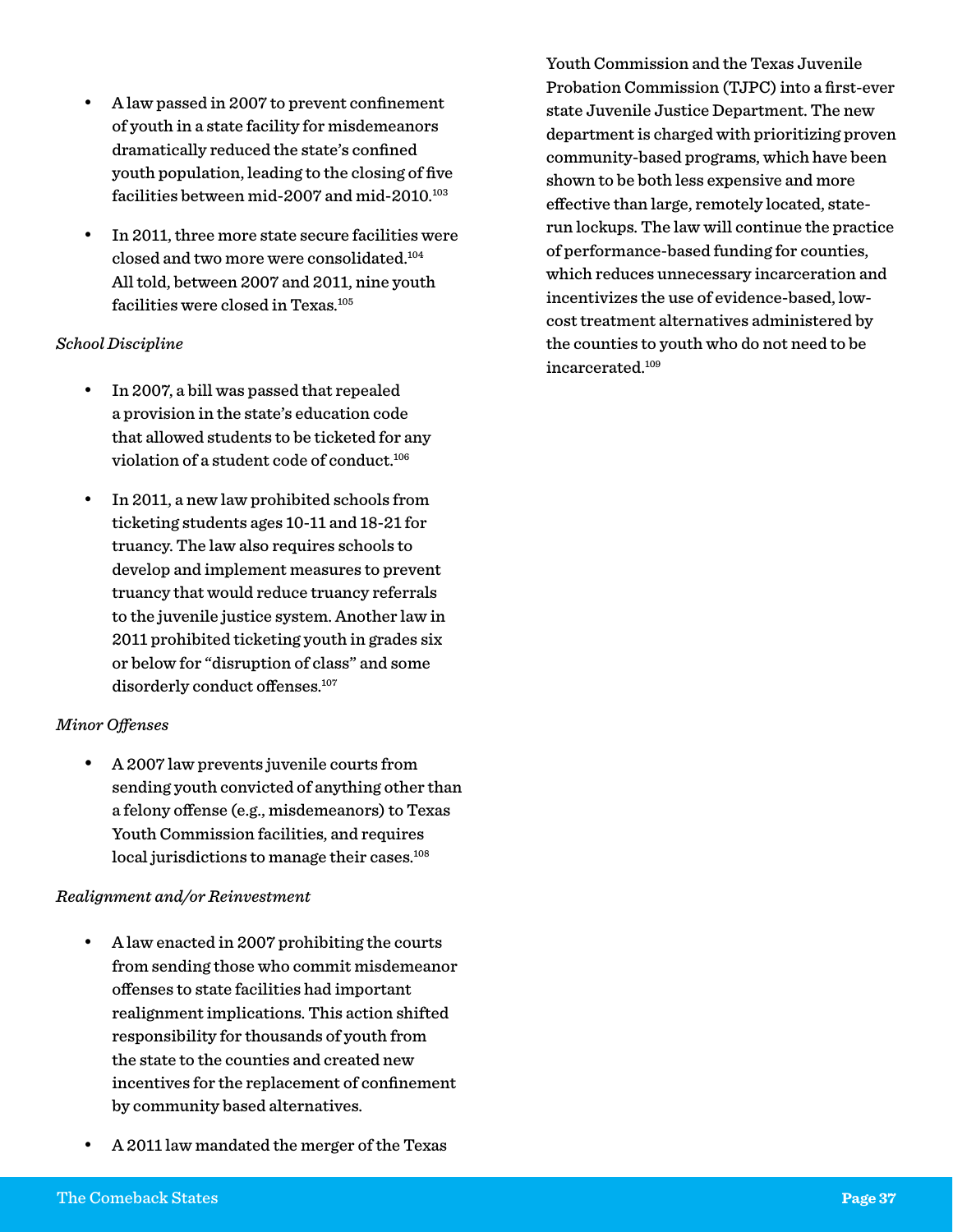#### WASHINGTON

#### **Highlights at a Glance:**

- The peak. The number of youth confined in public facilities increased from 1,339 in 1985 to 1,938 in 2000, a 45 percent jump.
- The reversal. The number of youth confined in public facilities decreased from 1,905 in 2001 to 1,134 in 2010, a 40 percent decline. For all facilities (i.e., public and private), the number of youth decreased from 2,055 in 2001 to 1,305 in 2010, a 36 percent reduction.
- • *Current youth incarceration rate.* In 2010, 183 youth aged 10-to-17 were confined per 100,000 youth aged 10-to-17 in the state's population. That's 13 percent below the 2010 U.S. average of 210.

#### **Recent Incarceration-Reducing Policies**

Since 2005, Washington has adopted four of the six types of incarceration-reducing policies highlighted in this report: 1) evidence-based alternatives to incarceration; 2) policies and program options that divert youth from secure detention; 3) facility closings; and 4) statewide realignment.

#### *Community-Based Alternatives*

- Because youth adjudicated in Washington are subject to determinate sentences, judges had little discretion to opt for communitybased alternatives until the legislature created alternatives, including the Suspended Disposition Alternative, or "Option B", created in 2003. This followed the adoption of the Chemical Dependency Disposition Alternative (CDDA) in 1997, along with the Deferred Disposition statute, which provides for community-based treatment and supervision in lieu of commitment to a detention facility.<sup>110</sup>
- In 2005, the Washington State legislature directed the Washington State Institute for Public Policy (WSIPP) to determine if there were evidence-based programs that could:

reduce the need for youth confinement, reduce state and local spending, and help lower crime rates. A 2006 WSIPP report found that a moderate-to-aggressive portfolio of community-based programs could achieve those objectives.111 Washington has also been a particular leader in the analysis of the costs and benefits of community-based programs and in promoting those programs statewide.

- In 2007, funding was provided to expand the use of evidence-based treatment and training programs in the state. That action enabled the juvenile courts to use those programs to serve an additional 2,147 youth by the end of fiscal year 2009. The WSIPP forecasted that those investments would reduce demand for more than 300 prison beds by  $2017$ .<sup>112</sup>
- The legislature passed a law in 2012 to solidify the position of evidence-based intervention services within the state's juvenile justice system by requiring that those services be primarily evidence- and research-based, and be provided in a culturally competent manner. The law authorized WSIPP and the University of Washington's Evidence-Based Practice Institute to create an inventory of those services and required relevant state agencies to assess whether their current services meet evidence- and research-based criteria.<sup>113</sup>

#### *Facility Closings*

In 2011, the state closed Maple Lane School, a medium/maximum security youth facility located near Centralia, WA.

#### *Reduction in the Use of Detention*

- The state of Washington is listed as a state Juvenile Detention Alternatives Initiative (JDAI) site, having established multiple local JDAI sites.114 (See a description of JDAI in the discussion of Illinois' incarceration-reducing policies.)
- The state developed a standardized risk assessment tool in 1998 and in 2000, the state juvenile court administrators adopted a Case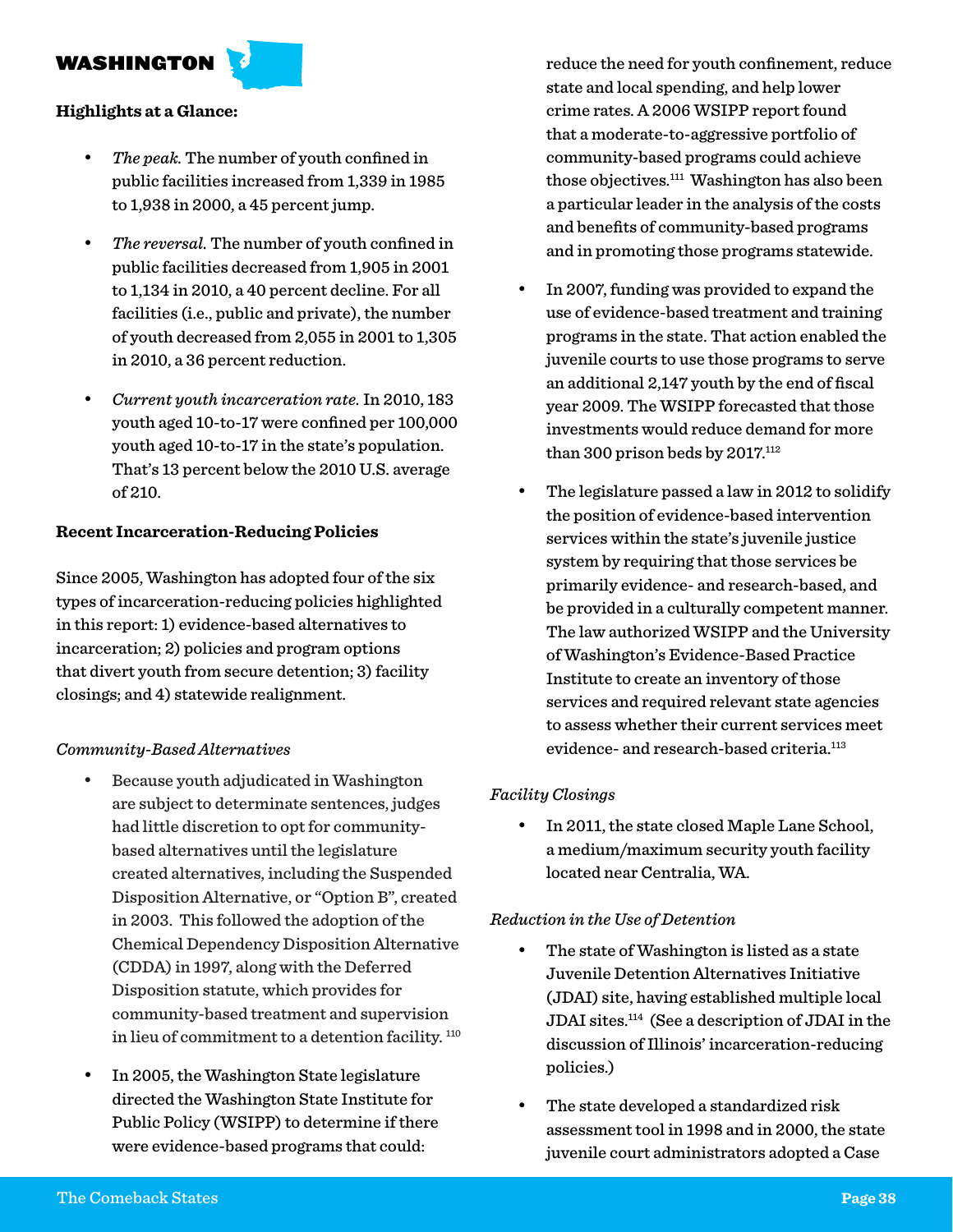Management Assessment Process that is based on risk/need responsivity principles. There is an expectation across the state that probation will apply these principles to their case management, including using the standardized risk assessment tool, providing evidence-based intervention if available.

Washington is unique in the nation because it has determinate sentencing for adjudicated youth—in other words, standard sanctions are imposed, over which judges do not usually have discretion. Since the late 1990's, the state legislature has created several alternative dispositions to promote shorter detention stays and fund community-based services. This has meant that the juvenile defense bar can and does play a greater role in advocating for alternatives to detention linked to community services than in many other states. In 2008, funding from the John D. and Catherine T. MacArthur Foundation helped establish a Special Counsel for Juvenile Defense that led to changes with statewide impact, including a court rule adopted in 2008 that prohibited waiver of counsel without first consulting with an attorney. As a result, youth in all Washington counties now have attorneys at their first appearance in juvenile court, where detention decisions are made and pleas accepted.

#### *Realignment and/or Reinvestment*

In 2009, the state began to allocate funds to local jurisdictions in the form of a block grant. The purpose of the legislation was to reduce the number of youth sentenced to long-term incarceration by giving local jurisdictions the funding and incentives to use evidence-based programs and these alternative dispositions.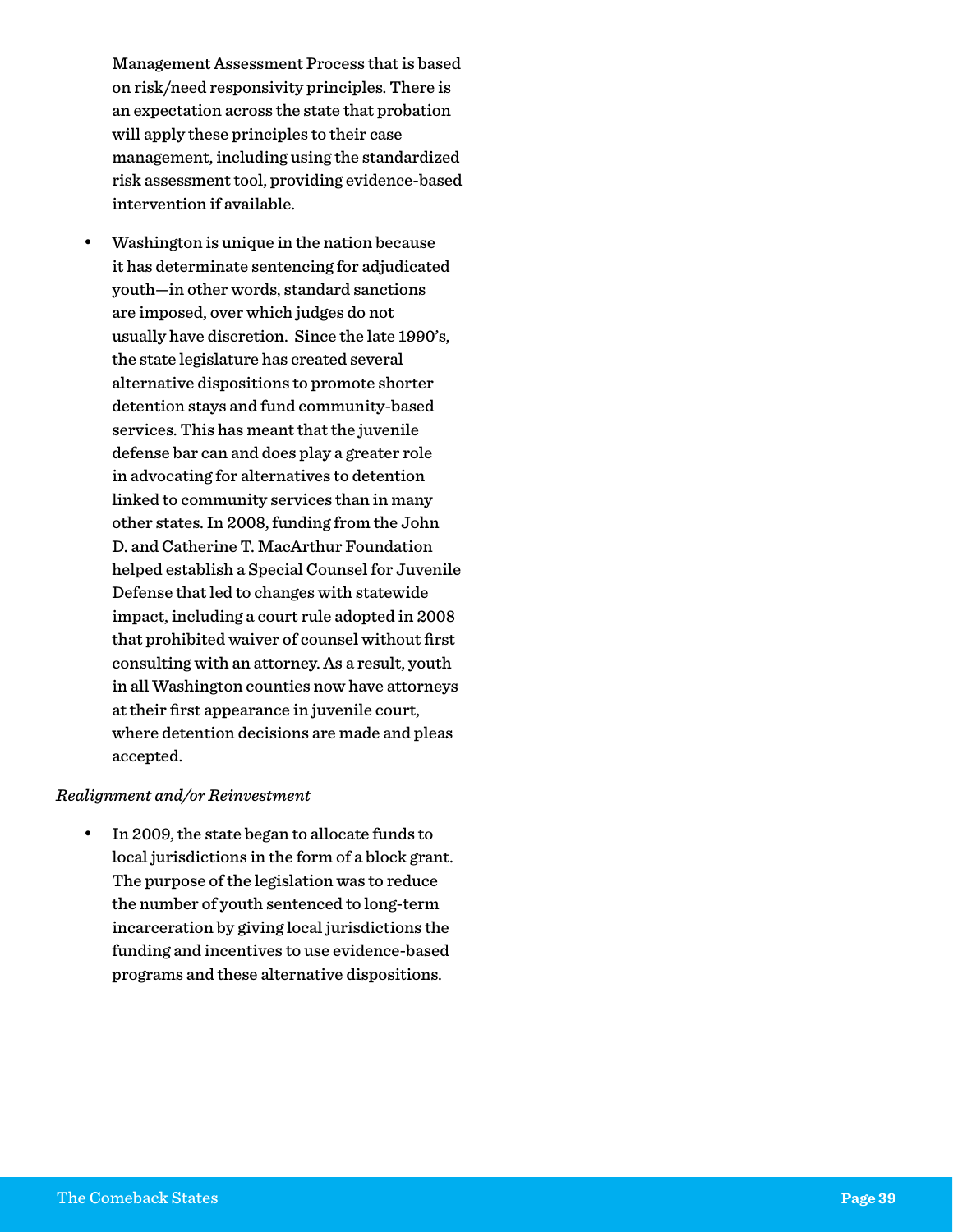WISCONSIN

#### **Highlights at a Glance:**

- The peak. The number of youth confined in public facilities increased from 667 in 1985 to 1,271 in 2000, a 91 percent jump.
- The reversal. The number of youth confined in public facilities decreased from 1,272 in 2001 to 583 in 2010, a 41 percent decline. For all facilities (i.e., public and private), the number of youth declined from 1,941 in 2001 to 1,110 in 2010, a 43 percent drop.
- • *Current youth incarceration rate.* In 2010, 150 youth aged 10-to-16 were confined per 100,000 youth aged 10-to-16 in the state's population. That is 28 percent less than the U.S. average.

#### **Recent Incarceration-Reducing Policies**

Since 2005, Wisconsin has adopted four of the six types of incarceration-reducing policies highlighted in this report: 1) evidence-based alternatives to incarceration; 2) policies and program options that divert youth from secure detention; 3) facility closings; and 4) elimination or reduction of incarceration for minor offenses.

The state has been among the leaders in using available evidence to make better decisions about the futures of youth who commit offenses. During the past seven years, the state has taken important steps to promote evidence- and community-based programs for youth who commit offenses. In addition, the state has removed obstacles to screening youth to determine whether they should be detained or provided with community-based assistance.

#### *Community-Based Alternatives*

In 2005, the Wisconsin Governor's Juvenile Justice Commission worked with the University of Wisconsin to develop the What Works, Wisconsin series, which has continued to provide practitioners and policy makers with briefing papers on effective evidencebased prevention and intervention programs. The University of Wisconsin also produced

a self-assessment instrument to enable local practitioners to assess their programs and make them more-evidence-based.<sup>117</sup>

More than thirty county departments of human services have participated in trainings on implementing evidence-based practices at the local level since mid-2011.<sup>118</sup>

#### *Reduction in the Use of Detention*

In 2009, the Juvenile Justice Commission set up a partnership with the University of Wisconsin to train counties and Native American tribes on the use of evidence-based practices, including the use of risk and needs assessment tools. The commission also formed a committee to promote the use of risk and needs assessment tools throughout Wisconsin, including collaborating with the Department of Corrections to begin piloting a tool that counties could use at no charge (except for technology costs).<sup>119</sup>

#### *Facility Closings*

In 2011, Wisconsin closed two youth facilities, the Ethan Allen School for Boys and Southern Oaks Girls School. The two closures leave only one remaining state youth correctional facility for those youth who do not have complex medical problems. The Ethan Allen facility closure was, in part, the result of recommendations of a committee appointed by the governor. The committee asserted its support for closing a facility as a step toward advancing the use of more effective communitybased alternatives.120

#### *Minor Offenses*

The state was able to lower the number of youth detained during the 2006-to-2011 period by reducing its use of the valid court order exception to hold youth who commit status offenses.<sup>121</sup>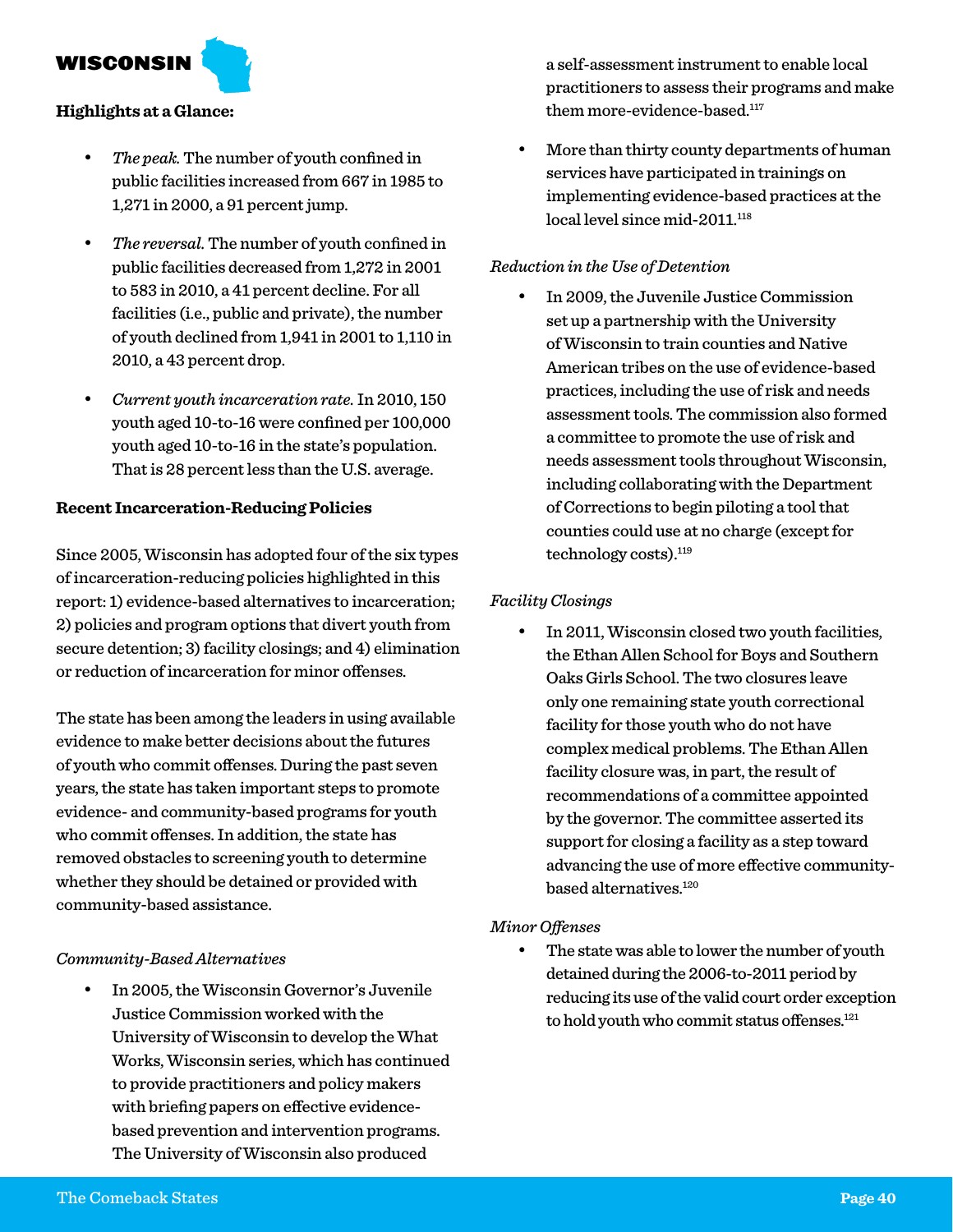## The Case for Further Reductions in Youth Incarceration

#### *The Unfinished Business of Incarceration Reduction*

Thus far, we have made the case, based on the latest available government data, that a new era of reduction in unnecessary reliance on youth incarceration has been underway in the U.S. since the year 2000. The reversal of the surge in incarceration that occurred during the previous decades has been swift. Nonetheless, despite the leaps forward since 2001, the evidence also indicates that the job is far from complete.

There are at least four compelling reasons why incarceration-reduction remains a work in progress in the U.S. First, states have a strong motivation to reduce youth incarceration in general, because of its high costs. Second, far too many young people are still being incarcerated for non-serious offenses, and in some jurisdictions there are notable disparities in punishment across youth populations, leading to a lack of consistent fairness and equity in our systems' responses to crime. Third, proven, cost-effective alternatives to incarceration are available, but have still not been adopted as widely as possible, despite their benefits to taxpayers, youth, families and our communities. And fourth, even the nine states highlighted in this report have not adopted all of the incarceration-reducing policies available to them.

#### **1. Costs Associated with Unnecessary Reliance on Incarceration**

The stakes associated with "getting juvenile justice right" are enormous. Each year, decisions about how to dispose of youth crime cases affect not only taxpayers, but also heavily impact the lives and futures of tens of thousands of individuals, including potential future victims, the youth who commit the offenses, and their families. Some of the most obvious costs of overreliance on incarceration include:

- the high cost of building, managing, operating and contracting for the use of youth incarceration facilities;
- the wasted government spending and harm to families (e.g., property loss or damage, physical and emotional harm, health care costs and lost earnings) associated with the failure to use alternative approaches that reduce recidivism; and
- the abuses that too often occur in correctional facilities.

The reduction in the quality and number of educational opportunities faced by youth taken out of their communities, detained and imprisoned is a classic example of the damage that can be done. Detention and incarceration can easily result in lower scholastic achievement and a reduction in future income earning opportunities.

One researcher reported that just 12 percent of formerly incarcerated youth had a high school diploma or GED by young adulthood; only about 30 percent of formerly incarcerated youth were in school or had a job one year after their release; and youth who commit offenses were seven times more likely to have a history of unemployment and welfare dependence as an adult."122 By comparison, in 2009, 89.8 percent of all 18- through 24-year-olds in the U.S. not enrolled in high school had received a high school diploma or alternative credential.<sup>123</sup>

This "incarceration education gap" has serious economic consequences. U.S. Department of Education data indicate that, in 2009, an individual with a high school diploma earned an average of 72 percent more income than a high school dropout, or \$630,000 over a working lifetime.<sup>124</sup> In addition, individuals without a high school degree are much more vulnerable to being unemployed during a recession. In June of 2009, for example, the unemployment rate for individuals without a high school diploma was nearly 16 percent, compared to less than 10 percent for high school graduates. $125$ 

The states and the federal government are also negatively affected by the reduction in economic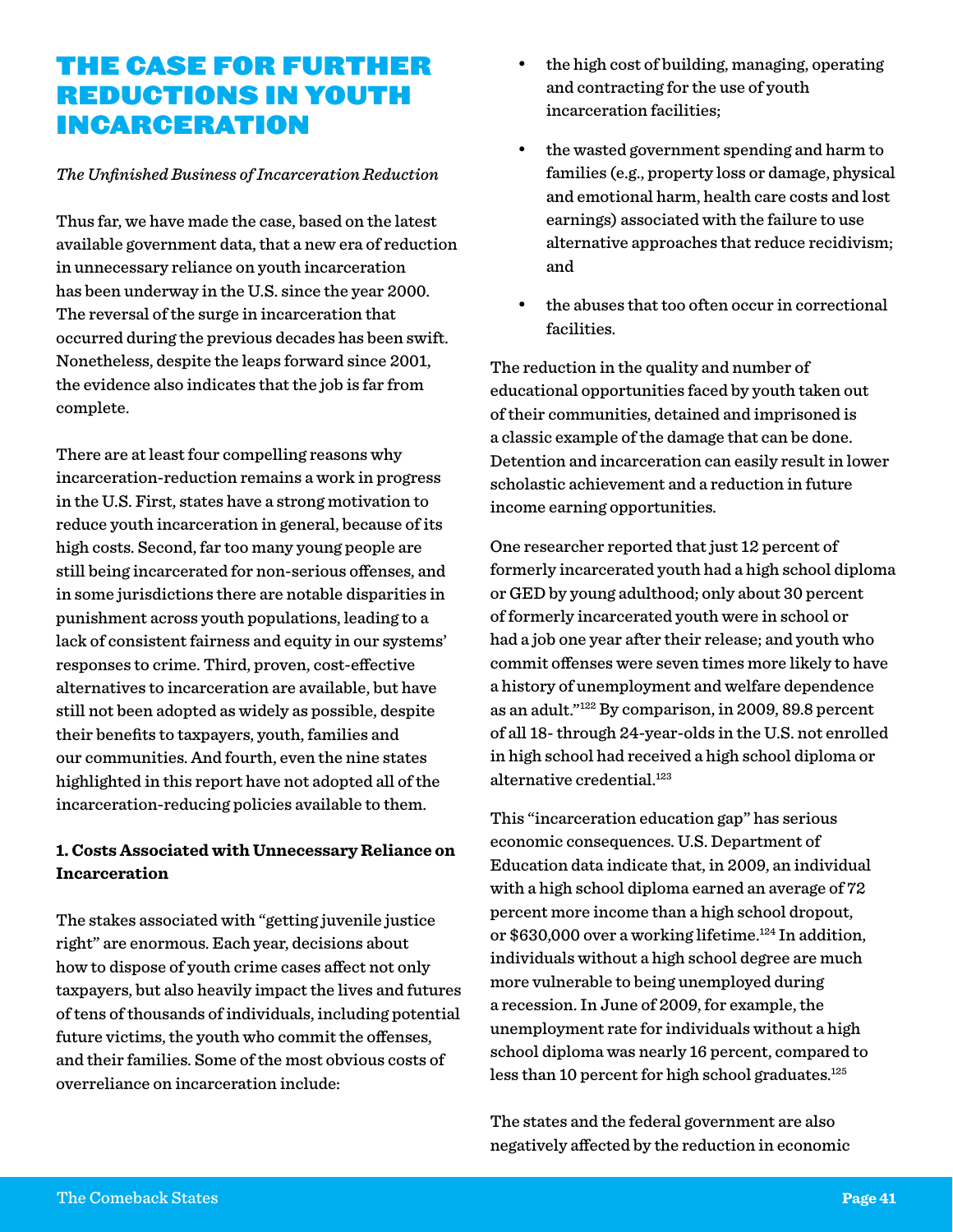opportunities for incarcerated youth. In addition to the sizeable direct costs of confining youth, the lifetime cost to governments of the failure of an individual to earn a diploma or credential was estimated for 2009 to be \$240,000 in lower tax contributions, greater reliance on Medicaid, Medicare and welfare, and higher rates of criminal activity.<sup>126</sup>

The ripple effects extend quickly beyond incarcerated youth and governments to the families trying to cope with the removal of their children from their homes.<sup>127</sup> For example, the location of youth incarceration facilities produces multiple costs for parents. Often those facilities are located in remote rural areas, hundreds of miles from the urban centers that generate most of each state's incarcerated youth population.128

In Nevada, for instance, the major secure state youth facility is located in Elko, Nevada, which is 430 miles – a seven-hour drive – from Las Vegas, the heart of Clark County, from which many of the facility's residents originate. Long distances can either produce burdensome transportation and lodging costs for low-income families and losses of precious earnings due to missed work days, or create a disincentive for families to stay closely connected to their imprisoned children. Moreover, time spent in prison not only prevents incarcerated youth from earning money for themselves, but also reduces household income, especially for low-income households whose children contribute to the household through part-time employment.

Other negative impacts of youth incarceration have been documented in recent summary reports that cite extensive university, government and nonprofit organizations' research and original research they've conducted. Examples include:

• A "criminogenic" effect that increases the likelihood of future criminal delinquent behavior, including "peer deviancy training," which occurs when youth are grouped for treatment in prison and results in increased recidivism, substance abuse, school difficulties, delinquency, and violence.<sup>129</sup>

- Disruption of normal development, including delaying the normal pattern of "aging out" of delinquent behavior as a result of dramatic reduction in engagement with families, time in school, and work experience.<sup>130</sup>
- The expenditure by families of youth who commit offenses of a substantial percentage of their limited resources on court-and incarceration-related fees and costs in addition to detention fees mentioned above.<sup>131</sup>
- Unnecessary emotional and mental distress of the families of incarcerated youth, including grief of separation, stress of daily concern for the well-being of their youth, and "internalization of the stigma of involvement with the juvenile justice system."<sup>132</sup>
- Sexual victimization by staff and other youth – in a recent survey, 12 percent of imprisoned youth reported experiencing one or more incidents of sexual victimization over a maximum period of a year.<sup>133</sup>
- Abusive confinement conditions in facilities in 32 states since 1990, and despite periodic federal lawsuits, continued documentation of maltreatment of youth in 22 states between 2000 and 2011, including violence, physical and other abuse by staff, fire safety violations, and environmental hazards.134

#### **2. Alternatives to Incarceration Are Greatly Underutilized**

Although treatment alternatives to incarceration have a proven track record of success and cost savings, juvenile justice systems throughout the U.S. have not universally adopted them. One researcher concluded in 2008 that, "Despite more than ten years of research on the nature and benefits of evidencebased programs, such programming is the exception rather than the rule. Only about five percent of youth who should be eligible for evidence-based programs participate in one."135

The impact of the low rate of adoption of these programs, given the costs of youth incarceration to taxpayers, imprisoned youth and their families, and to future crime victims, is likely to be enormous. The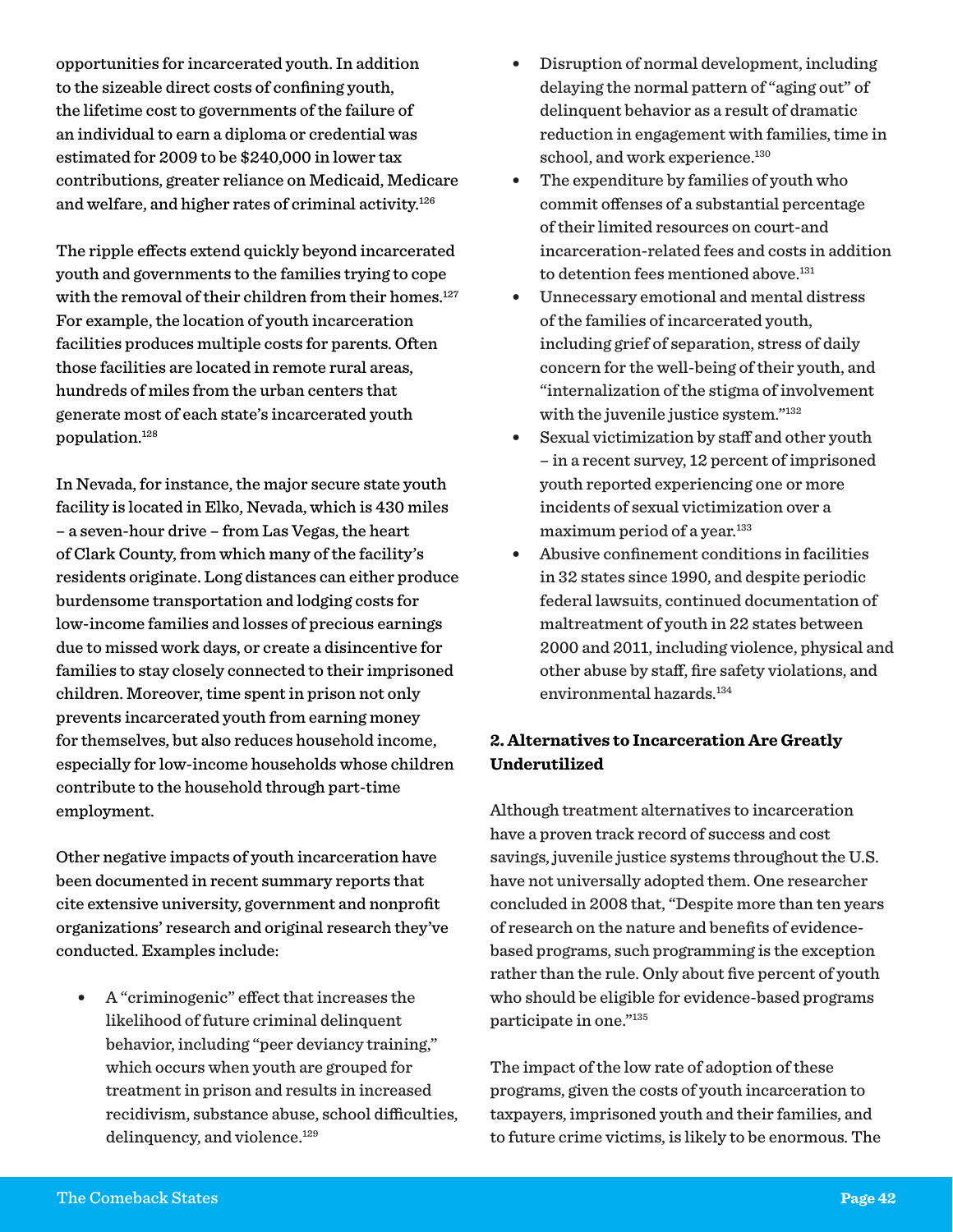waste of direct taxpayer dollars associated with this failure, for example, could well amount to billions of dollars annually (incarceration costs were estimated in 2008 to total \$5.7 billion), the cost savings from using evidence-based alternatives, and the fact that 60 percent of incarcerated youth are locked up for relatively minor offenses that are especially responsive to these interventions.

#### **3. Incarceration for Non-Serious Crimes, Missed Opportunities, and Lack of Equity**

#### *A) Most Incarcerated Youth Have Not Committed the Most Serious Crimes*

Although the overall number of confined youth in the U.S. has declined substantially since 2001, the proportion of youth confined for less-serious offenses remains very high.

In 2010, almost 60 percent of confined youth in the U.S. (41,877) were still detained and imprisoned for offenses that do not pose substantial threats to public safety. These include misdemeanors, drug use, non-criminal or status offenses (e.g., curfew violations, truancy, running away), failure to show up for parole meetings, and breaking school rules.136 Arguably, those 42,000 or so low-risk youth, who pose minimal public safety risks, face a fairly high risk of recidivating and losing their futures as productive citizens due to their incarceration experiences.

While there are other contexts where incarceration, particularly for a very brief period, may be appropriate, these data indicate that substantial adjustments still need to be made in the country's juvenile justice systems to avoid sentencing tens of thousands of young Americans to grim futures for the youthful mistakes they've made before they're fully capable of making adult decisions.

Nonetheless, there have been some indications of progress in recent years in reducing reliance on incarceration for non-serious offenses. Juvenile justice systems have been moving in the right direction, as evidenced by the increase in the percentage of youth in confinement due to serious offenses from 37 percent to

41 percent between 2001 and 2010.137

In general, this trend should be accelerated, to ensure that incarceration is viewed as an option of last resort, reserved for those who pose the highest public safety risks. Nonetheless, studies have found that even youth who have committed serious offenses may not need to be incarcerated for long periods, unless there are significant reasons to be concerned about public safety. The Pathways to Desistance Study – a longitudinal research study on youth who committed serious felony offenses – showed that there was no decrease in recidivism for holding youth longer than three months, and that the better their conditions of confinement, the lower the level of recidivism.<sup>138</sup>

#### *B) The Obligation to Ensure Equitable Accountability for All*

While the rate of juvenile incarceration has fallen in each of these states, the decline in incarceration in many jurisdictions has not been uniform across our entire youth population, with research demonstrating disparities across a variety of demographic traits.<sup>139</sup> Moving forward, in these nine states and across the country, policymakers and practitioners should identify any subsets of the youth population where incarceration rates may remain at or close to historically elevated levels, seek to ascertain the causes of these patterns, and determine if there is a system response that can correct disparities that are not linked to objective factors. Jurisdictions should ensure that once youth enter the juvenile justice system, they are treated in a way that is fair and commensurate with others who have committed a similar offense and have similar risks and needs. Thus, while the overall simultaneous drop in incarceration and juvenile crime represents a significant policy achievement, there may still be opportunities to reduce the use of unnecessary incarceration and to use incarceration resources in a manner that is consistent and fair to all.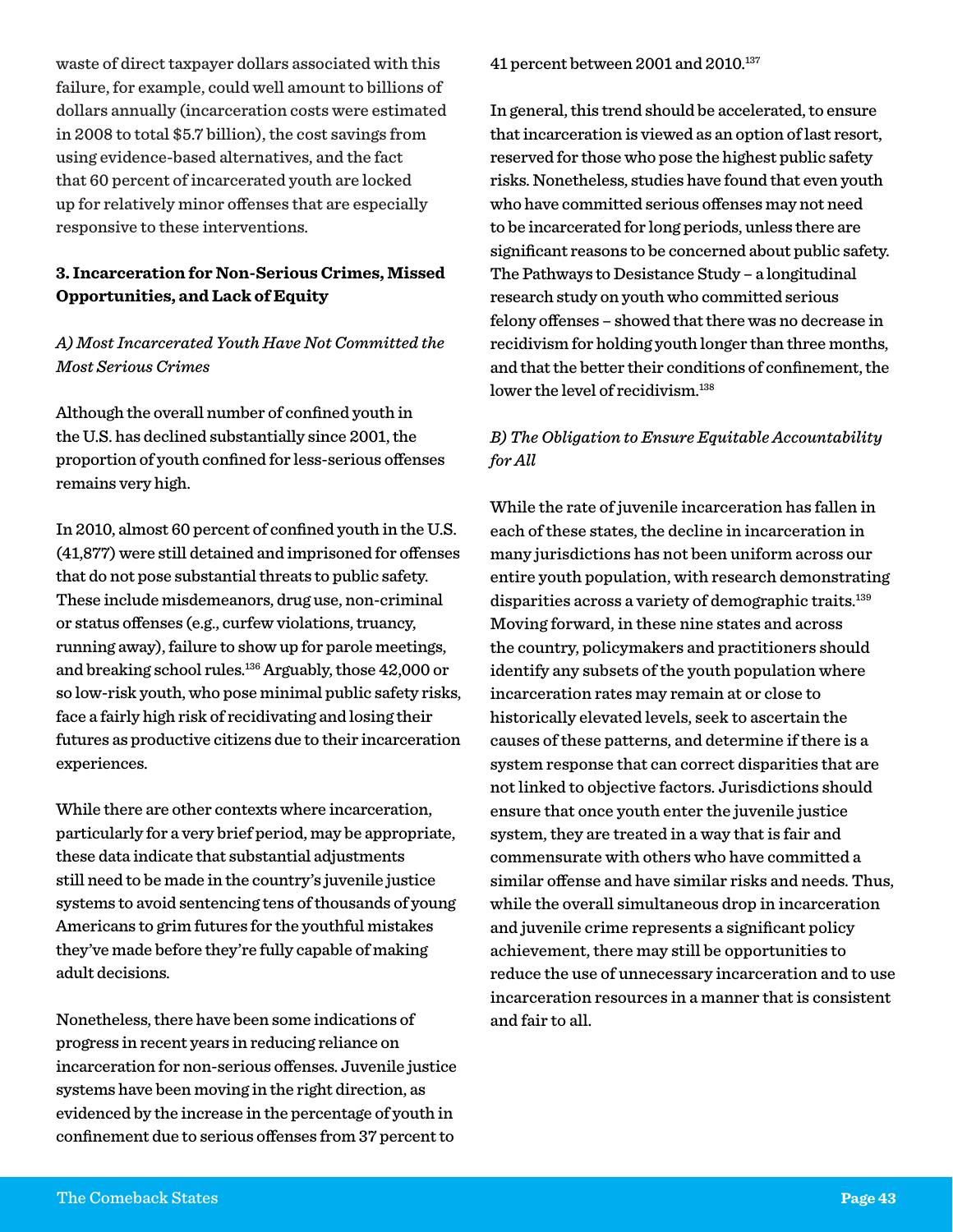#### **4. Key Policies to Reduce Incarceration Have Not Been Universally Adopted**

Twenty-eight (or 56 percent) of the fifty states failed to exceed the nationwide average level of reductions in youth confinement for the 2001-to-2010 period, suggesting that there is a great deal of room for future improvement across the country. And even though the nine comeback states have been leaders in adopting policies that help reduce unnecessary incarceration, they too still have a good deal of room for improvement. None of those states, for example, have adopted all of the incarceration-reducing policies available to them. As Table 1 indicates, the average number of policies adopted by the group of ten, was 4.3 (or 72 percent) of the six policies recommended in this report as likely to reduce the unnecessary incarceration of youth in the juvenile justice system. Only three of the nine states – Connecticut, Illinois and Texas – adopted five of the six policies in the table.

In addition, the nine states have unfinished business in other areas of juvenile justice. A number of federal and state lawsuits and investigations, for example, have been filed in California, Mississippi, New York, and Ohio, alleging systematic denial of due process to accused youth by juvenile courts, dangerous conditions in secure facilities, and maltreatment of incarcerated youth.140 Also, some states, such as Mississippi and Washington, have missed out on grant opportunities because of failing to meet certain commitments, such as limiting the incarceration of youth who commit status offenses.<sup>141</sup> Fortunately, the successful, pro-active efforts by policymakers we have highlighted in this report suggest that these states are committed to a better future of fewer youth incarcerated and greater public safety.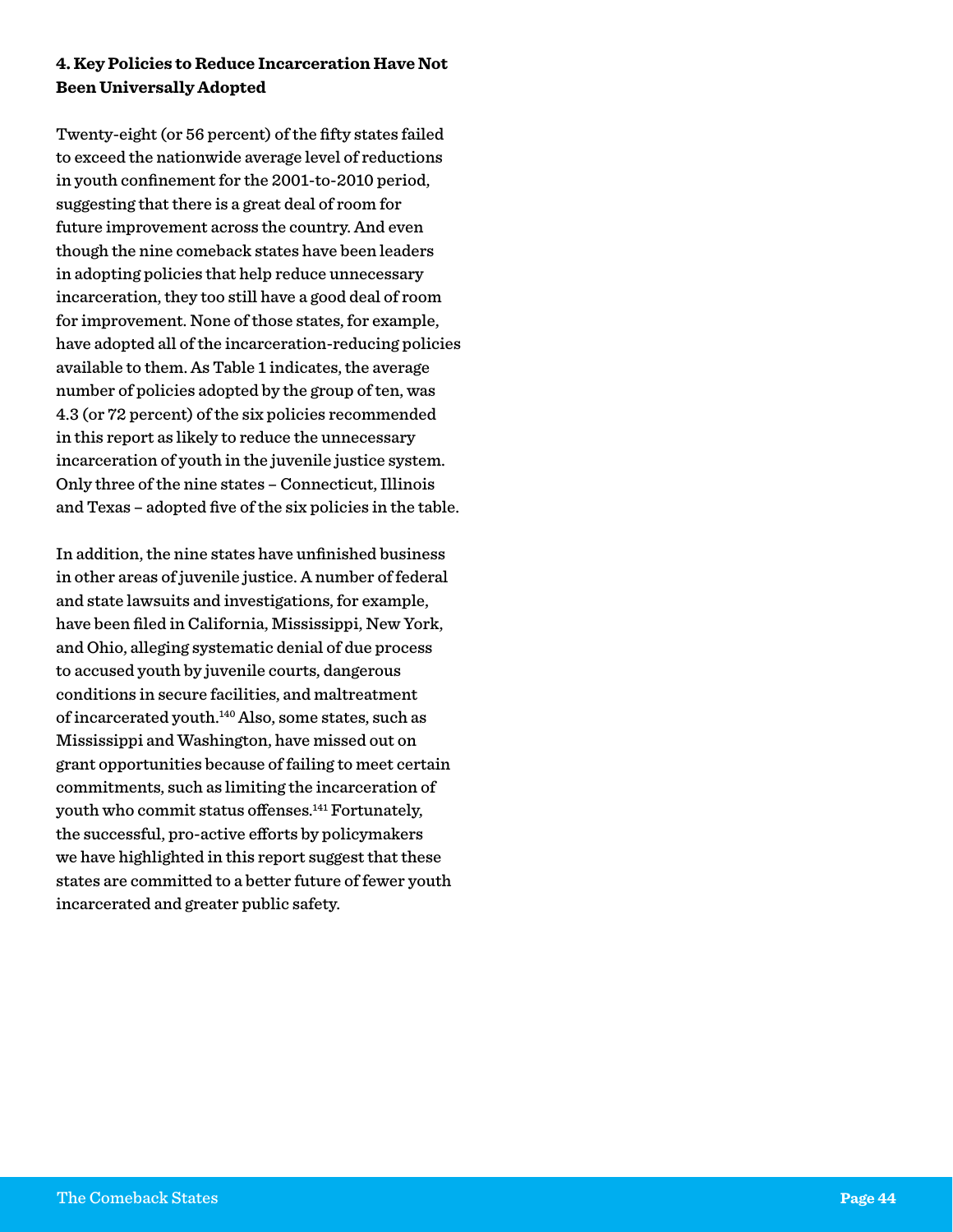#### Primary Sources of Data

*Arrests in comeback states –*

Puzzanchera, Charles and Benjamin Adams. "Juvenile Arrests, 2009." December, 2011; [http://www.ojjdp.gov/](http://www.ojjdp.gov/pubs/236477.pdf) [pubs/236477.pdf.](http://www.ojjdp.gov/pubs/236477.pdf)

Snyder, Howard. "Juvenile Arrests, 2001." December, 2003.<https://www.ncjrs.gov/pdffiles1/ojjdp/201370.pdf>

*Arrests nationwide –*

Puzzanchera, C., Adams, B., and Kang, W. "Easy Access to FBI Arrest Statistics 1994-2009." 2012 http://www. ojjdp.gov/ojstatbb/ezaucr/

*Confinement to juvenile facilities (U.S. and states) –*

Sickmund, M., National Center for Juvenile Justice. Personal communication. These include unpublished data from the *Juvenile Residential Facility Census* and the *Children in Custody Census*, which was replaced in 1997 by the *Census of Juveniles in Residential Placement*. (NCJJ maintains OJJDP data sets for youth in residential placement, youth arrests and juvenile court statistics.)

Sickmund, M., Sladky, T.J., Kang, W., and Puzzanchera, C. "Easy Access to the Census of Juveniles in Residential Placement." 2011. <http://www.ojjdp.gov/ojstatbb/ezacjrp>

*Rates of confinement per 100,000 youth in the general population (U.S. and States) –*

Sickmund, M., Sladky, A., and Kang, W. (2012). "Easy Access to Juvenile Court Statistics: 1985-2009." 2012. [http://](http://ojjdp.gov/ojstatbb/ezajcs/asp/methods.asp) [ojjdp.gov/ojstatbb/ezajcs/asp/methods.asp](http://ojjdp.gov/ojstatbb/ezajcs/asp/methods.asp) (1985-2010 data for the number of youth in the U.S. population between age 10 and the juvenile court upper-age limits for the 50 states)

Puzzanchera, C., Sladky, A. and Kang, W. "Easy Access to Juvenile Populations: 1990-2011." 2012. [http://www.](http://www.ojjdp.gov/ojstatbb/ezapop/) [ojjdp.gov/ojstatbb/ezapop/](http://www.ojjdp.gov/ojstatbb/ezapop/) (2001-2010 data on youth in the U.S. population and the comeback states)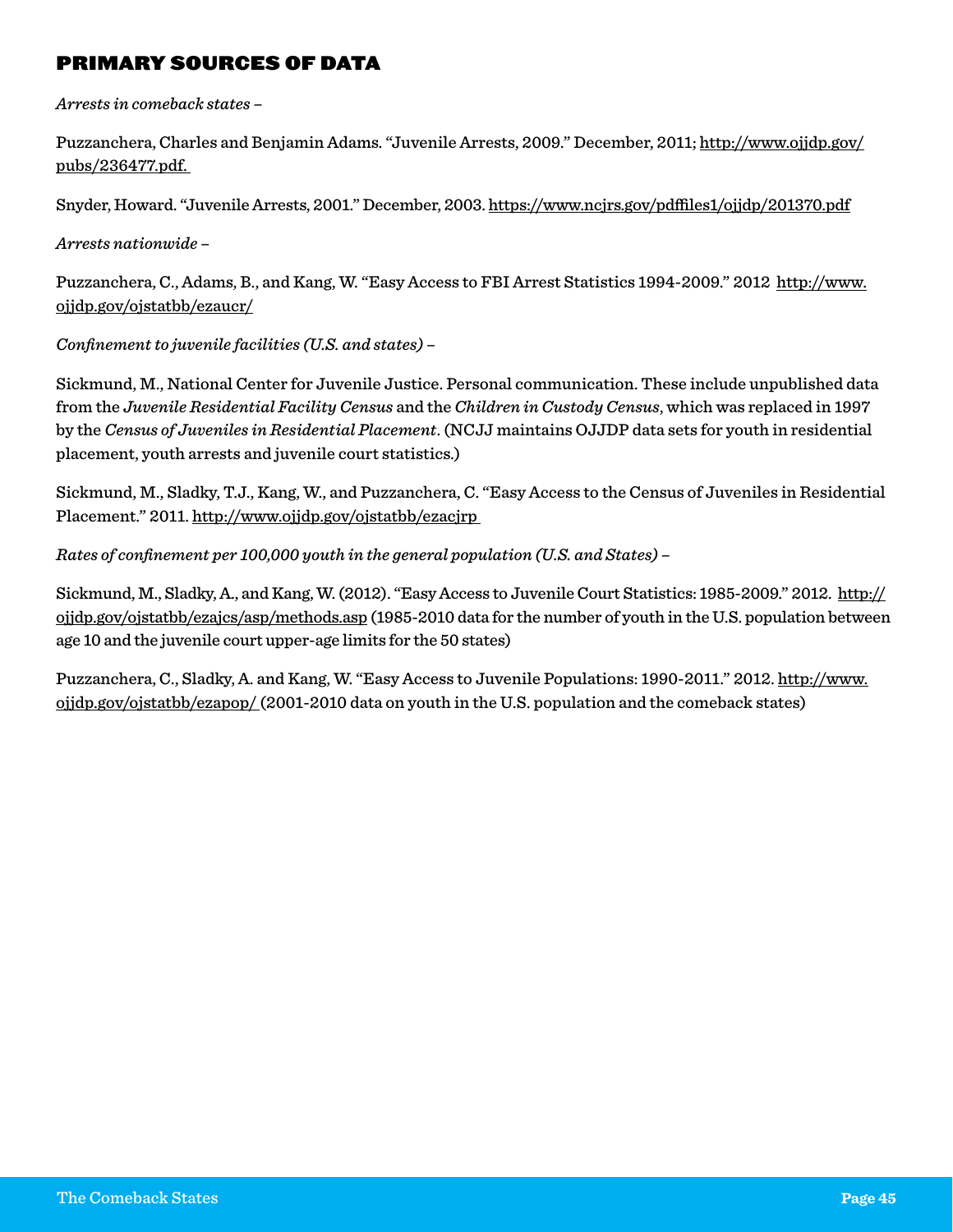#### Endnotes

- 1. For a number of examples of these costs, see the third chapter of this report.
- 2. Examples of recent reports that have documented a wide range of negative impacts associated with reliance on youth incarceration include: Justice for Families. "Families Unlocking Futures: Solutions to the Juvenile Justice Crisis." September, 2012. http://www. njjn.org/uploads/digital-library/Fam\_Unlock\_Future\_EXEC\_SUMNOEMBARGO.pdf ; Mendel, Richard. "No Place for Kids: The Case for Reducing Youth incarceration." October, 2011. http://www.aecf.org/~/media/Pubs/Topics/Juvenile%20Justice/Detention%20 Reform/NoPlaceForKids/JJ\_NoPlaceForKids\_Full.pdf ; National Juvenile Justice Network (NJJN). "The Real Costs and Benefits of Change: Finding Opportunities for Reform during Difficult Fiscal Times." June, 2010. http://www.njjn.org/our-work/juvenile-justicefiscal-policy-the-real-costs-and-benefits-of-change; and, Justice Policy Institute. "The Costs of Confinement: Why Good Juvenile Justice Policies Make Good Fiscal Sense." May, 2009. http://www.justicepolicy.org/images/upload/09\_05\_REP\_CostsofConfinement\_ JJ\_PS.pdf . For further discussion, see sections of this report below that address the forces behind reduction in the use of incarceration and the reasons that it should be accelerated.
- 3. "Incarceration is the result of policy choices. Policymakers allocate a certain amount of funding for juvenile justice services and decide how to distribute these funds among secure facilities and alternatives to incarceration. When suitable alternatives exist, juvenile courts are likely to utilize them for youth who might be responsive to community-based supervision and/or treatment." Evans, Douglas. "Pioneers of Youth Justice Reform." Research and Evaluation Center, John Jay College of Criminal Justice. July, 2012. http://johnjayresearch.org/wp-content/uploads/2012/06/rec20123.pdf
- 4. Justice Policy Institute. "Common Ground: Lessons learned from Five States That Reduced Juvenile Confinement by More Than Half." February, 2013.
- 5. Annie E. Casey Foundation. "Data Snapshot: KIDS COUNT." February, 2013.
- 6. Tennessee, for example, one of the five states profiled in the Justice Policy Institute report, was not included in this report despite having one of the highest percentage reductions in youth incarceration. It also experienced a 35 percent increase in youth arrests between 2001 and 2009.
- 7. For this study, youth in confinement or incarcerated youth refer to youth that have been assigned by county or state courts to live under supervised conditions in a wide range of facilities that include, for example, prisons, detention centers, camps, training schools, and group homes.
- 8. Data on confinement levels for the 1985-to-2000 period were drawn from three sources: 1)the biennial Census of Juveniles in Residential Placement (for the 1997-to-2010 period), which counts the number of youth who commit offenses held in local and state facilities.(See: Sickmund, M., Sladky, T.J., Kang, W., and Puzzanchera, C. "Easy Access to the Census of Juveniles in Residential Placement." 2011. http://www.ojjdp.gov/ojstatbb/ezacjrp/; 2) the Juvenile Residential Facility Census (even years during the 2000-to-2010 period), which were supplied to the authors by Melissa Sickmund, Director, National Center for Juvenile Justice, the Research Division of the National Council of Juvenile and Family Court Judges.; and 3) the Children in Custody Census (for the 1985-to-1995 period), which were also supplied by Melissa Sickmund.
- 9. The recent KIDS COUNT report stated, on page 1, that "youth confinement peaked in 1995, at 107,637". The recent Justice Policy Institute (JPI) report, on page 2, stated that "juvenile correctional populations have dropped by about a third, nationally, since 1999, when they peaked at over 107,000 confined youth". According to the federal Juvenile Residential Facility Census (JRFC), however, youth confinement actually peaked in the year 2000 at 108,802.
- 10. Puzzanchera, C., Adams, B., and Kang, W. "Easy Access to FBI Arrest Statistics 1994-2009". 2012 http://www.ojjdp.gov/ojstatbb/ ezaucr/
- 11. For an expanded look at the relationship between annual youth arrests and confinement, see the discussion of the regression analysis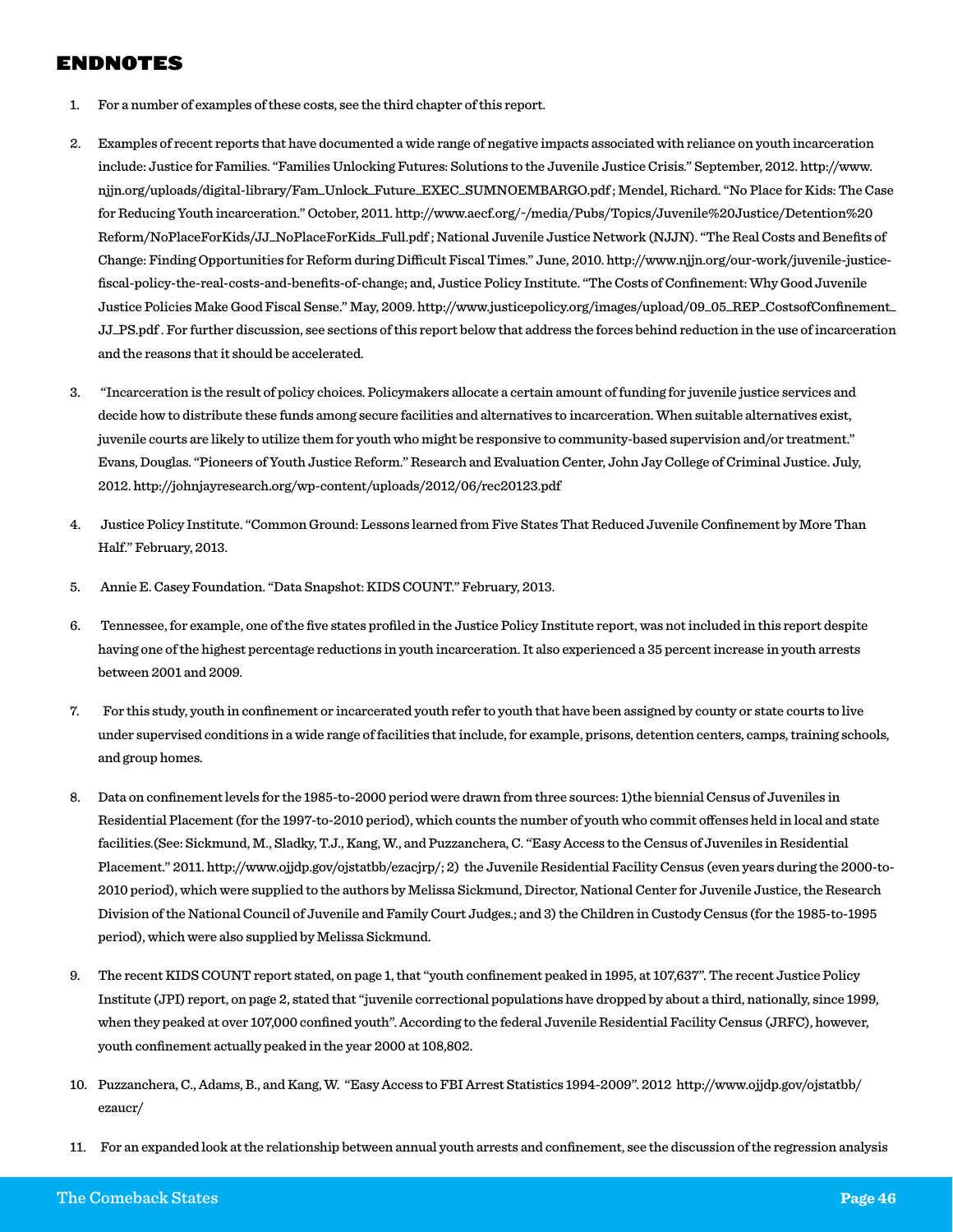in the next chapter of this report.

- 12. Evans, Douglas. "Pioneers of Youth Justice Reform." Research and Evaluation Center, John Jay College of Criminal Justice. July, 2012.
- 13. Sickmund, M., Sladky, T.J., Kang, W., and Puzzanchera, C. 2011.
- 14. Although the absolute size of the 2001-to-2010 national reversal in the number of committed youth virtually equaled the size of the 1985-to-2000 buildup, in percentage terms the decline (32 percent) was much smaller than the increase (63 percent) because the decline is calculated from a higher baseline (104,219), and the increase is calculated from a smaller one (66,762).
- 15. The number of youth in confinement reported in federal surveys used in this report reflect one-day snapshots for residential facilities for each year. These counts can be reduced by decreasing the number of youth admitted to such facilities and by shortening the average length of stay for those who have been admitted.

16.

- 17. 1985-2010 data for the number of youth in the U.S. population between age 10 and the juvenile court upper age limits for the 50 states can be found at: Sickmund, M., Sladky, A., and Kang, W. (2012). "Easy Access to Juvenile Court Statistics: 1985-2009." 2012. http:// ojjdp.gov/ojstatbb/ezajcs/asp/methods.asp
- 18. The values in Figure 2 for the 1985-to-1995 period are lower than those provided by a similar chart in the recent KIDS COUNT report. In Figure 2, the rates of placement were calculated from annual placements ordered only by juvenile courts, including only delinquency offenses and status offenses. . The KIDS COUNT report, for the years prior to 1997, on the other hand, calculated the placement rates from annual placements ordered by the courts as well as voluntary admissions of emotionally disturbed individuals and others. For the 1997-to-2010 period, both this report and the KIDS COUNT report correctly calculated placement rates using only court placements due to delinquency and status offenses.
- 19. Puzzanchera, C., Sladky, A. and Kang, W. "Easy Access to Juvenile Populations: 1990-2011." 2012. http://www.ojjdp.gov/ojstatbb/ ezapop/
- 20. Data on arrests in this subsection were drawn from: Puzzanchera, C., Adams, B., and Kang, W. , 2012.
- 21. Chart provided by Melissa Sickmund, National Center for Juvenile Justice.
- 22. This conclusion is supported by the work of a number of juvenile justice scholars. For example, according to Douglas Evans in a very recent report: "Although one would expect the crime rate to drive incarceration rates, there often is no relationship. Sometimes, the prevalence of incarceration correlates with the crime rate, other times, the two deviate completely." See: "Pioneers of Youth Justice Reform." Research and Evaluation Center, John Jay College of Criminal Justice. July, 2012. http://johnjayresearch.org/wp-content/ uploads/2012/06/rec20123.pdf.
- 23. Youth arrests actually fluctuated up and down during the period, though within a fairly narrow range.
- 24. The multiple regression analysis used annual data for the 1985-to-2010 period and produced the following coefficients for the independent variables: 0.037069 (number of arrests); 2,421,976 (ratio of commitments to arrests); -0.000382 (youth in the general population). Each of the coefficients represents the amount that the dependent variable (i.e., the number of commitments) would change for a one unit change in the value of each of the independent variables. T statistics revealed that all independent variables were significant at the 95% confidence level. The adjusted R-squared value was 0.997, indicating a very high goodness of fit for the model. The calculated Durbin Watson Statistic of 1.89 led to the conclusion that the residuals (i.e., the differences between the values of the dependent variable given by the estimated regression equation and the actual observed values) were not auto-correlated.
- 25. Scott, Elizabeth S. and Steinberg, Laurence. "Adolescent Development and the Regulation of Youth Crime," Future of Children. 18(2):2008. (Steinberg was the director of the MacArthur Foundation's Research Network on Adolescent Development and Juvenile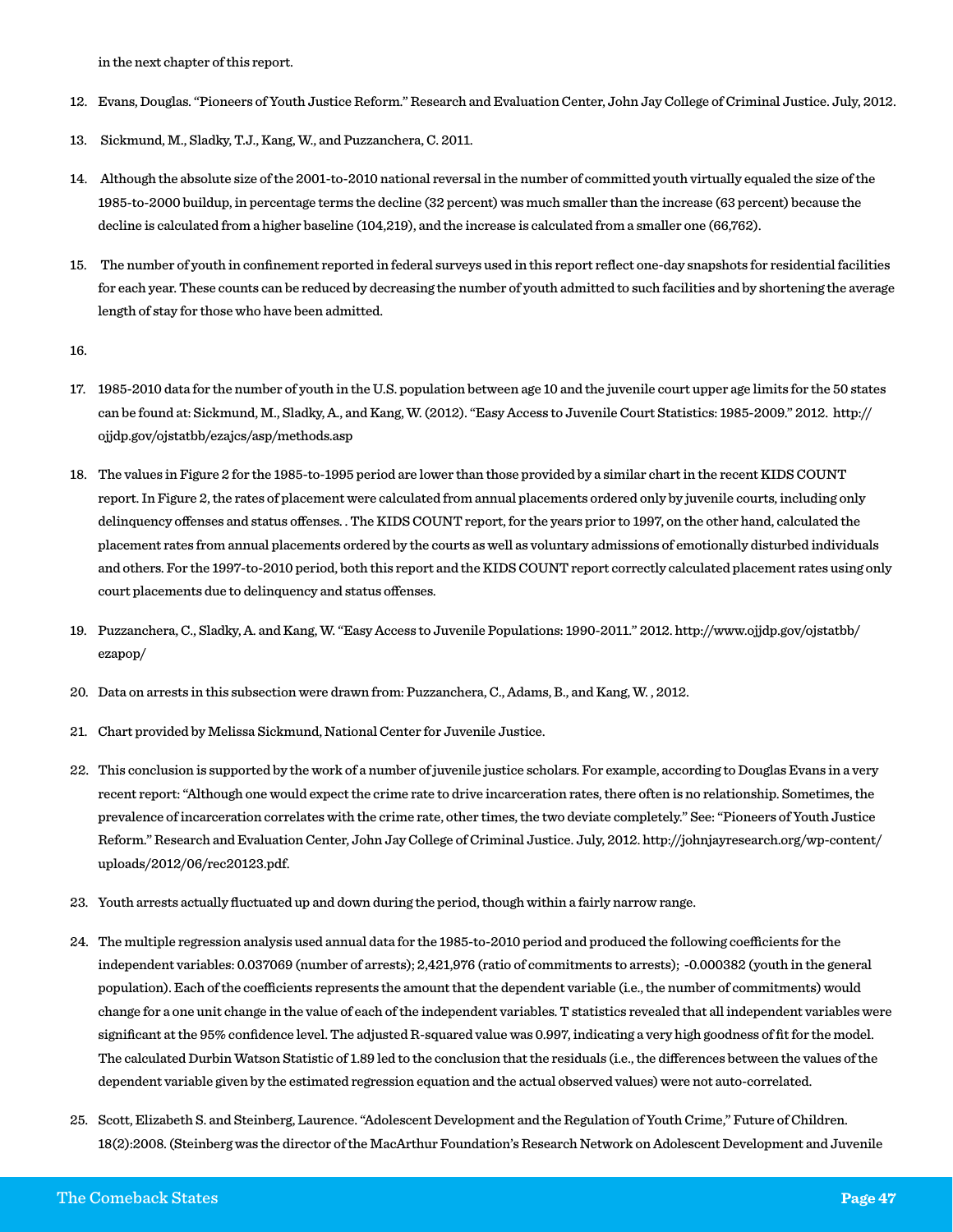Justice.) [Why mention this and not his other credentials – or Scott's?] http://futureofchildren.org/futureofchildren/publications/ docs/18\_02\_02.pdf For a succinct summary of the developmental and neurological literature and their application to juvenile justice and law, see: Ortiz, Adam. "Adolescence, Brain Development, and Culpability," (Washington, DC: American Bar Association Juvenile Justice Center, January, 2004). http://www.americanbar.org/content/dam/aba/publishing/criminal\_justice\_section\_newsletter/ crimjust\_juvjus\_Adolescence.authcheckdam.pdf.

- 26. Brownlee, Shannon. "Inside the Teen Brain: Behavior Can Be Baffling When Young Minds Are Taking Shape," August 1, 1999. http:// www.usnews.com/usnews/culture/articles/990809/archive\_001644.htm
- 27. "Inside the Teenage Brain," PBS. January 31, 2002. http://www.pbs.org/wgbh/pages/frontline/shows/teenbrain/etc/synopsis.html
- 28. Ritter, Malcolm. "Experts Link Teen Brains' Immaturity, Juvenile Crime," USA Today. December 2, 2007 http://usatoday30. usatoday.com/tech/science/2007-12-02-teenbrains\_N.htm. For small-outlet coverage, see, for example: Reynolds, Julia. "Crime and the Teenage Brain: Judgment Not Fully Developed, Scientists Say," Monterey County Herald. October 7, 2007. http://www. montereyherald.com/ci\_7109878
- 29. Newman, Judith. Parade Magazine. November 28, 2010. http://www.parade.com/news/2010/11/28-inside-the-teenage-brain.html
- 30. Oliff, Phil et al. "States Continue to Feel Recession's Impact," Center on Budget and Policy Priorities. June, 2012. http://www.cbpp.org/ cms/index.cfm?fa=view&id=711
- 31. Eckl, Corina. "State Budget Update and Discussion of State Fiscal Conditions," National Conference of State Legislatures. 2008. http:// www.ncsl.org/print/fiscal/FiscalCond.pdf
- 32. California Legislative Analyst's Office. "California's Criminal Justice System: A Primer." January 2013. http://www.lao.ca.gov/ reports/2013/crim/criminal-justice-primer/criminal-justice-primer-011713.pdf
- 33. Connecticut Juvenile Justice Alliance. "Safe and Sound: A New Approach to Juvenile Justice and Its Effect on Public Safety and Spending In Connecticut." December 2010. http://www.ctjja.org/resources/pdf/CTJJA-SafeAndSound.pdf
- 34. New York State Juvenile Justice Advisory Group. "Tough on Crime; Promoting Public Safety by Doing What Works." December 2010. http://criminaljustice.state.ny.us/pio/annualreport/2010-juvenile-justice-annual-report.pdf
- 35. Voices for Ohio's Children. "Annual Expenditure for One Child in the Justice System." Fact Sheet. http://www.vfc-oh.org/cms/ resource\_library/files/c0dc2056542d776c/ohio\_cost\_savings\_brochure.pdf
- 36. Greenwood, Peter. "Prevention and Intervention Programs for Juvenile Offenders: The Benefits of Evidence-based Practice," The Future of Children. Fall, 2008. ("With more than ten years of solid evidence now available regarding what does and does not work in preventing juvenile delinquency and reducing recidivism, jurisdictions should be adopting an evidence-based approach to implementing new programs. Taking this approach will prevent wasted lives, save tax-payer dollars, and protect communities from unnecessary crime victimization.") http://www.princeton.edu/futureofchildren/publications/docs/18\_02\_09.pdf
- 37. For examples of the benefits of these programs, see the following sources: 1) National Juvenile Justice Network. "The Real Costs and Benefits of Change: Finding Opportunities for Reform during Difficult Fiscal Times." June, 2010. www.njjn.org; 2) Elizabeth K. Drake, Steve Aos, and Marna G. Miller, "Evidence-Based Public Policy Options to Reduce Crime and Criminal Justice Costs: Implications in Washington State," Victims and Offenders (4:170-196, 2009): 186. http://www.wsipp.wa.gov/rptfiles/09-00-1201.pdf; 3) Justice Policy Institute. May, 2009.; and 4) Greenwood, Peter. "Prevention and Intervention Programs for Juvenile Offenders: The Benefits of Evidence-Based Practice." The Future of Children. Fall, 2008.
- 38. National Juvenile Justice Network. June, 2010. See also: Bonnie, Richard et al. 2012. …."states and localities have embraced evidencebased programs, sometimes shifting resources from expensive institutional facilities to communities…. The combination of the crimereducing potential of these programs together with their lower cost, in comparison to institutional placement, has made them central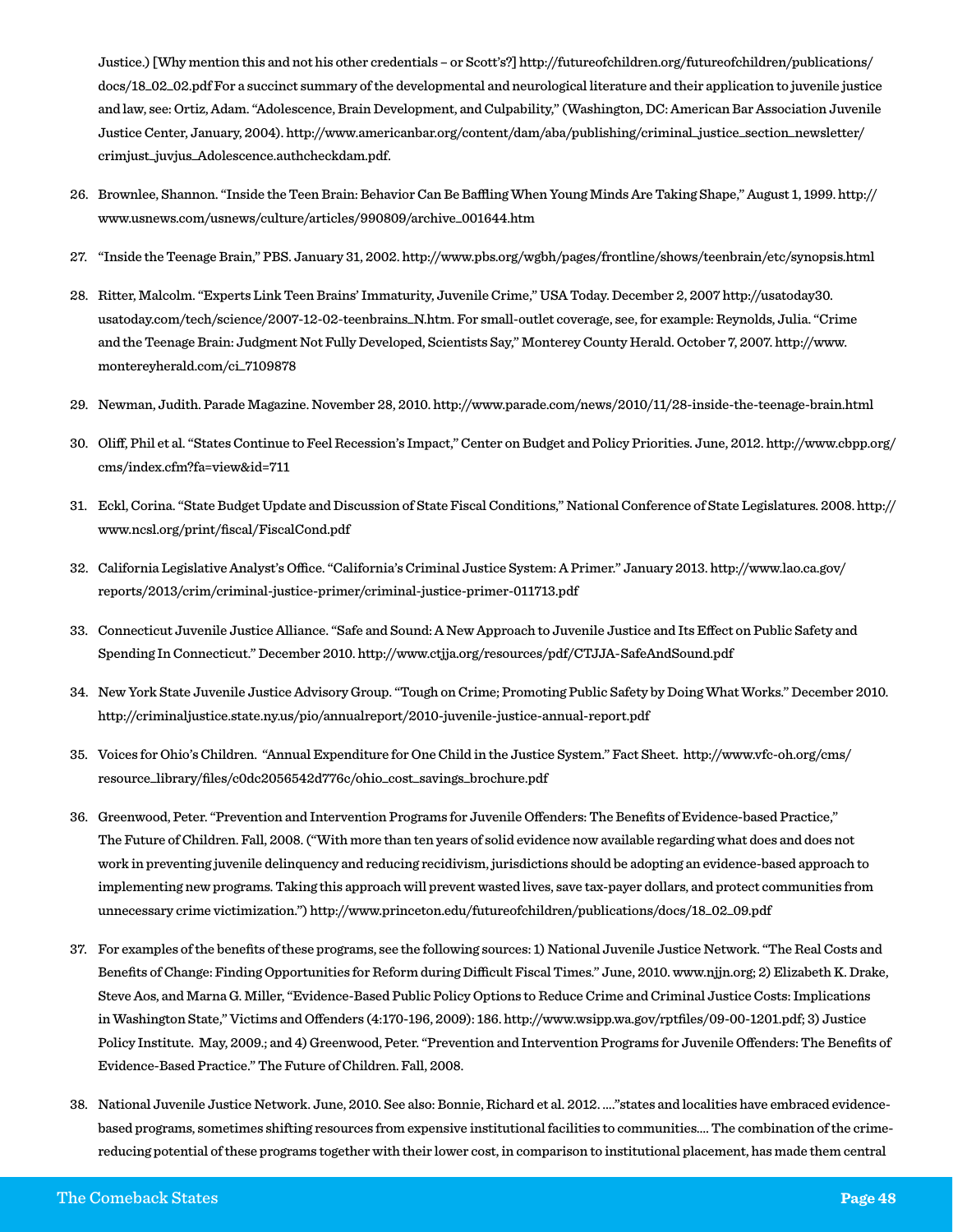to juvenile justice reform in many states."

- 39. Krisberg, Barry and Marchionna, Susan. "Attitudes of US Voters toward Youth Crime and the Justice System," Focus: Views from the National Council on Crime and Delinquency. February, 2007.
- 40. National Juvenile Justice Network. "Polling on Public Attitudes about the Treatment of Young Offenders." June, 2010. http://www. njjn.org/uploads/digital-library/resource\_633.pdf
- 41. GBA Strategies. "Campaign for Youth Justice Youth Justice System Survey." October 2011. http://www.campaignforyouthjustice.org/ documents/FR\_GBA\_Poll\_1011.pdf
- 42. The recently formed conservative organization, Right on Crime, which has played an important role in state and national debates on juvenile justice, is housed at the Texas Public Policy Foundation.
- 43. See, for example" Levin, Mark. "Reclaiming Disconnected Youth: Uniting Left and Right for America's Future." Texas Public Policy Foundation PowerPoint Presentation. April, 2011. http://www.texaspolicy.com/center/effective-justice/reports/reclaimingdisconnected-youth-uniting-left-and-right-americas
- 44. Tennessee, for example, which reduced its number of confined youth by 52 percent between 2001 and 2010, also experienced a 35 percent increase in youth arrests during the 2001-to-2009 period. Of course, arrest rates can themselves be driven by a number of policy choices unrelated to state policy on youth incarceration (e.g., decisions by police departments to focus on low-level offenders, funding adjustments that affect the number of officers on the street, etc.). We use the youth arrest rate here only as an approximate indicator of public safety.
- 45. For 1985, only data for youth confined in public facilities were available for individual states. However, the direction and magnitude of trends in public facility populations tend to mimic trends in private and public facilities combined. Between 2001 and 2010, the number of youth confined in public facilities in the nine states dropped 41 percent, from 37,164 to 21,838, which was lower than the 22,627 youth confined in public facilities in 1985. Similarly, for all facilities (i.e., both public and private), between 2001 and 2010, the number of confined youth declined by an average of 38 percent for the group of nine states. SOURCES: Sickmund, M. 2013. "Special analyses of 1985 Public Facility Data from the Children In Custody Census of Juvenile Detention, Correctional, and Shelter Facilities. Pittsburgh, PA: National Center for Juvenile Justice"; and Sickmund, M. 2013. Special analyses of Juvenile Residential Facility Census Data for 2000, 2002, 2004, 2006, 2008, and 2010. Pittsburgh, PA: National Center for Juvenile Justice".
- 46. The entries in the second and third columns of the table are the sums of the violent crime index and the property crime index for each state. Arrest data for all offenses were not available for all nine states for the period in question. The indices represent the number of arrests of youth under age 18 divided by the population for youth aged 10-to-17. (Sources: Puzzanchera, Charles. and Benjamin Adams. "Juvenile Arrests, 2009." December, 2011; http://www.ojjdp.gov/pubs/236477.pdf; and Snyder, Howard. "Juvenile Arrests, 2001." December, 2003. https://www.ncjrs.gov/pdffiles1/ojjdp/201370.pdf.
- 47. Harris, Kamala. "Juvenile Justice in California 2011" and "Juvenile Justice in California 2010". California Department of Justice, Criminal Justice Statistics Center. http://oag.ca.gov/sites/all/files/pdfs/cjsc/publications/misc/jj10/preface.pdf
- 48. Taylor, Mac. "The 2012-2013 Budget: Completing Juvenile Justice Realignment." California Legislative Analyst's Office. February, 2012. www.lao.ca.gov
- 49. Justice Policy Institute, May 2009.
- 50. National Juvenile Justice Network. "Advances in Juvenile Justice Reform: 2009-2011 Edition." September 2012. http://www.njjn. org/our-work/juvenile-justice-reform-advances-2009-2011
- 51. Taylor, Mac. 2012.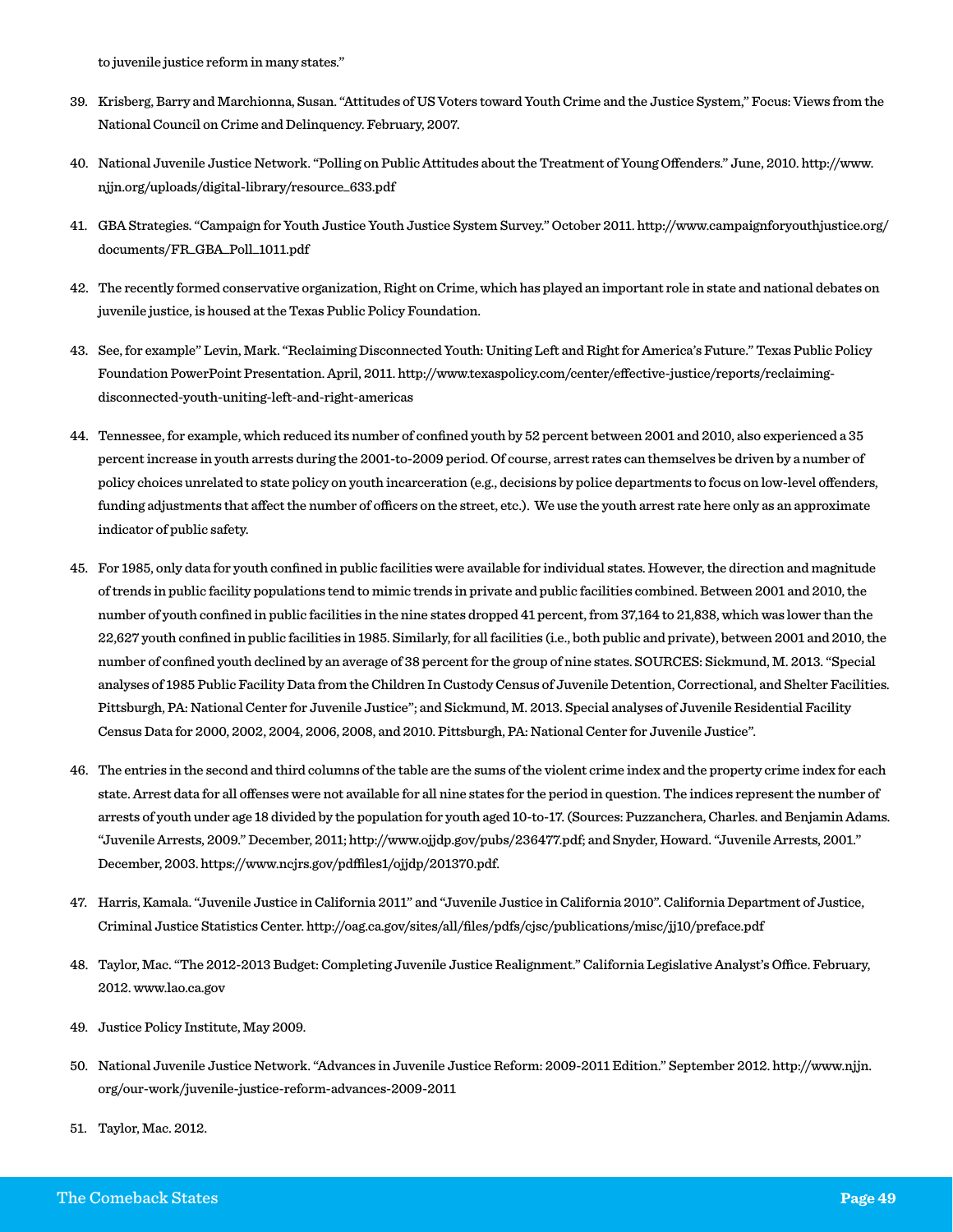- 52. Goldstein, Brian. "Still, a Promise of Reform for California's Juvenile Justice System." August, 2012. http://jjie.org/still-promiseof-reform-for-californias-juvenile-justice-system/90471; and Brian Heller de Leon. Legislature, "Governor Brown Advances Historic Juvenile Justice Reforms." Center for Juvenile and Criminal Justice. July 2012. http://www.cjcj.org/post/juvenile/justice/ legislature/governor/brown/advance/historic/juvenile/justice/reforms
- 53. Price, Susan. "Juvenile Justice Legislation: 2001-2009," OLR Research Report 2009-R-0411. November 2009. http://www.cga. ct.gov/2009/rpt/2009-R-0411.htm
- 54. Ibid.
- 55. Ibid.
- 56. National Juvenile Justice Network. "Advances in Juvenile Justice Reform: 2009-2011 Edition."http://www.njjn.org/our-work/ juvenile-justice-reform-advances-2009-2011
- 57. Price, Susan. 2009; and, National Juvenile Justice Network. "Advances in Juvenile Justice Reform: 2006-2007 Edition." http://www. njjn.org/our-work/juvenile-justice-reform-advances-2006-2007
- 58. Ibid.
- 59. Ibid.
- 60. Ibid.
- 61. National Juvenile Justice Network. "A Sampling of Advances in the Juvenile Justice Field: 2005/2006" http://www.njjn.org/uploads/ digital-library/resource\_463.pdf
- 62. Evans, Douglas. July 2012.
- 63. National Juvenile Justice Network. June 2010.
- 64. National Juvenile Justice Network. "Advances in Juvenile Justice Reform: 2009-2011 Edition."
- 65. "JDAI Annual Results Report," Annie E. Casey Foundation, 2009.
- 66. http://www.aecf.org/MajorInitiatives/JuvenileDetentionAlternativesInitiative/CoreStrategies.aspx
- 67. National Juvenile Justice Network. "Advances in Juvenile Justice Reform: 2009-2011 Edition."
- 68. National Juvenile Defender Center. "2006 State Juvenile Justice Legislation." January 2007.
- 69. Illinois Department of Human Services. "Redeploy Illinois 2011 Annual Report Cost Benefit Analysis." 2011. Available at https:// www.dhs.state.il.us/page.aspx/%20/intranet.dhs/oneweb/Modules/Editor/Custom\_DHS/Config\_Website/Images/page. aspx?item=61720.
- 70. Ibid.
- 71. National Juvenile Justice Network. "A Sampling of Advances in the Juvenile Justice Field: 2005/2006".
- 72. Ibid.
- 73. National Juvenile Justice Network. "Advances in Juvenile Justice Reform: 2009-2011 Edition."
- 74. National Juvenile Justice Network. "A Sampling of Advances in the Juvenile Justice Field: 2005/2006".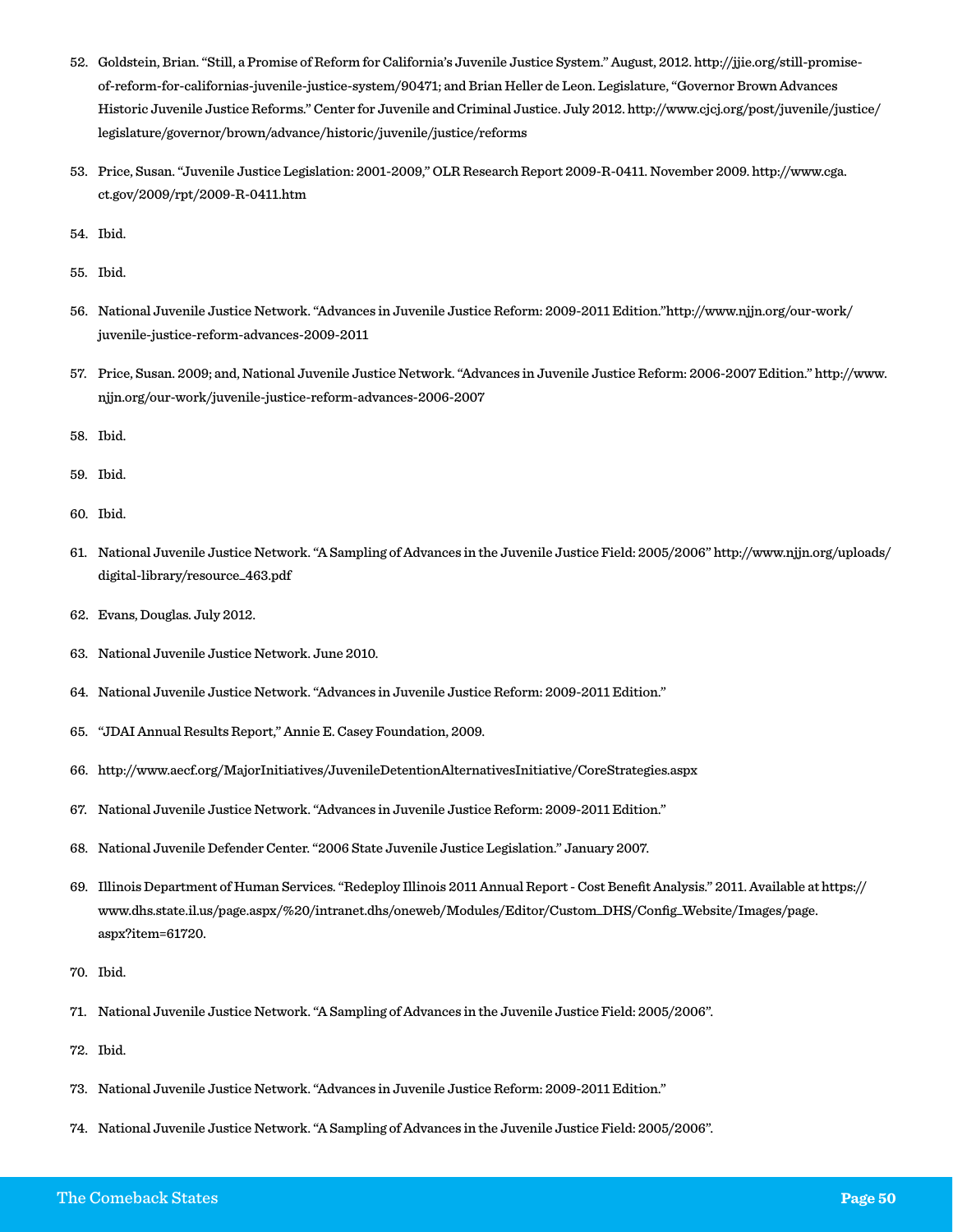- 75. Juvenile Detention and Alternatives Task Force to Meet Oct. 5 in Natchez," Press Release. October 1, 2012. http://courts.ms.gov/ news/2012/09%2025%2012Juvenile%20Detention%20Alternatives%20TF.pdf
- 76. http://billstatus.ls.state.ms.us/2012/pdf/history/SB/SB2598.xml
- 77. National Juvenile Justice Network. "Advances in Juvenile Justice Reform: 2009-2011 Edition." S.B. 2939/Ch. 536, signed into law April 15, 2009; effective July 1, 2009.
- 78. Ibid. Studies have shown that while boot camps provide discipline and structure during the time the youth is there, progress is usually not sustained once the youth is discharged.
- 79. National Juvenile Justice Network. "Advances in Juvenile Justice Reform: 2009-2011 Edition."
- 80. National Juvenile Justice Network. "A Sampling of Advances in the Juvenile Justice Field: 2005/2006".
- 81. Ibid; and National Council of Juvenile and Family Court Judges. "Additional Points of Interest: The Mississippi Juvenile Justice Reform Act of 2005," Juvenile and Family law Digest. 37(6): June 2005. http://www.ncjj.org/PDF/digest/2005/ digestjune2005highlight.pdf
- 82. National Juvenile Justice Network. "Advances in Juvenile Justice Reform: 2009-2011 Edition."
- 83. Moll, Jeanette. "New York Approves Close-To-Home Care for Juvenile Offenders," Right On Crime. March, 2012.
- 84. New York State Juvenile Justice Advisory Group. "2011 Annual Report." New York State Division of Criminal Justice Services. 2012.
- 85. New York City Administration for Children's Services. "Close to Home: Plan for Non-Secure Placement." December, 2012. http:// www.nyc.gov/html/acs/downloads/pdf/cth\_NSP\_Plan\_final.pdf
- 86. New York State Juvenile Justice Advisory Group. 2012.
- 87. National Juvenile Justice Network. "Advances in Juvenile Justice Reform: 2009-2011 Edition."
- 88. New York State Juvenile Justice Advisory Group. 2012.
- 89. National Juvenile Justice Network. "Advances in Juvenile Justice Reform: 2009-2011 Edition."
- 90. Evans, Douglas. July 2012.
- 91. National Juvenile Justice Network. "Advances in Juvenile Justice Reform: 2007-2008 Edition."
- 92. Evans, Douglas. July 2012. See also Moll, Jeanette. "New York Approves Close-To-Home Care for Juvenile Offenders." Right On Crime. March, 2012.
- 93. Ohio Department of Youth Services. "Annual Report". Fiscal Years 2011 and 2012". http://www.dys.ohio.gov/dnn/AgencyInformation/ AnnualReports/tabid/102/Default.aspx.
- 94. Evans, Douglas. July 2012.
- 95. National Juvenile Justice Network. June 2010.
- 96. Ryan Gies (Deputy Director, Courts and Community Services, Ohio Department of Youth Services), phone and email communication May 31, 2013.
- 97. Ibid.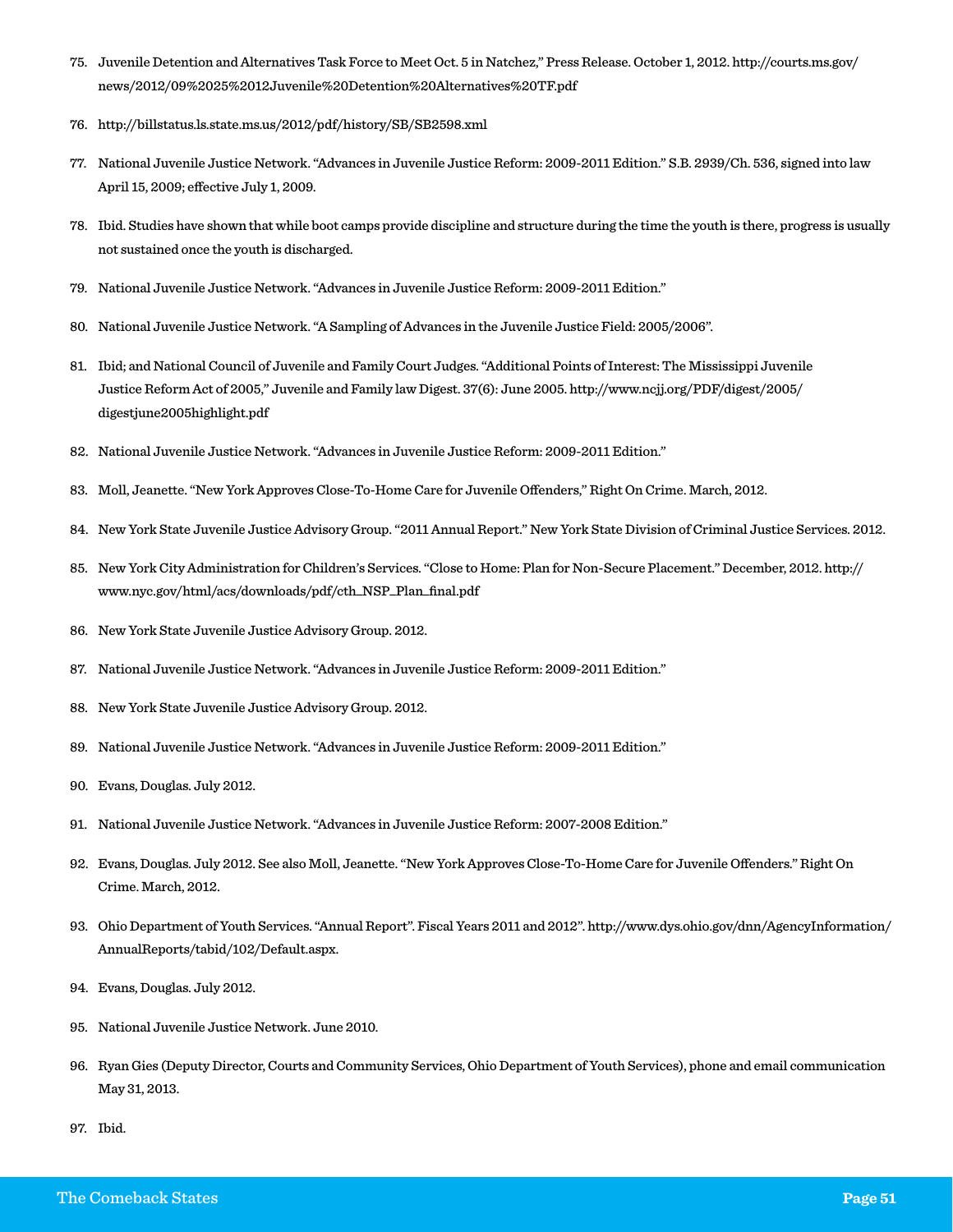- 98. Evans, Douglas. July 2012
- 99. Levin, Mark. Getting More for Less: Innovative and Cost-Effective Approaches to Reduce Crime, Restore Victims and Preserve Families." Texas Public Policy Foundation. March 2010. http://www.texaspolicy.com/center/effective-justice/reports/getting-moreless-juvenile-justice
- 100. Levin, Marc. "Juvenile Justice." Texas Public Policy Foundation Legislators' Guide to the Issues. 2011. http://www.texaspolicy.com/ sites/default/files/documents/2011-JuvenileJustice-CEJ-ml.pdf
- 101. Evans, Douglas. July 2012.
- 102. National Juvenile Justice Network. "Advances in Juvenile Justice Reform: 2007-2008 Edition."
- 103. National Juvenile Justice Network. "Advances in Juvenile Justice Reform: 2009-2011 Edition."
- 104. Ibid.
- 105. http://www.firstfocus.net/sites/default/files/BI2012%20-%20JuvenileJustice.pdf
- 106. Fabelo, Tony et al. "Breaking Schools' Rules." July, 2011. http://csgjusticecenter.org/wp-content/uploads/2012/08/Breaking\_Schools\_ Rules\_Report\_Final.pdf
- 107. National Juvenile Justice Network. "Advances in Juvenile Justice Reform: 2009-2011 Edition."
- 108. National Juvenile Justice Network. "Advances in Juvenile Justice Reform: 2006-2007 Edition."
- 109. Moll, Jeanette. "New Era for Texas Juvenile Justice." Texas Public Policy Foundation. December, 2011. http://www.texaspolicy.com/ sites/default/files/documents/2011-12-01-HC-JM.pdf
- 110. National Juvenile Justice Network. October, 2011
- 111. National Juvenile Justice Network. "Advances in Juvenile Justice Reform: 2006-2007 Edition."
- 112. National Juvenile Justice Network. "Advances in Juvenile Justice Reform: 2006-2007 Edition."
- 113. Washington State Institute for Public Policy and University of Washington Evidence-based Practice Institute." Inventory of Evidence-Based, Research-Based, and Promising Practices." September, 2012. http://www.wsipp.wa.gov/rptfiles/E2SHB2536.pdf
- 114. http://www.aecf.org/MajorInitiatives/JuvenileDetentionAlternativesInitiative/SitesAndContacts.aspx
- 115. Ibid.
- 116. Ibid.
- 117. Governor's Juvenile Justice Commission. "Final Report to the Governor and Legislature 2003 2010." http://cdm16119.contentdm. oclc.org/cdm/singleitem/collection/p267601coll4/id/3637/rec/526
- 118. NJJN. "Advances in Juvenile Justice Reform: 2009-2011 Edition."
- 119. Governor's Juvenile Justice Commission.

120. Ibid.

121. National Juvenile Justice Network. "Advances in Juvenile Justice Reform: 2009-2011 Edition."; and National Youth Rights Organization. "Survey of State Laws on the Valid Court Order Exception to Secure Detention for Status Offenders." www.youthrights.org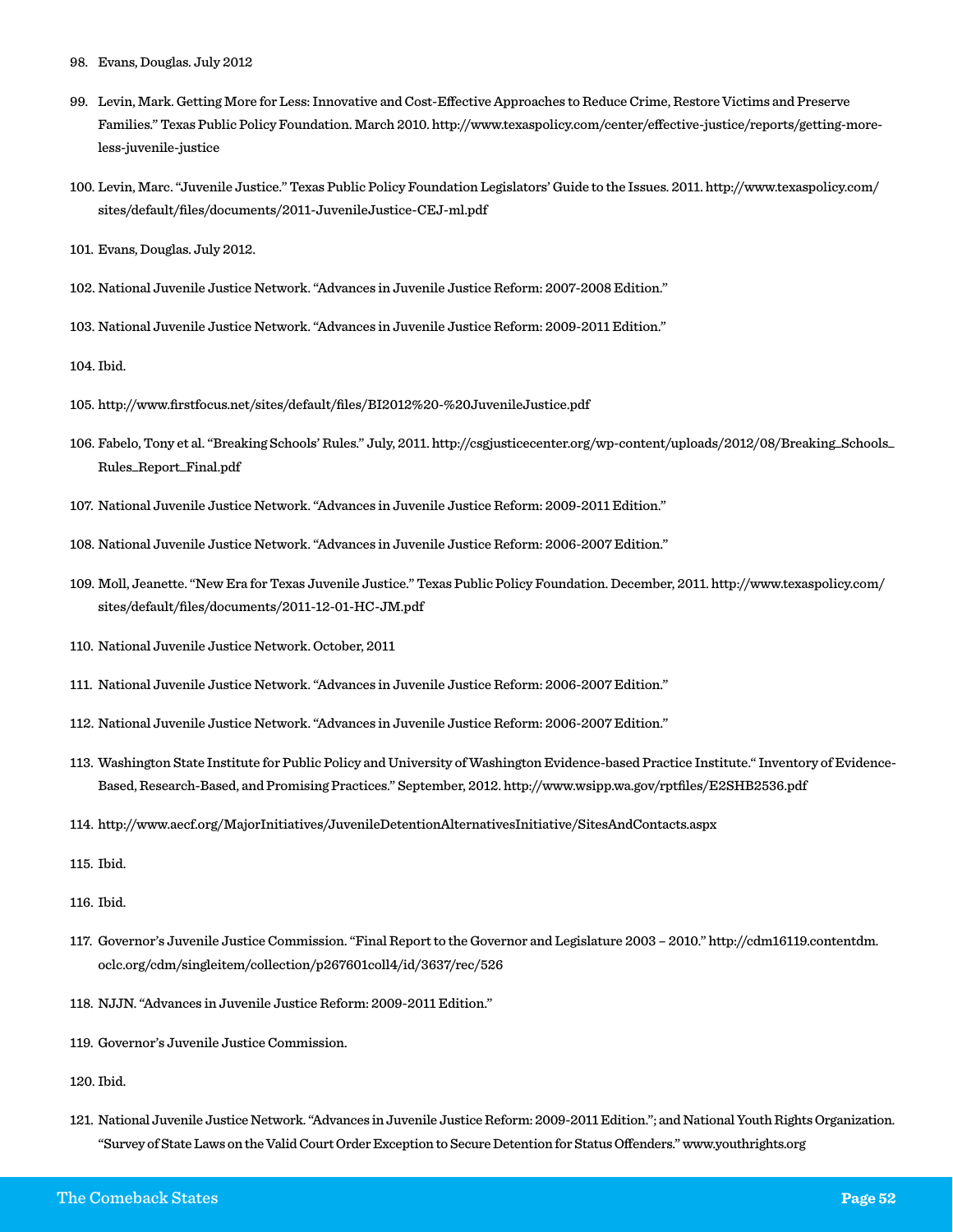- 122. Chung, H.L., et al. "Juvenile Justice and the Transition to Adulthood: Policy Brief," MacArthur Foundation Research Network on Transition to Adulthood. February, 2005. http://transitions.s410.sureserver.com/wp-content/uploads/2011/08/chung-juvenile-justformatted.pdf
- 123. U.S. Department of Education. "Trends in High School Dropout and Completion Rates in the United States: 1972–2009 Compendium Report," IES 2012-006. October, 2011.
- 124. Ibid.
- 125. Alliance for Excellent Education. "The High Cost of High School Dropouts: What the Nation Pays for Inadequate High Schools," Issue Brief. November, 2011. http://www.all4ed.org/files/HighCost.pdf
- 126. U.S. Department of Education. October, 2011.
- 127. For extensive documentation of the impact of youth incarceration on their families drawn from the results of a recent survey of 1,000 families and 24 focus groups of youth, parents and other family members around the country, see: Justice for Families and DataCenter. "Families Unlocking Futures: Solutions to the Crisis in Juvenile Justice." September, 2012.
- 128. Justice for Families. September, 2012.
- 129. National Juvenile Justice Network. June, 2010.
- 130. Ibid.
- 131. Justice for Families. September, 2012.
- 132. Justice for Families. September, 2012.
- 133. National Juvenile Justice Network. June, 2010.
- 134. Mendel, Richard. October, 2011.
- 135. Greenwood, 2008.
- 136. Sickmund, M., Sladky, T.J., Kang, W., and Puzzanchera, C. 2011.
- 137. Ibid.
- 138. See for example: "Highlights From Pathways to Desistance: A Longitudinal Study of Serious Adolescent Offenders." http://ncjrs.gov/ pdffiles1/ojjdp/230971.pdf
- 139. See, for example: National Council on Crime and Delinquency ."And Justice for Some: Differential Treatment of Youth of Color in the Justice System." January, 2007. http://bit.ly/o8U0UR; National Juvenile Justice Network. "Policy Platform: Girls in the Juvenile Justice System." August, 2009. http://bit.ly/12gZDke; McCargar, Laura. "Invisible Students: The Role of Alternative and Adult Education in the Connecticut School-to-Prison Pipeline," A Better Way Foundation and the Connecticut Pushout Research and Organizing Project. December, 2011. http://bit.ly/12WyTUK; Hunt, Jerome and Aisha Moodie-Mills. "The Unfair Criminalization of Gay and Transgender Youth An Overview of the Experiences of LGBT Youth in the Juvenile Justice System." Center for American Progress. June, 2012. http://bit.ly/NJlppV.
- 140. U.S. Department of Justice, Civil Rights Division. "Special Litigation Section Cases and Matters: Juvenile Justice." http://www. justice.gov/crt/about/spl/findsettle.php#juv. Annie E. Casey Foundation. "Systematic or Recurring Maltreatment in Juvenile Corrections Facilities: State-by-State Summary." http://www.aecf.org/OurWork/JuvenileJustice/~/media/Pubs/Topics/Juvenile%20 Justice/Detention%20Reform/NoPlaceForKids/SystemicorRecurringMaltreatmentinJuvenileCorrectionsFacilities.pdf